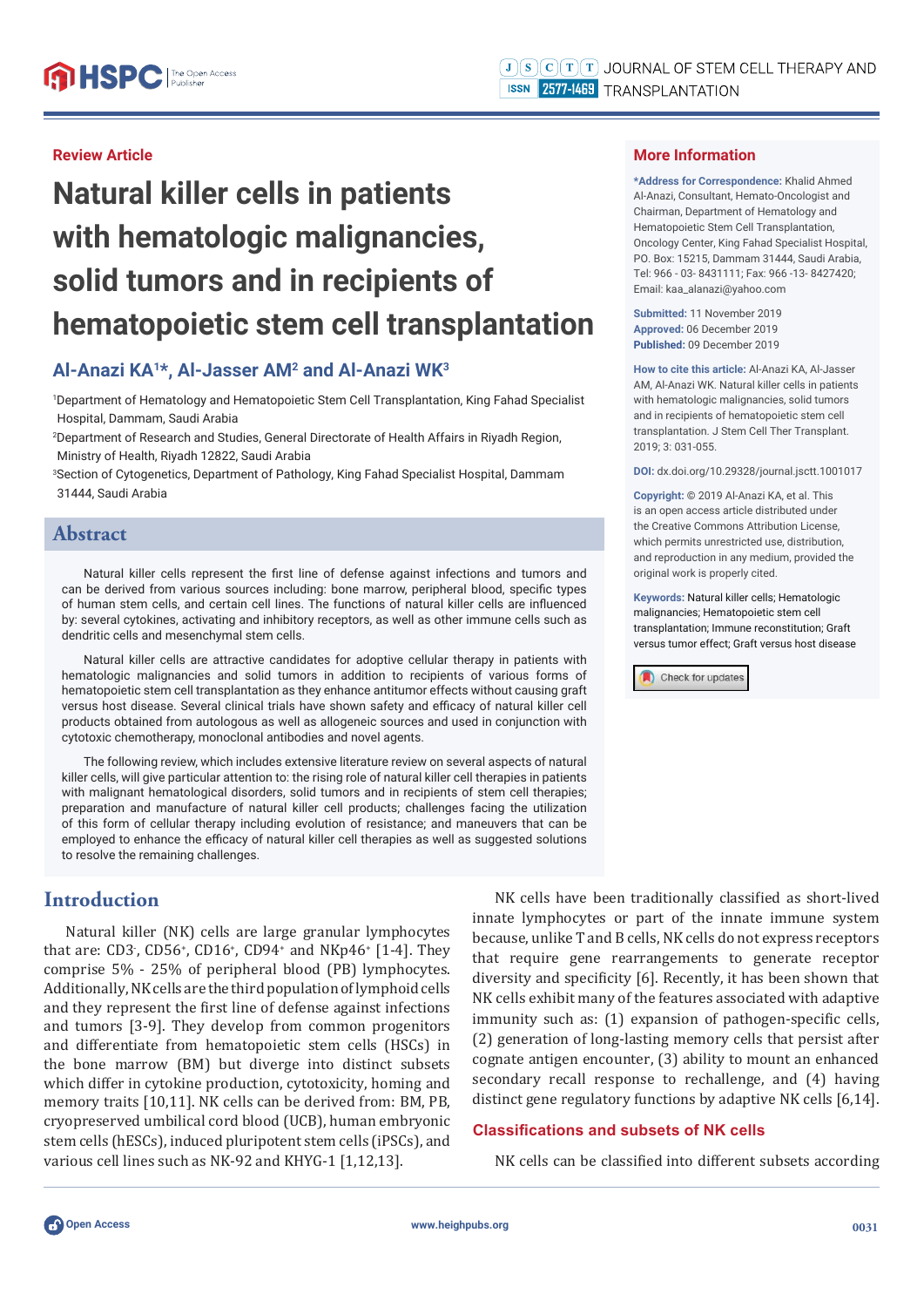

to: function, immunophenotyping or surface markers, and cytokine production as shown in table 1 [7,15-18]. NK cells are usually classified into: naïve CD56bright CD16dim CD3dim cells; and mature CD56<sup>dim</sup> CD16<sup>bright</sup> CD3<sup>dim</sup> cells. However, a third population (lymphoid tissue-resident NK cells: CD69<sup>+</sup>,  $CXCR6<sup>+</sup>$ ) has been identified recently  $[15-18]$ . Also, they are divided into: cytotoxic, tolerant, and regulatory subsets with diverse phenotypes and functions in various body tissues [17].

Invariant NK T (iNKT) cells represent a small population of *αβ* T lymphocytes that are derived from HSCs [19-21]. Stimulated iNKT cells rapidly release large amounts of cytokines such as interferon (IFN)-*γ* and interleukin (IL)-4 that activate NK cells, dendritic cells (DCs), CD4 helper and CD8 cytotoxic T cells [19]. iNKT cells protect against graft versus host disease (GVHD) by inhibition of proliferation of alloreactive T cells, and promotion of expansion of T-regulatory cells [20-23]. Also, iNKT cells can protect against cancer despite that cancer patients have reduced numbers and function of iNKT cells [24]. The histone demethylase UTX regulates the development of iNKT cells through multiple epigenetic mechanisms [25].

Cytokine-induced killer (CIK) cells were first described by Schmidt-Wolf in 1991 [26]. CIK cells are NK-like T-cells that can be: derived from PB mononuclear cells (PBMNCs); costimulated and expanded using cytokines for 14-21 days *in vitro*, and generated from healthy donors or patients with leukemia [27]. CIK cells have a dual functional capacity of both T cells and NK cells ultimately leading to the secretion of perforin and granzymes for the execution of cytotoxicity [9,26]. They have demonstrated cytotoxicity against a variety of malignant or leukemic cells with no or only minor effects on normal hematopoietic progenitor cells [26,27]. Allogeneic CIK cells retain the ability to produce graft versus leukemia (GVL) effect while generating minimal GVHD [27]. CIK cell infusion comprises a safe and a feasible novel immunotherapeutic approach that targets relapse or minimal residual disease (MRD) following hematopoietic stem cell transplantation (HSCT) for hematologic malignancies (HMs) [27,28]. In a recently published study that included 91 patients with various HMs relapsing after allogeneic HSCT, conventional donor lymphocyte infusion (DLI) given to 55 patients was compared

| <b>Table 1:</b> Different Systems of Classification of Natural Killer (NK) Cells. |
|-----------------------------------------------------------------------------------|
| (A) Classification according to immunophenotyping                                 |
| - Naïve CD56bright CD 16dim CD 3dim NK cells                                      |
| - Mature CD56 <sup>dim</sup> CD16 <sup>bright</sup> CD 3 <sup>dim</sup> NK cells  |
| - Lymphoid tissue-resident CD69 <sup>+</sup> / CXCR6 <sup>+</sup> NK cells        |
| (B) Classification according to function                                          |
| - Cytotoxic NK cells                                                              |
| - Tolerant NK cells                                                               |
| - Regulatory NK cells                                                             |
| (C) Classification according to cytokine production                               |
| - Class I: innate lymphoid cells (ILCs) secreting interferon $\gamma$             |
| - Class II: ILCs secreting interleukin (IL)-13                                    |
| - Class III: ILCs secreting IL-17 and IL-22                                       |
|                                                                                   |

to CIK given to 36 patients, the outcome of CIK therapy was superior to that of DLI with higher overall survival (OS), less relapses, and less acute GVHD [26]. However, optimal timing and cell dosage of CIK cells need to be determined [28]. NK cells and CIK cells can be expanded using a variety of clinicalgrade approaches before infusion into patients with cancer. Also, CIK cells have the following advantages over other forms of cell therapy: (1) ease of *in vitro* propagation, and (2) obviating the need of exogenous administration of IL-2 for *in vivo* priming [9].

NK cells that express inhibitory killer cell immunoglobulinlike receptors (KIRs), for which respective major histocompatibility complex (MHC) class I ligand is absent on leukemic target cells, can exert alloreactivity *in vitro* and *in vivo* [2]. The inhibitory KIRs permit NK cells to recognize selfhuman leukocyte antigen (HLA) class I molecules and provide inhibitory signals to preclude killing of the target cells [29].

#### **Development, maturation and function of NK cells**

**Development and maturation of NK cells:** NK cell maturation is a continuous process that is initiated in the BM and is continued in peripheral tissues [30]. Mature NK cells reside in the BM and secondary lymphoid tissues such as lymph nodes [7]. Thus, BM is not only the place for development, maturation, self-renewal and persistence of NK cells, but also it provides a line of defense against infections and tumors through utilizing the presence of NK cells [30]. The stages of development of NK cells include: NK progenitor cells, immature NK cells, and mature NK cells. Also, NK cell development requires the presence of the family of 6 *γ* chain containing receptors: IL-2R, IL-4R, IL-7R, Il-9R, IL-15R, and IL-21R [7]. Activation of NK cells is regulated by several receptors including: (1) KIRs, (2) CD94-NKG2 family, (3) leukocyte immunoglobulin-like receptors, (4) natural cytotoxicity receptors, and (5) Fc*γ*RIIIa (CD16) [12]. After activation, NK cells have the following 3 main functions to participate in immune defense: (1) ability to mediate contactdependent killing of target cells through mobilization of highly specialized organelles or lytic granules in NK cells; (2) production of soluble factors such as cytokines, chemokines and other regulators to promote direct antidisease effects and to further induce and regulate immunity; and (3) promotion and regulation of immunity through contact-dependent costimulatory and regulatory mechanisms [31].

The molecular mechanisms that regulate NK cell cytotoxicity can be divided into 3 main processes: target cell recognition, target cell contact and immunological synapse, and NK cell-induced target cell death [7]. NK cells contain cytoplasmic granules that include perforin which is a membrane-disrupting protein and granzyme family of serine proteases and they express death ligands which are members of the tumor necrosis factor (TNF) superfamily including: (1) TNF-related apoptosis-inducing ligand, (2) Fas ligand (FasL) which is expressed on activated NK cells and cytotoxic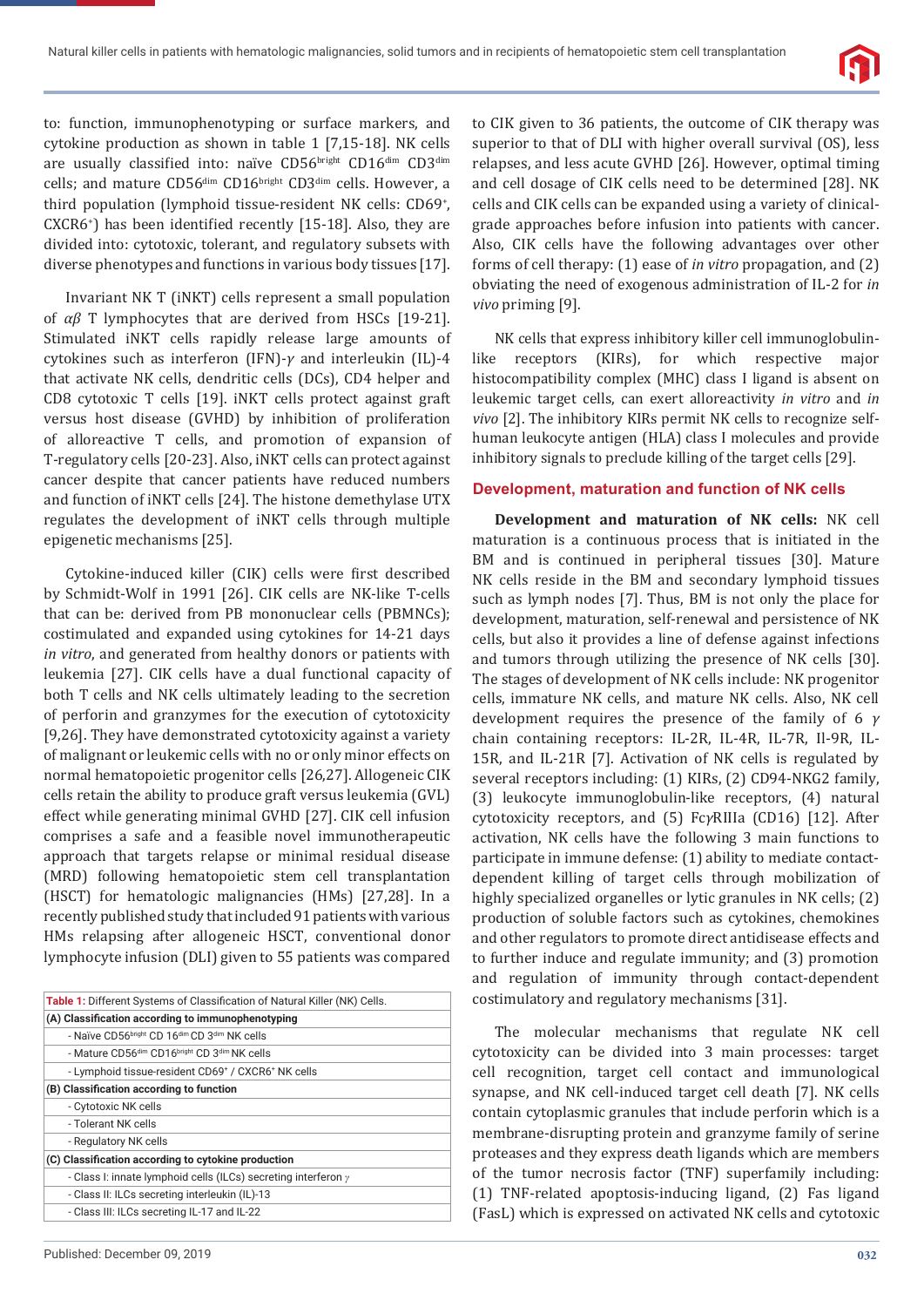

T lymphocytes, and (3) TNF-like weak inducer of apoptosis [12]. The following factors may potentially influence immune response: expression genes, genetic mutations, alteration of resistance to immunotherapies in leukemic cells, tumor microenvironment consisting of T regulatory cells (T-regs), tumor-associated macrophages, myeloid-derived suppressor cells, and production of cytokines [32]. NK cells selectively kill target cells that downregulate MHC molecules and/or upregulate other activating ligands such as MHC class I chain (MIC)-related antigens: MICA, MICB, and UL-16 binding protein. The use of perforin and granzyme in cytolytic killing is a major mechanism in the elimination of infected cells and tumor cells by NK cells [12].

**NK cell function and dysfunction:** The development and functions of NK cells are controlled by various cytokines which operate at different stages by regulating distinct signaling pathways. However, IL-15 and IL-21 are instrumental in driving NK cell differentiation and maturation [9,17]. NK cells are heterogeneous with respect to functional activity and cellsurface antigen presentation [15]. Functions of NK cells are greatly influenced by the cellular microenvironment mainly due to cytokines, chemokines and cell-to-cell interaction [17,33]. The main functions of NK cells are: elimination of infected cells during the adoptive phase of immune responses, recognition and destruction of cancer cells in patients with HMs and solid tumors that have evaded cytotoxic T-lymphocytes, reducing the incidence of GVHD following HSCT, and regulation of the outcome of pregnancy [16,17,33]. NK cell function is finely tuned by receptors that transduce inhibitory or activating signals and that recognize both foreign and self-antigens expressed by NK cell-susceptible targets [9,6]. The activating and inhibitory receptors of NK cells recognize molecular structures on cell surfaces [29]. NK cell dysfunction, which predisposes to infections by herpes viruses, is associated with: genetic or hereditary disorders; chronic disorders such as autoimmune diseases and metastatic cancer; exposure to occupational chemicals; and certain viral infections such as human immunodeficiency virus (HIV) [3,8]. The causes of dysfunctional NK cells can be broadly divided into two main categories: (1) quantitative deficiencies with low numbers or absent NK cells and (2) qualitative deficiencies with abnormal function of NK cells. The etiological causes and the associations of quantitative as well as qualitative NK cell deficiencies are shown in tables 2 and 3 [31,34-52].

**Control of NK cell functions:** NK cells: kill susceptible targets, functionally interact with different immune cells, sense pathogens using certain Toll-like receptors (TLRs), adapt their responses to the local environment, and mount some degree of immunological memory [53]. Several elements in cell metabolism such as: glucose-driven glycolysis, and oxidative metabolism play critical roles in NK cell development, education, memory generation, and antitumor as well as antiviral effector functions [54].

The Foxo family of genes is critical to many aspects of cellular physiology. Foxo1 acts as a negative checkpoint on NK cell maturation as it represses NK cell specification and proliferation. In a mouse model, hematopoietic-specific deletion of Foxo1 has been found to promote NK cell specification and proliferation [55]. Hypoxic environment may profoundly influence the nature of NK cell infiltrate and its effects on immune-mediated responses within tumor tissues by: influencing the NK cell transcriptome, affecting the immunoregulatory functions of NK cells, and changing the chemotactic responses of different NK cell subsets [56].

The development and functions of NK cells are controlled by various cytokines such as: fms-like tyrosine kinase 3 ligand, kit ligand, IL-3, IL-10, IL-18, transforming growth factor-*β* (TGF-*β*), and common-*γ* chain family cytokine which operate at different stages by regulating distinct signaling pathways [17]. IL-2, IL-12, IL-15, and IL-18 regulate to phenotype, proliferation, and function of human cytokineinduced memory-like (CIML) NK cells, while inhibition of NK cell activation and function is achieved by TGF-*β*, and IL-10 [57,58]. Exposure of CIML-NK cells to ruxolitinib produces very high levels of cytokines such as: TNF-*α* and IFN-*γ* [58]. Members of the emerging NK cell checkpoint family including: IL-1R8, IL-15 signaling, cytokine-induced SHz (CIS) containing protein, and TGF-*β* RIL act as potential drug targets to boost global NK cell function [59].

The micro-RNA, has-miRNA-146a-5p, may be involved in the regulation of KIR expression. Targeting has-miRNA-146a-5p downregulates KIR and may improve NK-mediated antitumor activity [60]. Vitamins: A, B, C, D, and E as well as natural compounds such as: genistein, curcumin, ginseng extract, garlic extract, resveratrol, ashwagandha extract, ingenol mebutate, kumquat pericarp extract, prostratin, lectins, and polysaccharides affect NK cell function by: increasing cytotoxicity, enhancing proliferation, and stimulating cytokine production [61]. Strategies that can be employed to enhance NK cell function are included in table 4 [1,2,32,62-73].

| Table 2: Quantitative Deficiencies of Natural Killer Cells (Absent or Low Numbers).    |
|----------------------------------------------------------------------------------------|
| (A) Classical natural killer cell deficiencies associated with specific gene mutations |
| - GATA2: autosomal dominant                                                            |
| - MCM4 (minichromosomal maintenance complex member-4): autosomal                       |
| recessive                                                                              |
| $-MCM10$                                                                               |
| - RTEL1: autosomal recessive                                                           |
| - IRF8: autosomal recessive                                                            |
| $-$ GINS1                                                                              |
| (3) Other associated conditions                                                        |
| - X-linked severe combined immunodeficiency (SCID)                                     |
| - Autosomal recessive SCID                                                             |
| - IPEX-like syndrome with growth hormone deficiency                                    |
| - Fanconi anemia                                                                       |
| - Dyskeratosis congenita                                                               |
| - Rett syndrome-like with MeCP2 gene mutations                                         |
| - CD25 deficiency                                                                      |
| - XLP type 2                                                                           |
| - Non X-linked lymphoproliferative syndrome                                            |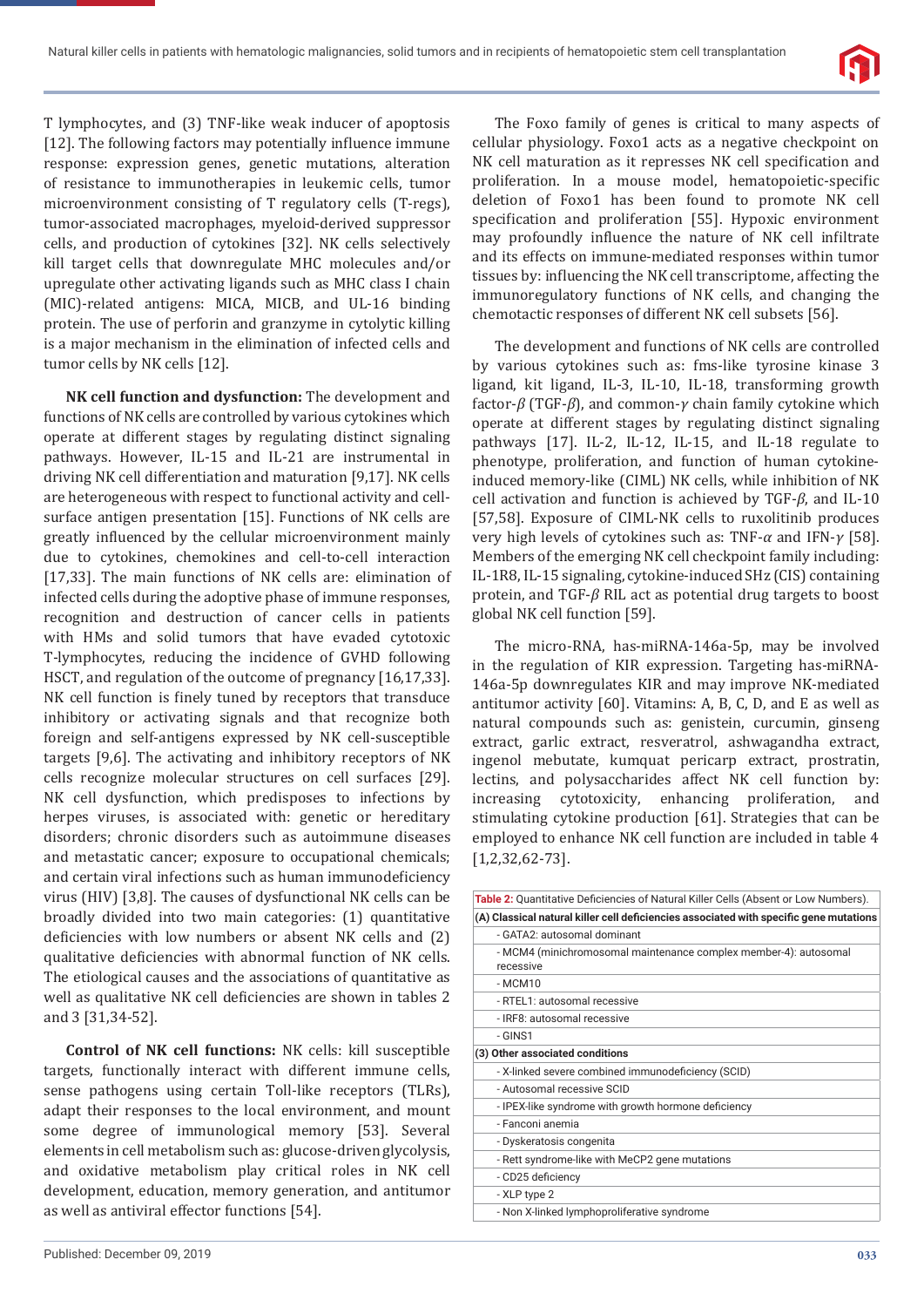

| Table 3: Qualitative or Functional Natural Killer (NK) Cell Deficiencies.                                                                                                           |                                                         |  |
|-------------------------------------------------------------------------------------------------------------------------------------------------------------------------------------|---------------------------------------------------------|--|
| Causes of abnormal function of NK cells include                                                                                                                                     |                                                         |  |
| 1- The main causes are: impairment of mechanisms of cytotoxicity or signaling of cytotoxicity and impairment of cytokine production.                                                |                                                         |  |
| 2- Defective degranulation of NK cells occasionally                                                                                                                                 |                                                         |  |
| 3- Abnormal phenotype of NK cells on rare occasions                                                                                                                                 |                                                         |  |
| Etiology and associations of abnormal function of NK cells include                                                                                                                  |                                                         |  |
| (A) Hereditary and genetic abnormalities                                                                                                                                            |                                                         |  |
| - Mutations in FCG R3A gene: autosomal recessive                                                                                                                                    | PHL2/3/4/5: familial hemophagocytic lymphohistiocytosis |  |
| - Chediak-Higashi syndrome.                                                                                                                                                         | Griscelli syndrome type-2                               |  |
| - Hermansky-Pudliak syndrome                                                                                                                                                        | Papilon-Lefevre syndrome                                |  |
| - Wiscott-Aldrich syndrome                                                                                                                                                          | - Hyper-IgE syndrome: autosomal recessive               |  |
| - May-Hegglin anomaly                                                                                                                                                               | Leukocyte adhesion deficiency type III                  |  |
| - Bloom syndrome                                                                                                                                                                    | - XLP type I                                            |  |
| - PKC-δ deficiency                                                                                                                                                                  | - NEMO syndrome                                         |  |
| - PLC-y associated immunodeficiency                                                                                                                                                 | - ALPS (caspase 8 deficiency)                           |  |
| - STAT1 deficiency                                                                                                                                                                  | CRAC channel deficiency                                 |  |
| - Bare lymphocyte syndrome                                                                                                                                                          | Severe congenital neutropenia                           |  |
| - X-linked hyper-IgM -1                                                                                                                                                             | Ataxia telangiectasia                                   |  |
| - Interleukin (IL)-21 receptor deficiency                                                                                                                                           | Netherton syndrome                                      |  |
| - IL-12/IL-12 receptor deficiency                                                                                                                                                   | - X-linked immunodeficiency with magnesium defect       |  |
| - Nieman-Pick disease type C1                                                                                                                                                       |                                                         |  |
| (2) Acquired causes of natural killer cell deficiencies                                                                                                                             |                                                         |  |
| - Stress: physical and psychological.                                                                                                                                               | Gut dysbiosis                                           |  |
| - Vitamin-B12 deficiency                                                                                                                                                            | Sepsis                                                  |  |
| - Chronic fatigue syndrome                                                                                                                                                          | Myelodysplastic syndromes                               |  |
| - Multiple sclerosis                                                                                                                                                                | Malignancy such as hepatocellular carcinoma             |  |
| - Surgery in cancer patients: post-operative stress                                                                                                                                 | Rheumatoid arthritis                                    |  |
| - Viral infections such as: chronic hepatitis C infection, and human immunodeficiency virus infection                                                                               | Systemic lupus erythromatosus                           |  |
|                                                                                                                                                                                     |                                                         |  |
| Table 4: Approaches to Enhance Function and Antitumor Activity of Natural Killer (NK) Cells.                                                                                        |                                                         |  |
| 1- Enhancement of NK cell function by: reduction of stress, glutathione, and supplements of: curcumin, magnesium, vitamin-B12, probiotics, ginseng, echinacea, chlorrela, and COQ10 |                                                         |  |
| 2- Use of extracellular vesicles derived from NK cells                                                                                                                              |                                                         |  |
| 3- Optimal donor selection based on genotypic and phenotypic properties                                                                                                             |                                                         |  |
| 4- Priming of NK cells: memory-like NK, and CND-109                                                                                                                                 |                                                         |  |
| 5- Adoptive transfer of NK cells with ex vivo or in vivo cytokine stimulation using: interleukin (IL)-2, IL-12, and IL-15 with its superagonist ALT-803                             |                                                         |  |
| 6- Use of drugs that:                                                                                                                                                               |                                                         |  |
| (a) Enhance NK cell antitumor activity such as: thalidomide and lenalidomide                                                                                                        |                                                         |  |
| (b) Sensitize tumors to NK cells such as: bortezomib; and histone deacetylase inhibitors including: valproic acid, suberoylanilide hydroxamic acid, and trichostatin                |                                                         |  |
| (c) Sensitize leukemic targets and use of antibodies to induce antibody-dependent cellular cytotoxicity or to block inhibitory killer cell immunoglobulin-like receptors            |                                                         |  |
| 7- Use of immune checkpoint inhibitors such as the novel anti-programmed cell death protein 1 antibody [CT-011], monalizumab, and lirilumab                                         |                                                         |  |
| 8- Use of bispecific [BiKE] and trispecific [TriKE] killer engagers:                                                                                                                |                                                         |  |
| a-Bispecific antibodies: AFM 13; AFM 22                                                                                                                                             |                                                         |  |
| b-Optimized NK-antibody-dependent cell-mediated cytotoxicity (ADCC) monoclonal antibodies: obintuzumab and mogamulizumab                                                            |                                                         |  |
| Examples of monoclonal antibodies include:                                                                                                                                          |                                                         |  |
|                                                                                                                                                                                     |                                                         |  |

(A) Anti-CD20/anti-CD19 for non-Hodgkin lymphoma

(B) Anti-CD30 for Hodgkin lymphoma

(C) Anti-CD19/anti-CD33 for different types of leukemia

9- Use of adoptively infused allogeneic NK cells in haploidentical NK cell transplantation for: myelodysplastic syndromes, multiple myeloma, and acute myeloid leukemia 10- Advancing the field of *ex vivo* manipulation and genetic engineering by:

a. Transduction of chimeric antigen receptors (CARs)

b. Use of CAR-engineered NK cells: Peripheral Blood: Her 2 and NK-92-CD2

c. Genetic modification of NK cells and NK gene editing using: NK-HLA-A and CIS knockout

#### **Education, licencing and memory responses of NK cells**

Education and licensing of NK cells refer to the process of acquiring killing or cytokine production after encountering and recognizing self-HLA molecules [9]. The aim of NK cell education is to distinguish self from non-self [7]. Alterations in cellular metabolism or cellular metabolic pathways play a role in NK cell education and immune cell functions. Thus, educated and uneducated NK cell subsets can be distinguished

by their metabolic profile regarding glucose metabolism [74]. Approximately 10% - 20% of NK cells remain unlicensed and functionally hyporesponsive due to lack of receptors for self-MHC. However, unlicensed NK cells become alloreactive upon encountering cytokines in a recipient environment after adoptive transfer into recipients of HSCT [9].

Immunological memory is the ability of the immune system to respond rapidly and provide protection against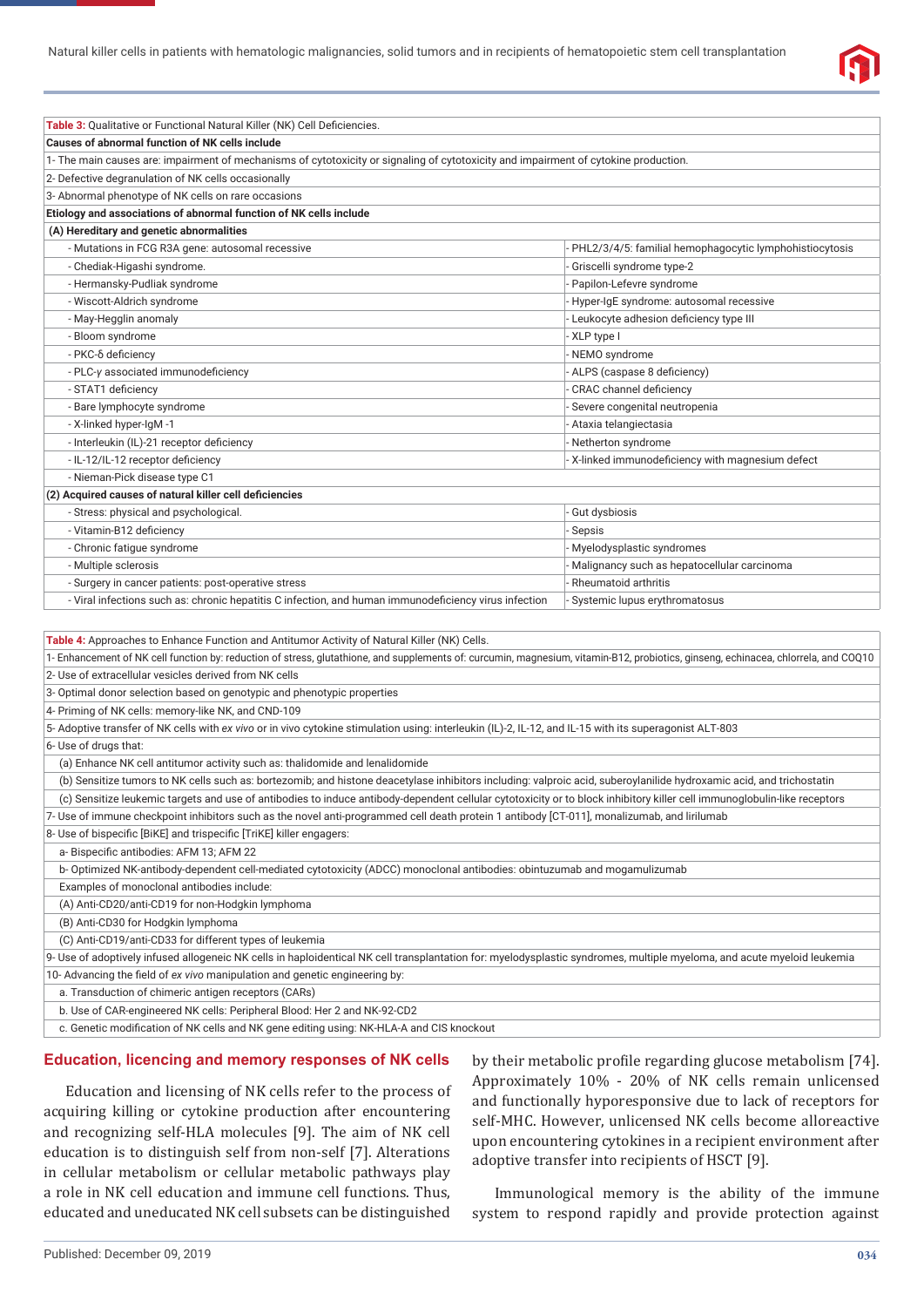

a previously encountered pathogen. After initial infection, long-lived memory cells are generated and they display heightened responses upon secondary challenge with the same pathogen [75]. The process of memory formation in T cells is generally divided into 3 main phases: expansion, contraction, and memory phases [75,76]. Also, there are 3 major types of NK cell memory or memory-like responses: (1) antigen-specific memory responses, (2) cytomegalovirus (CMV)-adaptive memory responses, and (3) cytokine-induced antigen-independent memory-like responses. However, NK cells might adapt their inhibitory responses for memory [77].

#### **Interactions between NK cells and other immune cells**

NK cells interact with other immune cells including: DCs, mesenchymal stem cells (MSCs), macrophages, T cells, and endothelial cells [78]. Activated NK cells regulate the following actions of DCs: cytokine-producing capacity; Th-cell polarizing ability; chemokine expression; migration, editing and maturation; and stimulatory functions. On the other hand, activated DCs are required for the execution of innate and effector functions of NK cells including NK cell differentiation [79-84]. NK cells and DCs mutually influence each other and the bidirectional crosstalk between the 2 components of the innate immune system, that may be well coordinated, plays a pivotal role in the regulation of immune defense against viruses such as CMV, parasites such as Leishmania amazoneasis, and tumors [80,82,85-90]. Activated NK cells are capable of killing MSCs while MSCs can: alter the phenotype of NK cells and modulate NK cell function; increase release of IFN-*γ* from NK cells in order to enhance defense against infections at the sites of injury; and inhibit IL-2 induced NK cell proliferation [91-97]. The crosstalk or interaction between BM-MSCs and NK cells is complicated and can impact the immunobiology of both cell types [98,99].

#### **GVT effects and GVHD in HSCT**

**GVT effects and GVHD in allogeneic HSCT:** Allogeneic HSCT is an established and a potentially curative therapeutic modality not only for high-risk (HR) HMs such as relapsed/ refractory (R/R) acute leukemia but also for several benign conditions [100-102]. GVHD, disease relapse, and infectious complications represent the main causes of morbidity and mortality associated with the use of HSCT [100,103]. Allogeneic HSCT benefits HMs by providing graft versus tumor (GVT) or GVL effects which are mediated by donor-derived T cells as well as NK cells [100,101,104,105]. Thus, the success of allogeneic HSCT depends upon: (1) the infusion of benign stem cells and lymphocytes that are capable of inducing GVT/ GVL effect, and (2) the ability of the engrafted immune system to remove residual leukemia or tumor cells through the GVT/ GVL effect [104,105].

T lymphocytes are responsible for the development of both acute and chronic GVHD post-HSCT. However, removal or depletion of these cells from allografts results in higher

rates of graft failure and relapse of HMs [102]. T cells and NK cells are important in providing GVL effect and both cell types are amenable to *ex vivo* manipulation and clinical manufacture in order to make them more versatile immunotherapeutics [106]. The immunopathophysiology of chronic GVHD is more complicated than that of acute GVHD as it involves complex interactions between several alloreactive and dysregulated cells including: T lymphocytes, B cells, macrophages, neutrophils, DCs, and NK cells [107,108]. Although donor T lymphocytes mainly contribute to the pathophysiology of chronic GVHD, donor B cells contribute to the development of this complication but to a lesser extent [103]. However, specific immune effector cells within the BM allograft have been recognized to correlate with: GVHD, relapse of HM, and OS [103,104].

Prevention of GVHD can be provided by**:** calcineurin inhibitors, various T-cell depletion strategies, and immunomodulatory agents [106]. Strategies to balance immune responses favoring the development of GVT/GVL effects without inducing harmful GVHD are required to: protect against relapse of HMs, treat persistent disease, and improve disease-free survival (DFS) [104]. A thorough flow cytometric analysis of donor cells for phenotypic and allogeneic activity may be valuable in evaluating the pretransplant risk of development of severe acute GVHD [109]. DLI is an effective therapy for patients with acute leukemia relapsing postallogeneic HSCT, but the development of severe acute GVHD after DLI infusions remains an obstacle to the success of this therapeutic procedure [100]. The use of oncolytic viruses such as myxoma virus is associated with control of GVHD while preserving or even augmenting GVT/GVL effects [101]. In a murine system, adenoviral vectors have been found to stimulate NK cells and ultimately cause enhanced antitumor activity in the absence of transgene expression [110]. Although GVT/GVL effects occur spontaneously following allogeneic HSCT, such effects can be induced by the following maneuvers: (1) optimal donor selection and optimal conditioning therapy; (2) administration of GVHD prophylaxis; (3) DLI infusion; (4) use of allogeneic mismatched NK cells; (5) activated DCs of leukemic origin; (6) generation of multi-leukemia antigen specific T cells or chimeric antigen receptor (CAR)-modified T cells; (7) use of pharmacological agents such as: tyrosine kinase inhibitors (TKIs), fms-like tyrosine kinase 3 (FLT3) inhibitors, and immune check point inhibitors (ICPIs); and (8) allograft engineering by using: negative CD3/CD19 depletion, as well as CD34 positive selection [102,105,106,111,112].

**Autologous GVT effects and autologous GVHD**: In the setting of autologous HSCT, not only GVT effect but also biopsy proven GVHD can be encountered [113-118]. Hence, GHVD is an increasingly recognized complication of autologous HSCT [113,118]. The risk factors for the development of autologous GVHD include: (1) primary disease as multiple myeloma (MM), non-Hodgkin lymphoma (NHL), and breast cancer; (2) second autologous HSCT; (3) heavily pretreated patients;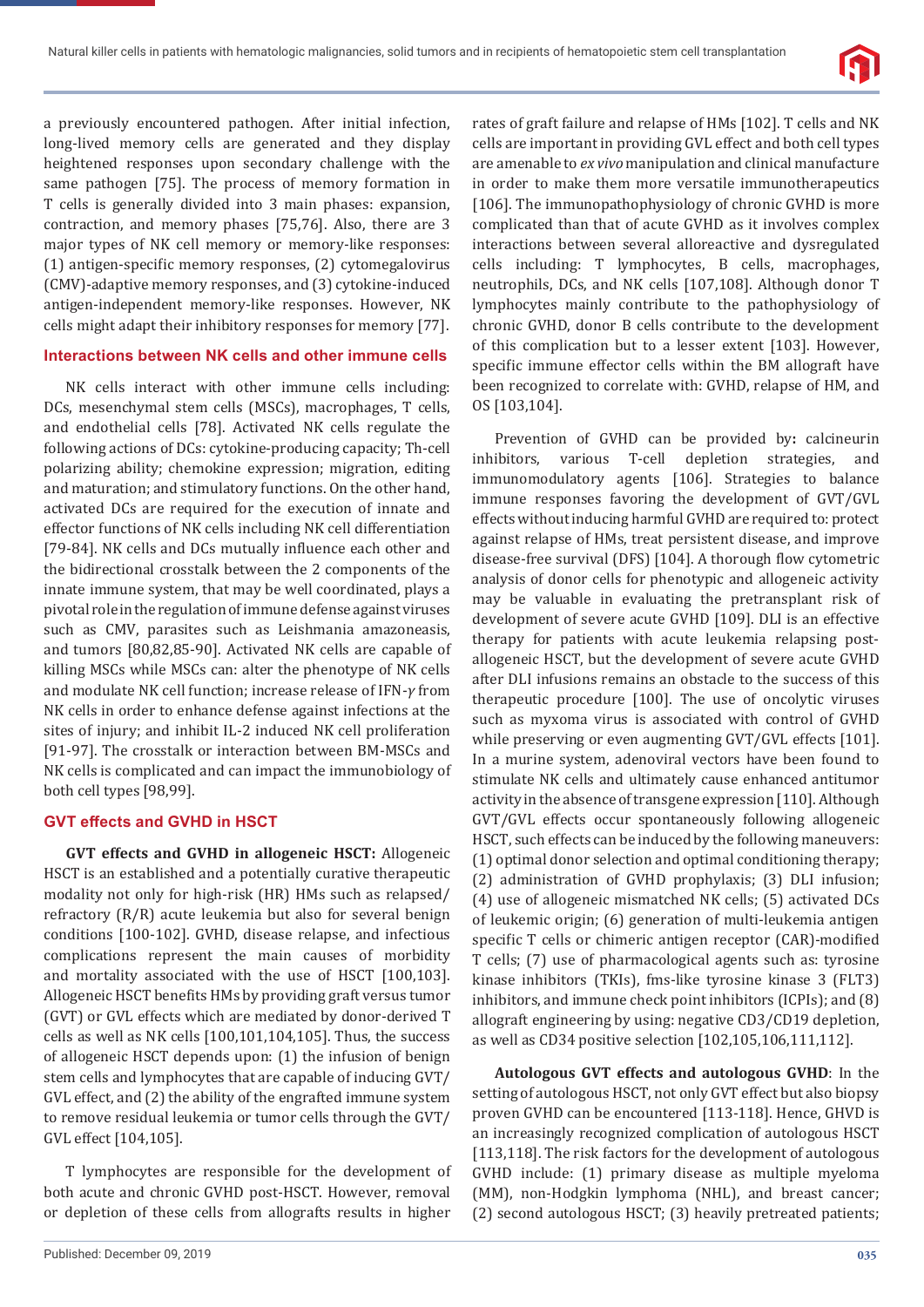

(4) female gender; (5) high CD34<sup>+</sup> stem cell dose infused; (6) achievement of high levels of absolute lymphocyte count (ALC) after autologous HSCT; and (7) use of certain novel agents such as bortezomib, lenalidomide, pomalidomide and alemtuzumab [113-115,117-119]. Autologous GHVD may occur spontaneously, but can be induced by a number of immunosuppressive drugs [113]. It resembles GVHD occurring after allogeneic HSCT not only clinically but also histologically and can be treated with the same immunosuppressive therapies [113,116,117,119].

**The role of NK cells in GVT/GVL and GVHD:** Immune reconstitution is a critical process following HSCT [120]. NK cells, regulatory T cells (T regs), MSCs, regulatory B cells (B regs), and myeloid cells play significant roles in posttransplant immune regulation, but NK cells are the first donor-derived lymphocyte population to recover following allogeneic HSCT [120,121]. However, spontaneous and full recovery of the numbers of NK cells as well as their cytotoxic function generally occurs within the first month after allogeneic HSCT [121,122]. Interestingly, patients having acute and chronic GVHD have delayed constitution of NK cells [123]. Acute GVHD has been shown to impair the constitution of total and CD56dim NK cells at 3 months after allogeneic HSCT [124].

NK cells mediate a strong GVT/GVL effect and play an important role in GVHD as adoptively transferred NK cells can potentially reduce acute GVHD by killing host antigenpresenting cells [121]. Various subsets of NK cells play specific functions in the development and manipulation of GVHD. Examples include: (1) NKG2A+ NK cells play a crucial role during early stages of GVHD following HSCT; (2) NKG2Cexpressing NK cells have a direct role in the early control of CMV reactivation after allogeneic HSCT; (3) c-Kit<sup>-</sup> CD 27<sup>-</sup> CD11b<sup>+</sup> NK cell population is capable of significantly dimishing GVHD in the setting of fully mismatched allogeneic HSCT by supporting GVL effects whilst providing protection against the development of GVHD; (4) CD56bright NK regulatory cells have been shown to have a much stronger impact on filgrastimstimulated PB apheresis products than on filgrastimstimulated BM products as lower proportions of CD56bright NK regulatory cells result in higher rate of chronic GVHD seen in filgrastim-stimulated PB apheresis; (5) iNK cell dose in allogeneic grafts is associated with significant improvement in GVHD and GVHD-free progression-free survival; (6) failure to reconstitute iNK cells following allogeneic HSCT is associated with higher risk of primary disease relapse; (7) low doses of adoptively transferred donor CD4<sup>+</sup> iNK cells protect from GVHD while preserving GVT effects as these cells inhibit proliferation of alloreactive T cells and promote robust expansion of donor T regs; and (8) higher doses of CD4– iNKT cells in PB stem cell allografts are associated with protection from acute GVHD [21,22,121,124-127].

The administration of *ex vivo* expanded NK cells in the early post-transplant period has been shown to be safe, feasible, and

encouraging in lowering the rate of relapse of HMs following HSCT [128]. The number of reinfused autologous graft NK cells in the apheresis product affects the ALC recovery following autologous HSCT [129]. Also, the counts of early lymphocyte subsets following allogeneic HSCT have an association with not only acute GVHD but also with post-HSCT outcome [130]. In recipients of HLA-identical allogeneic HSCT, a welldefined donor-activating NK cell receptor genotype protects against relapse of leukemia after HSCT [131]. Mismatch of NK cell receptors and ligands during allogeneic HSCT may be utilized to prevent relapse of leukemia post-HSCT [132]. The following factors have been found to be important in enhancing NK cell alloreactivity: (1) high stem cell dose, (2) extensive T cell depletion, (3) no GVHD prophylaxis, (4) myeloid malignancy as primary disease, (5) donor source: related versus unrelated and haploidentical, (6) ethnicity, (7) disease status at transplantation, and (8) differences in the definition of alloreactivity: phenotypic, genotypic, and mismatching algorithm [133].

#### **Antitumor effects of NK cells**

IFN-*γ*, a product of activated T lymphocytes and NK cells, is a major immunoregulatory cytokine as it produces: TNF-*α*, IL-1 and IL-2 [134]. In animal models, bortezomib has been shown to enhance the antitumor effects of adoptively infused NK cells, ultimately resulting in delayed tumor growth and prolongation of survival [135]. The antitumor effects of NK cells are mediated by the synergistic actions of IFN-*γ* and IL-2 [134]. However, the antitumor effects of bortezomib can be potentiated by the administration of IL-2 [135]. Allogeneic NK cells have been found to mediate more potent antitumor effects than H2-matched syngeneic NK cells without causing adverse hematologic effects thus allogeneic NK cells can be used to purge tumor cells contaminating the BM [136].

Antibody-dependent cell-mediated cytotoxicity (ADCC) is a cell-mediated immune defense mechanism in which effector immune cells actively lyse antibody-coated target cells [137]. The ADCC of tumor cells is utilized in the treatment of various malignancies that overexpress unique antigens such as: neuroblastoma, breast carcinoma, and B-cell NHL [137,138]. Among immune cells, only NK cells are known to be major effectors of antibody-mediated ADCC [137]. Thus, ADCC mediated by NK cells is presumed to be a key effector function [139]. However, NK cell education does not influence ADCC levels, but does contribute to antibody-dependent NK cell activation [140]. NK cells harbor the activating differentiation molecule Fc*γ*RIIIa, which is also known as CD16a or CD32c, on their cell surfaces. Hence, NK cells are considered the most important effectors of ADCC in humans [141]. Monoclonal antibodies such as rituximab and the humanized anti-CD123 monoclonal antibody utilize different mechanisms including ADCC to destroy cancer cells [138,142-144]. ADCC may be improved by drugs that are able to enhance activity of NK cells as monoclonal antibodies have a significant role in the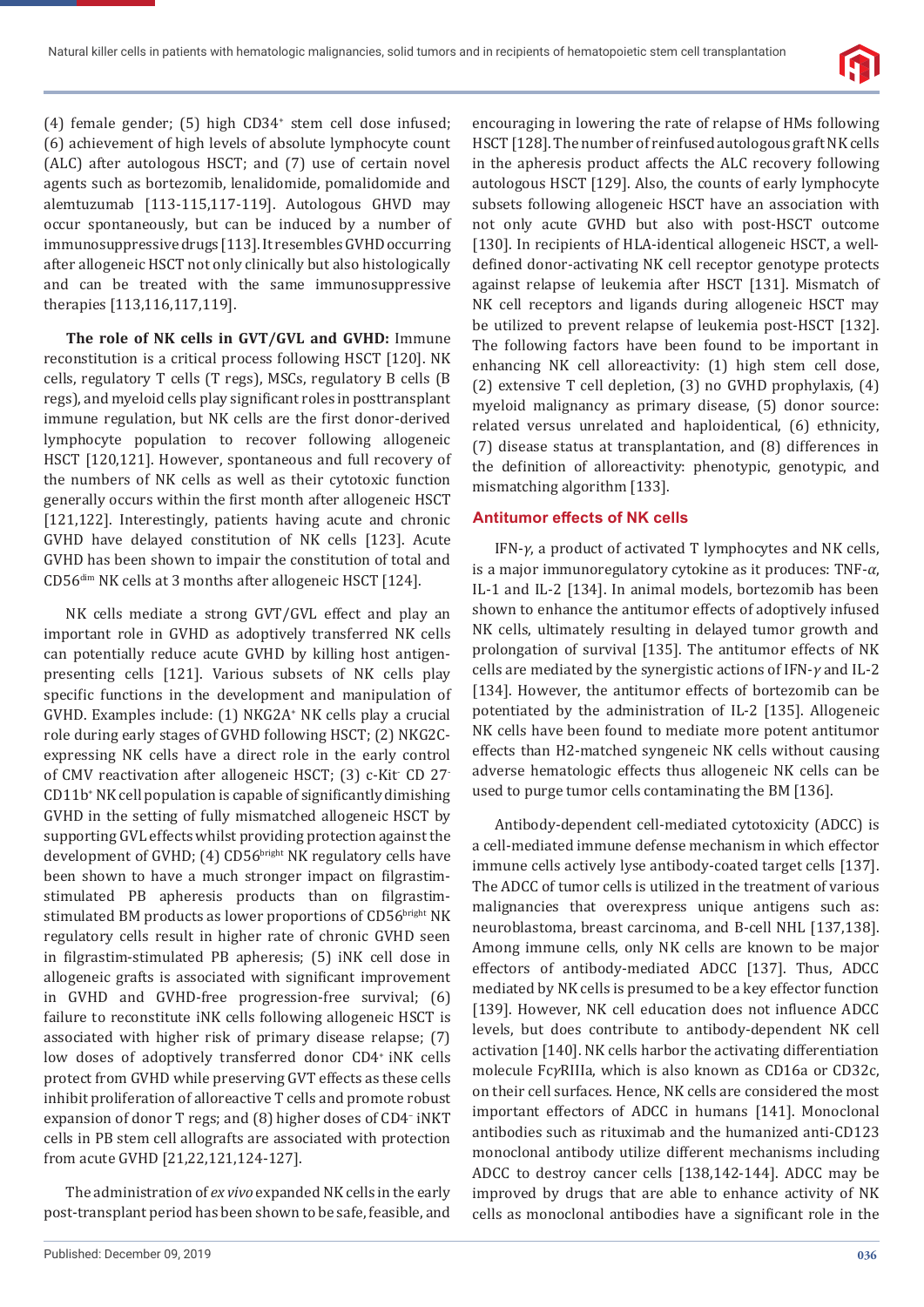

induction of ADCC against tumor cells. However, it is difficult to distinguish between the target effect that many monoclonal antibodies exert against specific cell membrane receptors and the ADCC effect that can be induced by monoclonal antibodies [141]. Despite the success of the approved second generation monoclonal antibodies for the treatment several malignant diseases, efforts are made to further augment ADCC *in vivo* by antibody engineering [139].

#### **Epigenetics and NK cells**

Cancer arises as a result of an accumulation of genetic mutations and epigenetic abnormalities that are regulated by histone deacetylases (HDACs) which control chromatin condensation and gene expression [145]. HDACs are enzymes that regulate diverse cellular processes such as: (1) expression of genes that are implicated in tumor initiation, progression, and antitumor responses; and (2) cell proliferation, survival, and immune pathways through deacetylation of their protein targets and modulation of gene expression and protein activity [146,147]. However, HDAC activities are frequently dysregulated in patients with cancer [146].

Treatment with epigenetic agents is a novel therapeutic approach that modulates gene expression by targeting the: DNA methylation machinery, histone covalent modification, and micro-RNAs. However, major limitations of epigenetic therapy are the lack of specificity and the consequent global induction of epigenetic changes [148,149]. Treatment with epigenetic drugs can reduce chemotherapy resistance in patients with HMs and solid tumors. Hence, epigenetic agents can be added to cytotoxic chemotherapy or targeted therapies in order to derive chemosensitization benefit [148,150,151]. HDAC inhibitors have been developed as novel anticancer agents in the treatment of myelodysplastic syndromes (MDSs), acute myeloid leukemia (AML), lymphomas, as well as solid tumors and they can be used alone as monotherapies or in combination with other anticancer therapies [145,148,152]. However, HDAC inhibitors can exert deleterious effects on NK cell function, which may weaken immune surveillance and facilitate relapse of the primary malignant disease in patients treated with HDAC inhibitors [145]. Valproic acid, a HDAC inhibitor, has been found to impede the lytic activity of NK cells against leukemic cells in a dose-dependent manner [152].

NKG2D is a major receptor of NK cells and plays a critical role in tumor immunosurveillance. Expression of NKG2D by NK cells is inhibited by valproic acid and enhanced by entinostat which is a narrow-spectrum HDAC inhibitor [153]. NK cells express the activating receptor NKG2D which provides one mechanism by which NK cells recognize their targets [154]. Cancer cells which survive the direct induction of cell death by HDAC inhibitors become targets for NKG2D-expressing cells such as NK cells, *γδ* cells and CD8 T cells [155]. Treatment of NK cells with HDAC inhibitors can recover histone acetylation,

and restore NK cell activity as well as interferon-*γ* production [156]. The H3K27me3 histone demethylase UTX regulates development of iNKT cells through multiple epigenetic mechanisms [25]. Combination immunotherapy using HDAC inhibitors and NK cells activated by IL-15 could improve the immune recognition of both therapy-sensitive and therapyresistant cells of Ewing's sarcoma and sensitize tumor cells for NK cell cytotoxicity [157].

#### **Preparation of NK cells and Improvement of their potency**

Preparation of NK cells for clinical use is a complicated process that involves multiple steps and depends on the following factors: (1) the desired primary source of NK cells such as PB, BM, UCB, hESCs, and iPSCs; (2) the specific cell line to be used; and (3) whether to use autologous or allogeneic NK cells. However, details of the steps involved in preparation, manufacture, delivery and tracing of NK cells are shown in table 5 [12,158-162]. The types of available NK cell-based immunotherapies are shown in table 6 [12].

Strategies that can be used to improve NK cell immunotherapies include: (1) optimal donor selection; (2) combination with cytokine stimulation or ICPIs; (3) use of drugs that enhance NK cell antitumor activity or sensitize malignant cells to NK cells: (4) use of bispecific or trispecific killer engagers; (5) use of adoptively infused allogeneic NK cells in haploidentical transplantation; (6) advancing the field of *ex vivo* manipulation and genetic engineering; (7) and priming NK cells and using extracellular vesicles (ECVs) derived from NK cells. The details are included in table 4 [1,2,32,70-73].

#### **Current and future therapeutic uses of NK cells**

**The potential indications for NK cell therapies**: The main potential therapeutic uses for NK cell therapies include: (1) autologous and allogeneic HSCT by providing GVT effect and enhancing engraftment; (2) various HMs including: MM, acute and chronic leukemia, as well as lymphomas; (3) various solid tumors by providing antitumor effects; (4) solid organ transplantation; (5) autoimmune and inflammatory disorders; (6) pregnancy and reproduction; (7) various types of infections; and (8) bronchial asthma [9,12,71,78,163-168].

**Examples of non-specific adoptive immunotherapies include:** CD3/CD28-activated DLIs; lymphokine-activated killer cells; anti-CD3-activated killer cells; tumor-infiltrating lymphocytes; *in vitro*-generated or selected tumor cytotoxic T lymphocytes; *γ*/*δ*-T cells; and NK cells [26]. However, NK cells are attractive candidates for adoptive cellular therapy in patients with HMs and solid tumors, as well as in recipients of allogeneic HSCT as they enhance GVT/GVL effects without causing GVHD [1,26,97,169-174].

**NK cells in MM**: MM is characterized by gradual immune dysregulation which impairs function of: T and B cells, NK cells, as well as antigen presenting or DCs thus allowing malignant plasma cells to escape immunosurveillance [175].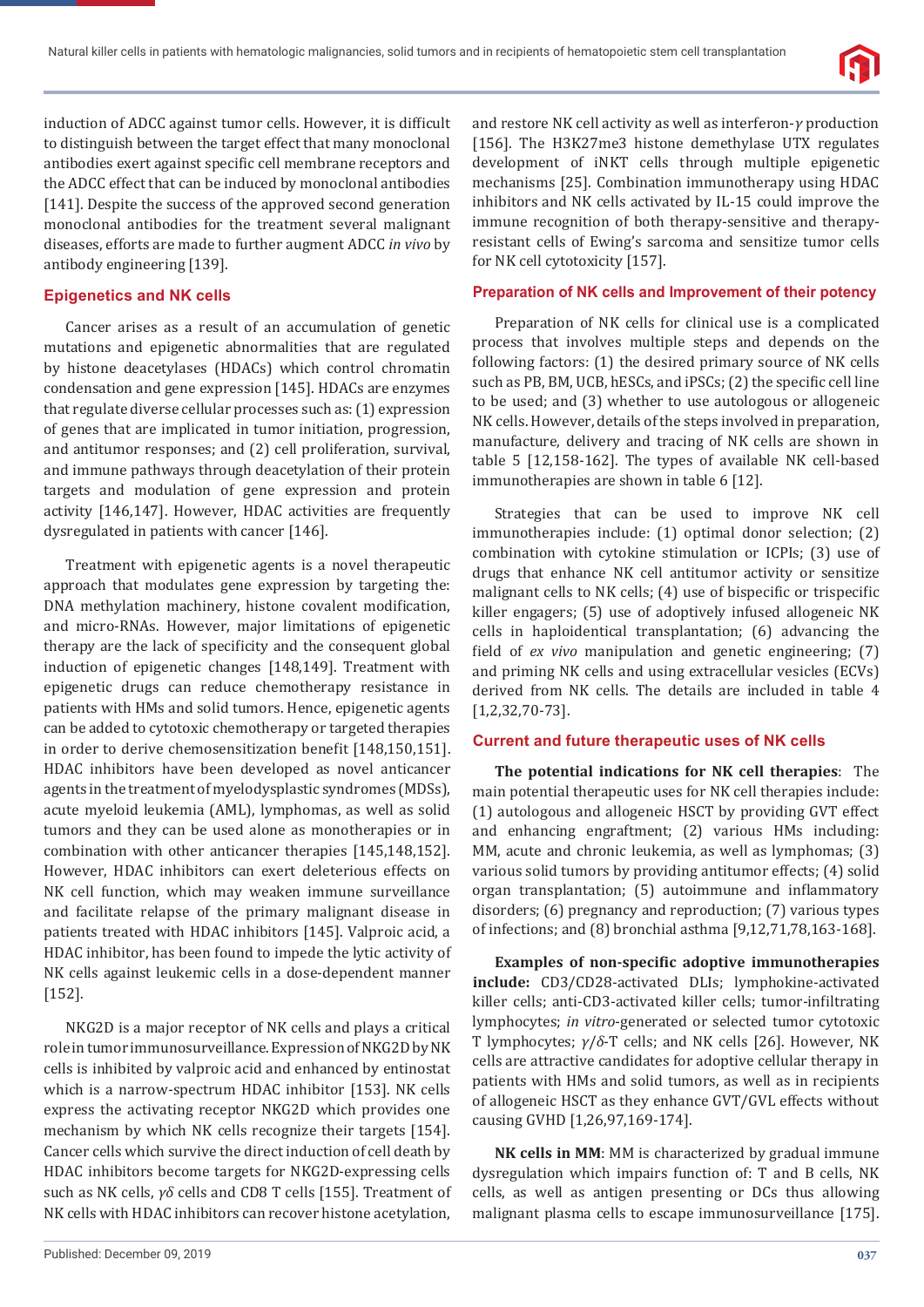

| Table 5: Preparation, Manufacture, Delivery, and Tracing of Natural Killer (NK) Cells.                                                                                                                                                                                                                    |
|-----------------------------------------------------------------------------------------------------------------------------------------------------------------------------------------------------------------------------------------------------------------------------------------------------------|
| 1. Collection of NK cells:                                                                                                                                                                                                                                                                                |
| - NK cells can be collected from peripheral blood (PB) using apheresis or Ficoll separation (specific gravity centrifugal method)                                                                                                                                                                         |
| - Alternatively, CD34+ cells can be mobilized from bone marrow (BM) to PB using growth factors (granulocyte-colony stimulating factor or plerixafor) in order to obtain<br>hematopoietic progenitor cells that are CD34+/CD45+ then to use NK cell differentiation media to generate CD45+/CD56+ NK cells |
| 2. Cell selection and purification:                                                                                                                                                                                                                                                                       |
| - NK cell sorting through positive or negative selection                                                                                                                                                                                                                                                  |
| - Removal of T cells and B cells with magnet beads to increase purity of NK cells                                                                                                                                                                                                                         |
| - Flow cytometry can be used to determine the cellular composition of the product (the ratio of NK cells to T cells) with the aim of harvesting highly activated and<br>purified NK cells into blood transfusion bags                                                                                     |
| 3. Culture and ex vivo expansion of NK cells:                                                                                                                                                                                                                                                             |
| - NK cells can be cultured using various culture media such as KBM 502 medium                                                                                                                                                                                                                             |
| - NK cells that are obtained from PB-mononuclear cells, umbilical cord blood, or human embryonic stem cells can be expanded using various stimuli including:                                                                                                                                              |
| a. Cytokines such as interleukin (IL)-2, IL-12, and IL-18                                                                                                                                                                                                                                                 |
| b. Monoclonal agonistic antibodies such as: CD16, CD56, and NKp46                                                                                                                                                                                                                                         |
| c. Allogeneic feeder cells                                                                                                                                                                                                                                                                                |
| 4. The following additional procedures may occasionally be needed:                                                                                                                                                                                                                                        |
| a. Treatment with viruses or viral transduction using retroviruses or lentiviruses                                                                                                                                                                                                                        |
| b. Irradiation                                                                                                                                                                                                                                                                                            |
| c. Gene transfer, modification, or manipulation                                                                                                                                                                                                                                                           |
| 5. Cryopreservation:                                                                                                                                                                                                                                                                                      |
| - Cryopreservation may be needed so that the product is kept for future use                                                                                                                                                                                                                               |
| - Once needed, it can be thawed                                                                                                                                                                                                                                                                           |
| 6. Before use, the following procedures are usually performed:                                                                                                                                                                                                                                            |
| $\overline{\phantom{a}}$<br>Evaluation of NK cell viability                                                                                                                                                                                                                                               |
| $\overline{\phantom{a}}$<br>Cytotoxicity assays to determine the phenotype and antitumor activity                                                                                                                                                                                                         |
| $\overline{a}$<br>Quality control tests or assays                                                                                                                                                                                                                                                         |
| 7. Infusion of NK cell product intravenously.                                                                                                                                                                                                                                                             |
| 8. Tracing infused NK cells:                                                                                                                                                                                                                                                                              |
| After delivery of NK cells, immunohistochemistry methods can be used to identify NK cells in tumor mass and evaluate the efficacy of the procedure                                                                                                                                                        |
|                                                                                                                                                                                                                                                                                                           |
| Table 6: Types of Available Natural Killer (NK) Cell-Based Immunotherapies.                                                                                                                                                                                                                               |
| (A) Autologous NK cells:<br>$\overline{a}$                                                                                                                                                                                                                                                                |
| They have no risk of graft versus host disease (GVHD)<br>$\overline{a}$                                                                                                                                                                                                                                   |
| Can be employed for: colorectal, non-small cell lung, kidney, and esophageal cancers in addition to melanoma<br>(B) Allogeneic NK cells:                                                                                                                                                                  |
|                                                                                                                                                                                                                                                                                                           |
| Can be used for leukemia, lymphoma, renal cell and colorectal cancers<br>$\overline{\phantom{a}}$                                                                                                                                                                                                         |
| To use either HLA-matching donor or haploidentical donor<br>$\overline{\phantom{a}}$                                                                                                                                                                                                                      |
| In case a haploidentical donor is selected, T cell depletion should be performed to prevent evolution of GVHD<br>$\overline{\phantom{a}}$                                                                                                                                                                 |
| Selection of allogeneic donor should be based on: haplotype, activating receptors and inhibitory receptors<br>(C) Combination of NK cells and novel therapies:                                                                                                                                            |
| Synergistic effect can be obtained by using the following monoclonal antibodies:                                                                                                                                                                                                                          |
|                                                                                                                                                                                                                                                                                                           |
| Rituximab<br>$\overline{\phantom{a}}$                                                                                                                                                                                                                                                                     |
| Alemtuzumab<br>-                                                                                                                                                                                                                                                                                          |
| Daratumumab<br>$\qquad \qquad \blacksquare$                                                                                                                                                                                                                                                               |
| Obintuzumab<br>$\qquad \qquad \blacksquare$                                                                                                                                                                                                                                                               |
| Elotuzumab                                                                                                                                                                                                                                                                                                |

MM cells exhibit specific immunoevasive strategies in order to circumvent and attenuate NK cell function [176]. Transformed plasma cells in MM are susceptible to NK cell-mediated killing by engagement of tumor ligands for activating receptors or missing self-recognition [174-176]. Despite the advancements in novel therapies and autologous HSCT, MM remains an incurable and difficult-to-treat HM due to drug resistance predisposed to by the immunosuppressive microenvironment and clonal evolution which favor disease progression [175]. However, allogeneic HSCT which is associated with significant morbidity and mortality is the only potentially curative therapeutic modality due to its potent graft versus myeloma effect [172].

In MM, NK cell function has been shown to be diminished by specific factors that are active in the tumor microenvironment (TME) [177]. Also, relatively high levels of HLA molecules are expressed in MM [178]. The recognition of plasma cells in patients with MM by NK cells is regulated by: HLA class I/ HLA-E, NKG2D receptor and possibly NKG2A receptors, and natural cytotoxicity [178-180]. HLA class I may be involved in the resistance of myeloma cells to NK cell lysis thus contributing to the immune escape and consequently drug resistance in R/R-MM [181]. Tumor progression in patients with MM is associated with decreased expression of activating receptors [182]. However, infusion of large numbers of expanded NK cells which has been shown to be feasible and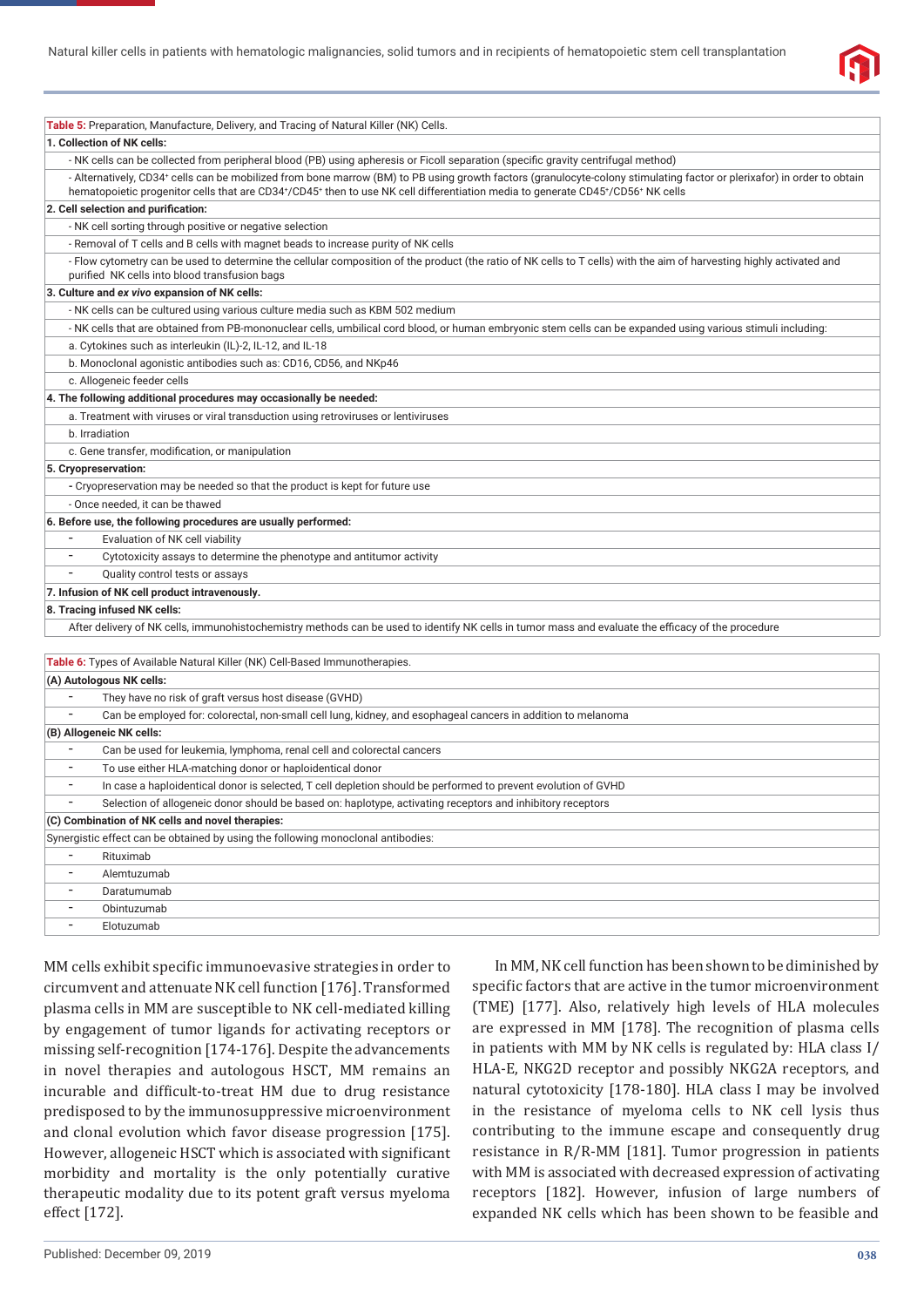

safe may be critical to boost their activity *in vivo* [183]. In patients with MM, NK cells have been used in several trials in the setting of autologous as well as allogeneic HSCT as NK cells elicit cytotoxic effects against MM cells and as KIRligand mismatch m tables 2 and ay improve the outcome of allogeneic HSCT [172,176,184-186]. NK cell killing of tumor cells in MM can be augmented by: ICPIs, therapeutic antibodies such as daratumomab, immunomodulatory agents such as lenalidomide, indoleamine 2,3 dioxygenase inhibitors, and adoptive transfer of unmanipulated or CAR-engineered NK cells [171,175].

Daratumumab is a CD38-specific monoclonal antibody that induces death of MM cells via various mechanisms including: ADCC, and complement-dependent cytotoxicity [187]. On one hand, it has been shown that daratumumab augments NK cell cytotoxicity against target cells having high expression of CD38 surface markers [177]. On the other hand, it has been shown that daratumumab treatment may induce NK cell depletion thus making daratumumab-treated myeloma patients susceptible to infectious complications such as bacterial infections and reactivation of viruses belonging to the herpes group [188]. Additionally, daratumumab-medicated ADCC can be significantly improved by lenalidomide mainly due to the potent capacity of the latter to activate NK cells [187].

In a one-year follow-up study on patients with MM, it has been shown that lenalidomide therapy neither activated NK cells nor it improved their capacity to degranulate or secrete cytokines and that discontinuation of the drug did not reduce the effector function of NK cells [189]. Immunomodulatory agents and proteasome inhibitor have been shown to upregulate the expression of the activating receptors NKG2D and DNAM-1 on NK cells [182]. Studies have shown that: (1) bortezomib, the first generation proteasome inhibitor, can significantly enhance the sensitivity of MM cells to allogeneic as well as autologous NK cell-mediated lysis, and (2) carfilzomib, the second generation proteasome inhibitor, can also enhance NK cell degranulation and significantly enhance the sensitivity of myeloma cells to NK cell-mediated lysis through downregulation of the expression of newly formed HLA class I on MM cells [186,190].

The excellent safety and feasibility profiles of NK cells make them interesting candidates in combination therapy with novel agents in order to enhance their clinical efficacy in the treatment of MM patients [178]. Blockade or inhibition of KIR2D in patients with smoldering myeloma by IPH2101 monoclonal antibody has been shown to enhance NK cell killing of myeloma cell lines [191]. In a meta-analysis that included 12 clinical trials and 592 patients, adjuvant immunotherapy with DCs and CIK cells has been shown to be safe and efficacious in enhancing the efficacy of chemotherapy administered to patients with MM [192]. Studies have shown that early recovery of donor derived lymphocytes and NK cells after autologous HSCT is associated with improved long-term outcome in patients with MM [193,194]. In a phase I clinical trial that included 10 patients with MM, the administration of allogeneic NK cells derived from UCB has been shown to be safe and feasible [184]. CAR-transduced NK cells and bispecific antibodies utilizing NK cells hold great promise and potential against MM [182].

**NK cells in AML**: In patients with AML, NK cells are frequently defective thus leading to tumor escape where the continuous cross-talk between AML and NK cells predisposes to immune escape of leukemia and eventually disease relapse [195,196]. Various mechanisms are potentially involved in the inhibition of NK cell function in AML patients and these include: (1) defects in the normal lymphopoiesis, (2) reduction in the expression of activating receptors through cell-to-cell contacts, and (3) production of immunosuppressive soluble agents by AML blast cells [195]. Therefore, it is of vital importance to restore NK cell activity in AML patients by: (1) stimulating immunosurveillance mediated by NK cells, (2) combining conventional chemotherapy with immune mediators that include NK cells, and (3) genetic modification of CIK cells with chimeric receptors specific for the CD33 myeloid antigen [195,197]. A novel s*β*3-integrin protein has been identified in patients with AML and this protein has been shown to enhance the cytotoxic activity of NK cells against AML blasts after stimulation with IL-2 and IL-15 [198]. Cytokine-induced memory-like NK cells have been shown to exhibit enhanced antitumor effects against AML blasts [199].

So far, allogeneic HSCT is the only curative therapeutic intervention in patients with AML. However, the most common cause of death in AML patients subjected to allogeneic HSCT is disease relapse [32]. NK cell immunotherapies using: adoptive NK cells, cytokines-based immunotherapies, ICPIs, and bispecific as well as trispecific engagers have the potential to significantly enhance the ability of conventional therapies to eliminate AML after HSCT [32,199]. Initial reports of haploidentical HSCT in AML patients showed favorable effects of alloreactive NK cells on disease relapse and survival by promoting engraftment, enhancing GVL effect and reducing the incidence of GVHD. Subsequently, studies have shown either no difference in the incidence of GVHD or adverse outcomes related to GVHD, infections and disease relapse. Therefore, selecting the most appropriate alloreactive NK cell model and selective expansion of a particular NK cell subset may become vital in restoring NK cell function in the post-HSCT period [133].

Donor KIR-group B profiles and the homozygous of centromeric motif B are the most preferable KIR gene content motifs for HSCT [200]. The benefits of unidirectional graft versus host (GVH)-KIR ligand incompatibility in T-cell replete haploidentical HSCT may be masked by the relatively favorable transplantation outcomes of bidirectionally KIR-ligand matched recipients. So, AML patients with unidirectional host versus graft KIR ligand incompatibility have experienced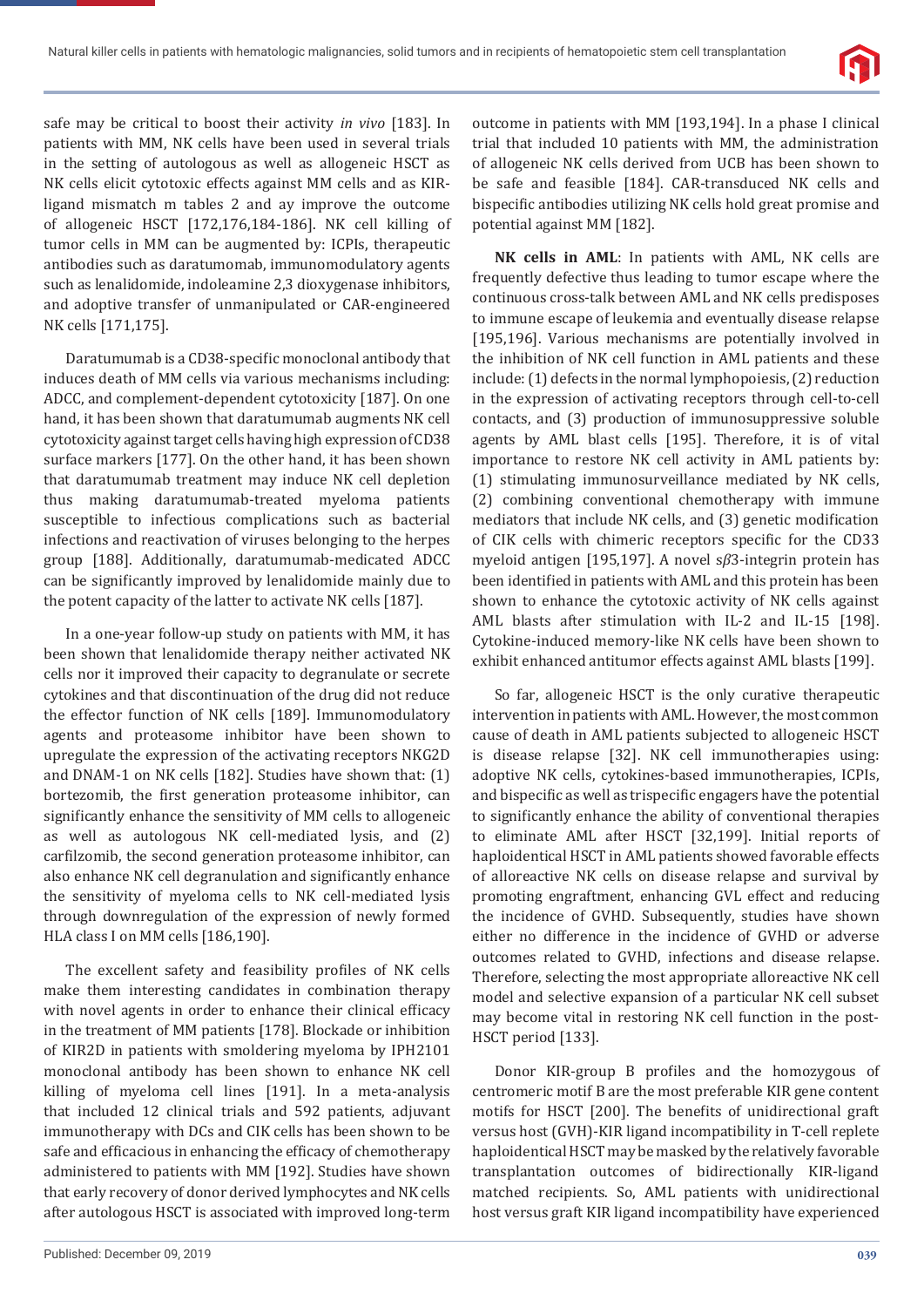

significantly higher relapse rates and decreased DFS compared to patients with bidirectionally KIR ligand matched group of patients [201].

In AML patients receiving allogeneic HSCT, alloreactive T cells and NK cells mediate GVL effect thus improving disease outcome by enhancing eradication of leukemia and preventing AML relapse [202]. The use of the combination of cytosine arabinoside cytotoxic chemotherapy and *ex vivo* activation of NK cells has the potential to be a feasible approach to treat AML relapsing after HSCT [203]. A study that included 112 patients with HR-AML, subjected to haploidentical HSCT: 51 patients received allografts from donors with alloreactive NK cells and 61 patients received allografts from donors with no alloreactive NK cells. The study showed that transplantation of NK-alloreactive donors was associated with significantly: lower relapse rate in patients transplanted in complete remission (CR), better event free survival (EFS) in patients transplanted in relapse or in CR, and lower risk of mortality [204].

Studies have shown that IL-2-activated haploidentical NK cell treatment can induce CR in 30% - 50% of patients with R/R-AML and thus can be used as effective bridging therapy to the potentially curative allogeneic HSCT [205-207]. In the first-in-human phase I and phase II trials using either (IV) intravenous (26 patients) or (SC) subcutaneous (16 patients) recombinant human (rh) IL-15 administered with haplo-NK cell therapy after lymphodepletion with cyclophosphamide and fludarabine (CY-Flu) to treat  $R/R$ -AML, the following results were obtained: (1) CR was achieved in 35% of patients with CR rates of 32% in recipients of IV IL-15 and 40% in recipients of SC IL-15, (2) cytokine release syndrome (CRS) was reported in 56% of recipients of SC Il-15, (3) SC dosing of rh IL-15 after lymphodepletion prolonged drug exposure thus leading to CRC and neurotoxicity, and (4) strategies to augment *in vivo* expansion of NK cells included: lymphodepletion with CY-Flu before NK cell infusion, depletion of T regs with an IL-2 Diphtheria toxin, and *in vivo* use of recombinant cytokines [207].

**NK cells in Acute Lymphoblastic Leukemia (ALL):** In patients with malignant diseases, NK cell immunosurveillance may be impaired resulting in tumor escape and disease progression [208]. Precursor B-lineage ALL is associated with immune deficiencies that can be further exacerbated by cytotoxic chemotherapy [209]. The classical prognostic factors in patients with ALL include: (1) age of patient; (2) white blood cell count at presentation; (3) cytogenetic profile; (4) early treatment response; and (5) MRD evaluated by flow cytometry on day 15 of induction chemotherapy [210]. However, presence of NK cells in the BM can serve as an additional prognostic factor in patients with ALL [210]. In these patients, post-induction MRD is a very important prognostic marker. Hence, therapies targeting MRD have been shown to improve the outcome of ALL patients [211]. The following NK-related factors have been found to strongly correlate with post-induction MRD: Fas ligand, granzyme B, NKp46, and KIR2DL5A in NK cells; as well as PI-9 in blast cells [211]. Compared to AML, only a minority of ALL blasts are susceptible to NK cell-mediated killing [212]. Hence, ALL has been considered resistant to NK cell-mediated lysis [208,213]. Not all NK cells are equally cytotoxic against leukemic cells because of differences in receptor gene content and surface expression [211]. Additionally, adult and pediatric ALL blasts show a difference in the expression of the known ligands for NK cell activating receptors. Also, specific phenotypic patterns of expression are associated with molecularly defined subgroups of ALL patients such as Philadelphia chromosome positive ALL patients [212].

CD56+ NK cells obtained from PB or BM of patients with ALL at various stages of disease, including diagnosis, remission, and relapse, can be expanded *ex vivo*. The expanded NK cells have been shown to kill autologous ALL blasts obtained from the same patient spontaneously or through antibodydependent cytotoxicity [209]. Strategies that have been employed to sensitize ALL blasts to NK cell killing include: (1) stimulation of NK cells by TLR-9 activated plasmacytoid DCs which have the capacity to reinforce the GVL effect of HSCT; (2) drugs such as bortezomib, valproate, and troglitzaone; and (3) genetic modification of NK cells to overcome ALL tumor cell antigens [208,213,214].

Adaptive NK cells have the following distinguishing features: (1) they are highly differentiated NK cells, (2) they expand naturally *in vivo* in response to human CMV infection, (3) they carry unique repertoires of inhibitory KIRs, and (4) they display strong cytotoxicity against tumor cells. Hence, adaptive NK cells hold promise for treatment of refractory ALL either as a bridge to HSCT or as a form of treatment for patients who lack stem cell donors as these cells are capable of eradicating residual blast cells [215]. Several models of adoptive transfer of mature allogeneic NK cells have been used in transplant and non-transplant settings in patients with ALL and AML. Safety and feasibility of such models have been determined but their effectiveness has not been found to be uniform [2].

**NK cells in chronic leukemias**: Currently, TKIs are the standard therapeutic modality in patients with chronic myeloid leukemia (CML). However, the use of these novel agents is associated with numerous adverse effects [216]. The majority of patients with CML have quantitative as well as qualitative defects in the NK cell compartment of their immune system. Therefore, developing strategies to exploit NK cells for immunotherapy in patients with CML is of vital importance [216,217]. Successful discontinuation of imatinib in patients with CML is associated with high proportion of mature cytokine-producing NK cells [218].

Chronic lymphocytic leukemia (CLL) patients have severe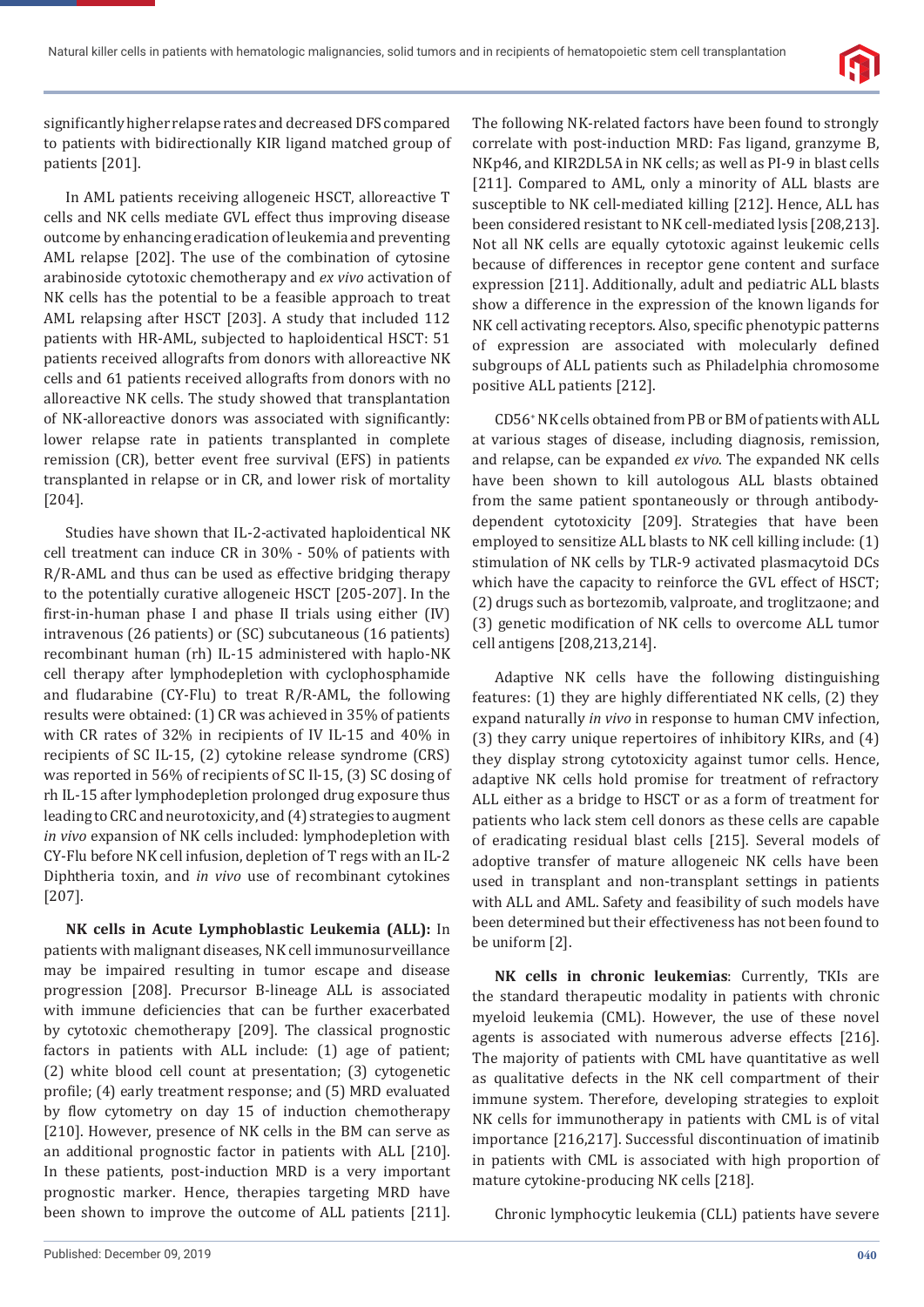

immune defects that predispose them to a variety of infectious complications [219]. Also, chronic exposure of NK cells to a significant tumor burden has its own consequences on the phenotype and function of these cells, thus rendering NK cells unable to counteract not only infections but also the chronic leukemia itself [220]. Strategies to augment NK cell function, which are being evaluated in clinical trials, will have positive effects on both CLL and the associated infectious complications [219,220]. Blocking NKG2A on NK cells of CLL by monalizumab can enhance NK cell activity by restoring the direct cytotoxicity function [221].

**NK cells in lymphomas**: In patients with B-cell NHL: the number of NK cells in PB may affect the outcome of patients receiving anti-CD 20-based immunotherapy, functional NK cells infiltrate tissue biopsies and their presence is tissues correlates with survival of these patients [222,223]. The combined genetic and microfluidic assays can evaluate the sensitivity of cells of B-cell NHL to NK cell-based cytotoxicity [224]. T-regs, iNK cells, and B-regs are involved in the pathogenesis of NHL [225]. Additionally, iNK cells and Th17 (T cells that produce IL-17) inhibit tumor growth of B-cell NHL while T regs support tumor growth in this category of lymphoma [226].

The combination of rituximab and lirilumab, which is a NK cell agonist that causes KIR blockade, has potent antilymphoma activity [227]. Also, a recent study showed that prior to the administration of combined chemotherapy and rituximab, an anti-CD 20 monoclonal antibody, patients with NHL had lower levels of B-regs, and to a lesseer extent T-regs but not iNK cells in the PB compared to controls, while following complete remission of NHL, the levels of circulating T-regs, iNK cells, and B-regs were elevated [225].

Expansion of PD-1<sup>+</sup> NK cells and PD-L1<sup>+</sup> monocytes/ macrophages is more prominent in classical Hodgkin lymphoma (cHL) than in diffuse large B-cell lymphoma (DLBCL). Also, programmed cell death protein 1 (PD-1) blockade reverses the immune evasion mediated by the interaction between PD-1<sup>+</sup> NK cells and programmed deathligand 1 (PD-L1)+ monocytes/macrophages [228,229]. NK cells are inhibited directly by malignant B-cells and indirectly by PD-L1/PD-L2 expressing tumor-associated macrophages. Thus, cells of cHL are more sensitive to PD-1 blockade than DLBCL cells [228,229]. In patients with HL, studies have shown that: (1) the immunosuppressive nature of the TME specifically inhibits proliferation and activity of NK cells, (2) malignant Reed-Sternberg cells and other components of the TME express ligands to inhibit NK cells, and (3) although NK cell deficiency begins at the tumor site, ultimately it progresses systematically in patients with advanced disease as the secretion of cytokines and chemokines mediates the systemic immunosuppression. Thus, strategies to reactivate NK cell function or those aimed at blocking the evasive mechanisms displayed by the TME may ultimately identify

new immunotherapeutic targets [230,231]. In patients with HL, CD 123 (IL-3R*α*) is frequently expressed by malignant cells and the combination of NK cells and the fully humanized anti-CD 123 monoclonal antibody (CSL362) represents a promising future therapeutic strategy [144].

**NK cells in HSCT**: Allogeneic HSCT has revolutionized the treatment of HMs, but the use of this potentially curative therapy is limited by: GVHD, infections and relapse of the primary disease [27,106,170,232]. Relapse of HM remains the leading cause of treatment failure of allogeneic HSCT [26,32]. Calcineurin inhibitors, T-cell depletion and immunomodulators prevent GVHD but have negative impact on GVL effects [106].

Separating GVL effects from GVHD is of special interest in non-specific cell-based immunotherapy which may eradicate molecular disease and prevent relapse following allogeneic HSCT particularly when leukemia burden is low [26,32]. The recognition of missing-self on target cells is crucial for promoting NK cell-mediated GVL effects [2]. NK cells have a central role in tumor-cell surveillance but leukemic cells have great capacity to escape NK cell recognition and killing thus limiting the use of NK cells in cellular immunotherapy [72].

NK cells are the first subset of donor-derived lymphocytes to reconstitute after HSCT thus they may protect against relapse in the early months following HSCT by providing GVL effect without causing GVHD [1,29,169,232]. In recipients of HSCT, NK cells provide protection against bacterial infections at mucosal barriers and viral infections particularly those caused by CMV both of which are associated with significant morbidity and mortality in this group of patients [233]. CMV infection stimulates and expands a distinctive population of NK cells that expresses the NKG2C receptors and exhibits enhanced effector functions [234]. However, the initial wave of NK cells that reconstitutes in the early post-transplantation period is rather dysfunctional [234,235]. Nevertheless, rapid immune recovery after allogeneic HSCT predicts clinical outcome [236]. Although immune recovery post-HSCT has been evaluated in the PB, it can also be evaluated by BM examination. Also, evaluation of absolute lymphocyte subsets, particularly the status of NK cell recovery in the BM on day 21 after HSCT predicts clinical outcome [236]. Presence of a KIR B haplotype in donors and lack of recipient HLA-C epitope in recipients provide protection against relapse of AML following allogeneic HSCT. Additionally, strategies combining NK cell infusions with CD16-binding antibodies or immune engagers could make NK cell antigen specific [234].

Although the initial studies on the use of autologous NK cells were disappointing, the use of allogeneic NK cells has resulted in favorable outcomes in both transplant and nontransplant settings and this led to the advancement of NK immunotherapy over the last decade [1,169]. Donor NK cells play significant roles in: promotion of hematopoietic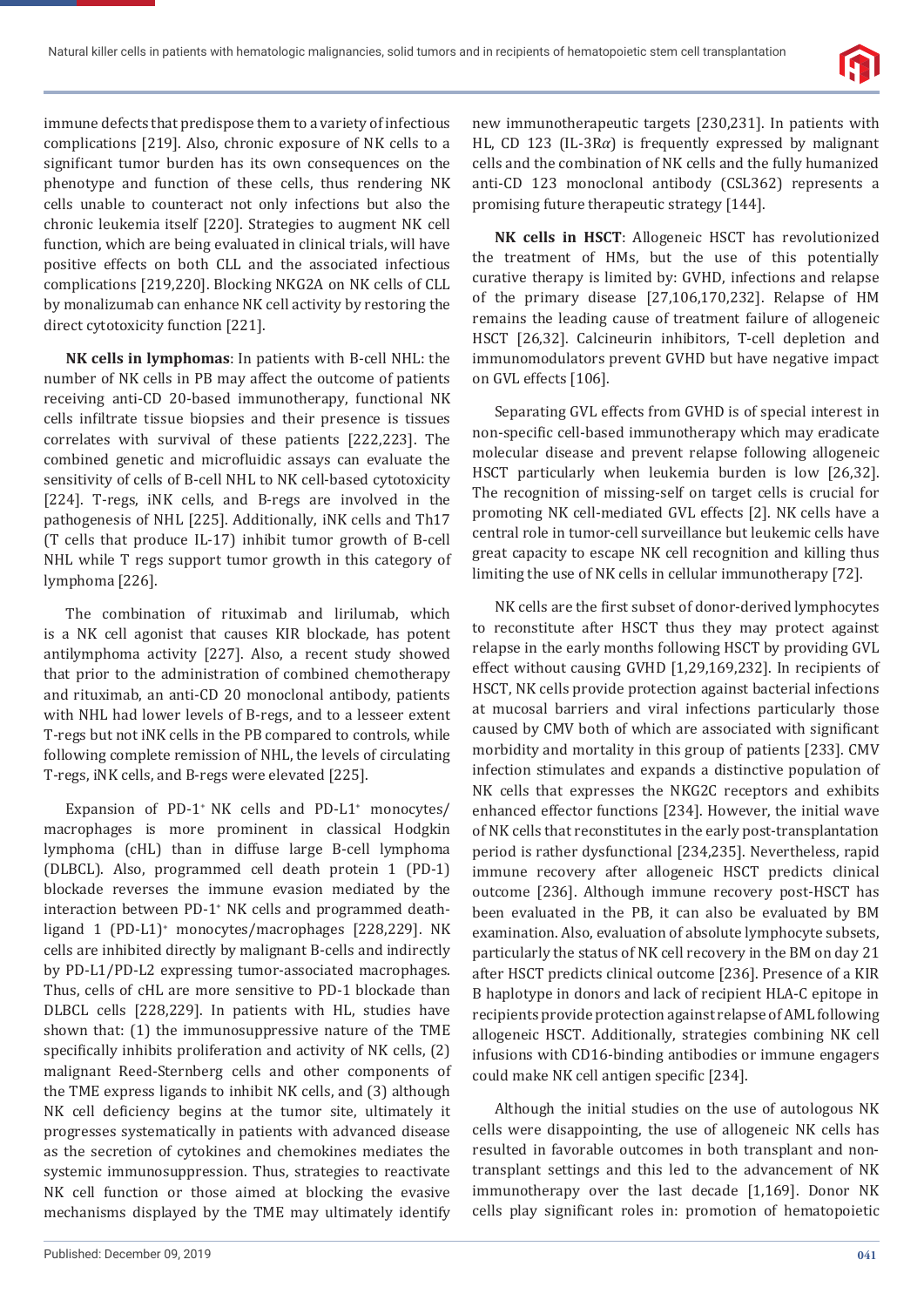

engraftment following HSCT, preventing relapse of HM postallogeneic HSCT by mediating GVL effects, and regulation of GVHD by suppression of alloreactive T-cell responses [169,232]. Enhancement of GVL without increasing the incidence of GVHD can be achieved by adopting the following maneuvers: optimal donor selection, optimal conditioning therapy, administration of GVHD prophylaxis, and administration of T-cells and donor-derived NK cells which are amenable to *ex vivo* manipulation and clinical manufacture [106]. Studies have shown that: augmentation of T-cell alloreactivity may be influenced by NK cells in recipients of T-cell deleted allografts, and while immunosuppression with sirolimus and expansion of T-regulatory cells may decrease the incidence of acute GVHD by suppressing the development of T-cell mediated alloreactivity [170,237,238].

NK cell infusions derived from PB and UCB contain contaminating T-cells whose stimulation by cytokines produced by NK cells may trigger GVHD *in vivo* thus limiting the safety and efficacy of NK cell infusions in allogeneic HSCT. However, NK cells obtained from iPSCs, hESCs, and NK cell lines are free of contamination with T and B cells thus offering alternative sources of NK cells that can be used in adoptive immunotherapy [164]. Owing to the short-lived and limited *in vivo* activity of the effectors involved, non-specific immunotherapy is dependent on repeat administrations [26].

NK cells are negatively regulated by MHC class I-specific inhibitory receptors [239]. NK cells lacking inhibitory receptors for self MHC class I ligands are hyporesponsive. However, responsive NK cells in the donors of allogeneic HSCT may become aberrantly activated and functionally competent in the recipients of HLA-identical allografts [240]. Because NK cell education after HSCT is driven by donor ligands, NK cell specific to a ligand present in the donor but absent in the recipient could remain responsive even long after transplantation and may exert a long-term GVL effect [241]. Donor selection for the KIR B haplotype of the centromeric motifs can improve survival in recipients of HLA-identical sibling allografts [242]. KIRs recognize groups of HLA class I alleles and missing expression of the KIR ligand on mismatched allogeneic cells can trigger NK cell alloreactivity [239]. Most NK cells express the inhibitory KIRs [243]. Allowing a greater T-cell content in the allograft could reduce the infection-related morbidity and mortality that are associated with extensive T cell depletion in mismatched transplants thus facilitating the use of mismatched allogeneic HSCT in elderly individuals and in heavily pretreated patients [239]. In a study the included 2062 patients with AML, CML, and MDSs subjected to unrelated allogeneic HSCT, missing KIR ligands were found to be associated with lower rates of relapse and higher incidences of GVHD [243].

Although, the use of post-transplant cyclophosphamide (PTC) as GVHD prophylaxis has revolutionized haploidentical HSCT, PTC eliminates most mature donor NK cells infused in

recovery of NK cells after haploidentical HSCT is greatly influenced by other subsets of immune cells and by drugs used in the post-transplant period [244]. Although NK cell infusion given to 10 patients with AML in CR1 led to a 2 year EFS of 100%, a prospective phase II study that was performed in 2 centers and that included 16 patients with HR leukemia and multiply relapsed tumors subjected to haploidentical HSCT showed that preemptive NK cell infusions had no apparent effect on the rates of graft failure or disease relapse [246,247]. NK cells generated after haploidentical HSCT are blocked at an immature state that has specific phenotype and impaired functioning and this has negative impact on immune responsiveness and clinical outcome following HSCT [248]. Haploidentical HSCT offers the benefits of rapid and nearly universal donor availability and has been accepted worldwide as an alternative therapeutic modality for patients with HR-HMs who do not have HLA-identical sibling donors [249]. A phase I clinical trial using membrane bound IL-21 *ex vivo*-expanded donor derived NK cells given to patients with HR-HMs receiving haploidentical HSCT showed that NK cell infusions were associated with: improved NK cell function, lower relapse rate, and low incidence of viral infections in the post-transplant period [250]. In patients with acute leukemia subjected to haploidentical allogeneic grafts: early CMV reactivation and expression of CD56bright CD16dim DNAM1<sup>+</sup> NK cells were associated with GVL effect reflected by lower relapse rates [251]. Also, in a retrospective study that included 246 patients with HMs subjected to allogeneic HSCT, NK cell reconstitution was associated with lower rate of disease relapse after HSCT particularly in patients with CMV reactivation [252].

the graft including alloreactive NK cells [244,245]. However,

Unidirectional KIR ligand incompatibility in the host versus graft effect has a detrimental effect on the outcome of T-cell-replete haploidentical HSCT in adults with AML [201]. Studies have shown that: (1) NK cells mediate GVL effect which is crucial to cure patients with HR-acute leukemia subjected to haploidentical HSCT; (2) graft manipulation based on depletion of *αβ* T cells and B cells allows infusion of fully mature and alloreactive NK cells; and (3) reconstitution of iNK cells in PB following haploidentical HSCT in children with HMs is associated with disease control [253,254].

In a study that included 45 recipients of HLA matched HSCT grafts from related and unrelated donors subjected to reduced intensity conditioning (RIC) including antithymocyte globulin, the following results were obtained: NK cells recovered quickly after HSCT regardless the donor type; rapid quantitative reconstitution of the NK cell compartment despite the administration of potent immunosuppression in the conditioning therapy and in the post-HSCT period; the rapidly reemerging NK cells remained immature for > 6 months; and the rapid reconstitution of cytokine production correlated with lower relapse rates and prolongation of OS [235]. Manipulation of type of lymphocytes may be instrumental in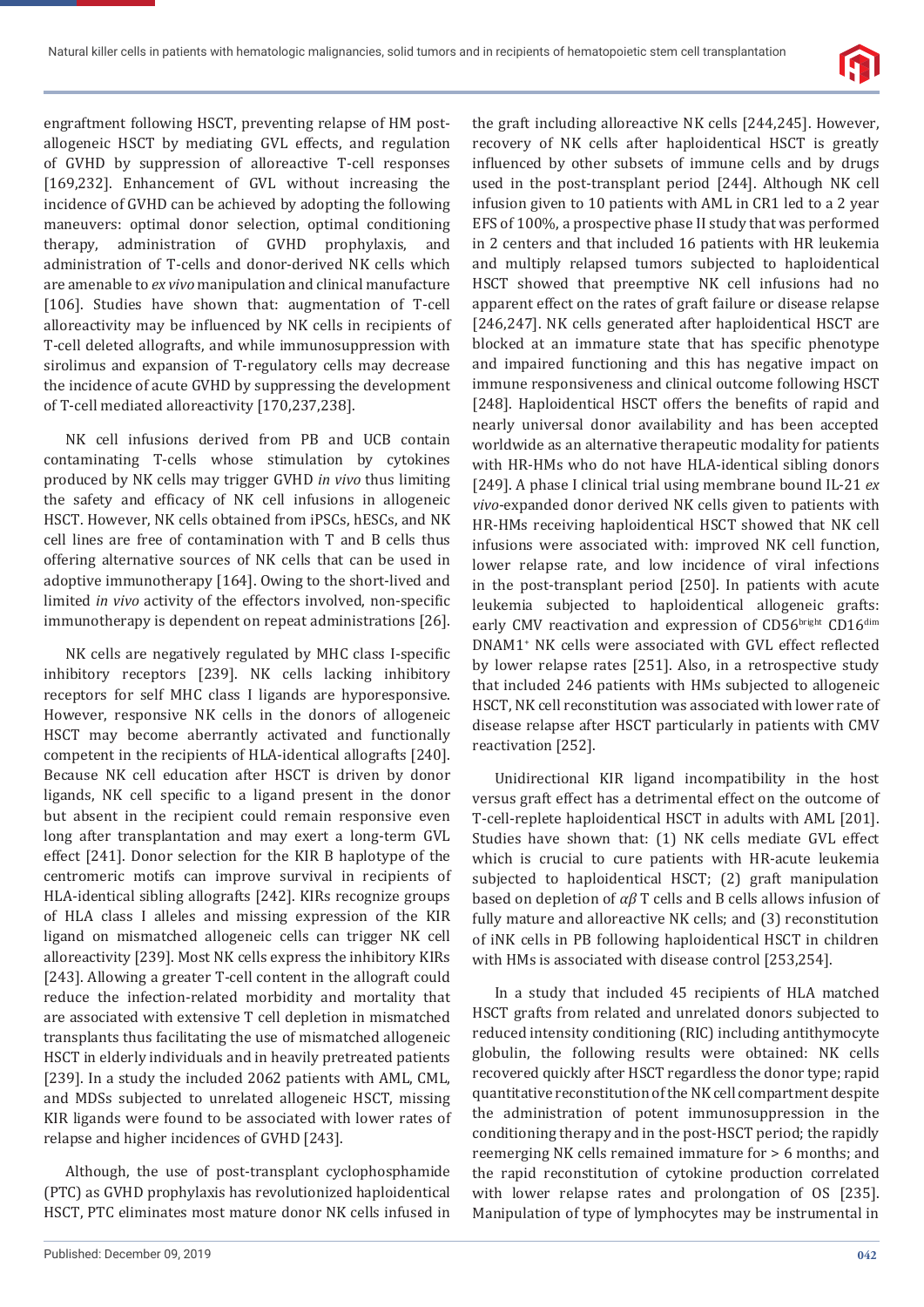

reducing the relatively high relapse rate following allogeneic HSCT with RIC [234]. In a study that included 909 patients with AML and MDSs subjected to RIC-allogeneic HSCT from unrelated donors, it was shown that KIR-HLA combinations recapitulated some but not all KIR-HLA effects observed in myeloablative allografts [255]. Also, in a study that included 282 patients with HMs subjected to allogeneic HSCT with nonmyeloablative conditioning therapy: engraftment of donor NK cells correlated with lower risk of relapse and no GVHD, while engraftment of donor T cells correlated with higher risk of GVHD [256].

**NK cells in solid tumors**: Cancer cells frequently produce platelet derived growth factor receptor (PDGFR)-*β* which, through autocrine and paracrine PDGFR-*β* signaling, promotes tumor growth, cell proliferation, metastasis, stromal recruitment, angiogenesis, and epithelial-mesenchymal transition [257]. NK cells play a major role in the immune response to certain malignancies by several mechanisms that include: (1) directly by secretion of potent immune mediators such as targeted secretion of cytokines or cytotoxic granules to cause cytolysis of transformed cells, (2) indirectly by orchestrating anti-tumor immune responses to prevent metastatic spread by engagement of the activating receptor NKp46 on NK cells, (3) the human immunoreceptor NKp44 expressed on NK cells and the innate lymphoid cells recognize PDGF-DD produced by tumor cells and this plays a major part in the control of tumor growth by NK cells, and (4) NK cells recruit conventional type I DCs into the TME to promote immune control of tumors [6,7,72,257-259]. Thus, NK cells play key roles in innate and adaptive responses through unique NK cell activation mechanisms during early host defense against viruses and tumors by performing 2 major roles: contact dependent cytotoxicity and cytokine production for immune modulation [6,258,260].

Target cell apoptosis is primarily mediated by perforin and genzyme B. Also, the regulation of the immune responses is mediated by secretion of cytokines such as: IFN-*γ*, TNF-*α*, IL-1, IL-3, and granulocyte-macrophage colony-stimulating factor [3,260]. NK cells are attractive candidates for adoptive cellular therapy in: (1) cancer: HMs such as acute leukemia, and solid tumors, with either CAR-engineered NK cells or combining NK cells with CD16 binding antibodies or immune engagers; and (2) allogeneic HSCT including haploidentical allografts to protect against disease relapse by enhancing GVL effect without causing GVHD [1,2,10,72,106,234,242,261]. NK cells have crucial role in protection against cancer relapse [13,232]. The antitumor activity of NK cells is regulated by a sophisticated network of activating and inhibitory receptors [13]. Viral and non-viral methods have been adopted to genetically engineer NK cells in order to improve their antitumor activity [13].

The metastatic spread of malignant cells to distant sites, which is regulated by TME and systemic processes that include

immunosurveillance, is a principal cause of cancer-related death [262]. NK cells are crucial for immunosurveillance and are essential for controlling metastatic dissemination of cancer cells [59,262]. However, NK cells are highly dysfunctional and reduced in number in patients with solid tumors [71]. Also, antitumor response of NK cells faces plenty of limitations [73]. Adoptive transfer of large numbers of cytolytic NK cells to induce antitumor responses is widely explored in cancer immunotherapy [71]. In preclinical studies: (1) ECVs derived from NK cells have shown promising antitumor effects, and (2) genetic engineering of NK cells to express CARs to redirect their antitumor specificity has shown significant promise [73,263]. Monoclonal antibodies and bispecific killer engagers may enhance specificity by inhibition of CD16 shedding and enhance NK cytotoxicity [264]. PDGF-DD-induced NK cytokines such as TNF-*α* and IFN-*γ* can trigger tumor cellcycle arrest in mouse models [257].

Several studies have shown the following effects of NK cells in different cancers: NK cells have been shown to be effective in patients with advanced lung cancer; Herceptintreated NK cells have been found to have therapeutic potential in the treatment of patients with human epidermal growth factor receptor 2 (Her2<sup>+</sup>) and Herceptin-intolerant breast cancer; expanded and cryopreserved NK cells are promising candidates for cellular immunotherapy in patients with pancreatic carcinoma; NK cells inhibit metastesis of ovarian carcinoma cells in murine models; CIK cells may become a novel therapeutic modality for rhabdomyosarcoma after allogeneic HSCT; CAR-engineered CIK cells may become valuable in the treatment of HR soft tissue sarcoma in children; and expanded and CIK cells are safe and well tolerated and they enhance cytotoxicity against gastric carcinoma [162,265-271]. A meta-analysis, that included 29 clinical trials involving 2610 patients, has been shown that the combination of CIK/DC-CIK immunotherapy and cytotoxic chemotherapy: enhances the immune function of patients, alleviates the adverse effects of chemotherapy, and improves the overall response, disease control, and quality of life [272].

Glioblastoma (GB) is the most aggressive primary brain malignancy in adults and it carries poor prognosis as it is still incurable [273,274]. Studies have shown that CAR-engineered and PD-1 inhibited NK cells exhibit antitumor effects and can induce apoptosis of GB cells [273-276]. GB stem-like cells are more susceptible to lysis by NK cells than differentiated GB cells [277]. In animal models, pretreatment of GB with bortezomib has been shown to promote NK cell cytotoxicity and to inhibit tumor growth ultimately leading to prolonged survival [278]. Varicella zoster virus (VZV) is the only virus with negative correlation with GB  $[169,279]$ . NK cells represent a significant barrier to oncolytic herpes simplex virus therapy of GB [280]. Oncolytic virotherapy provokes the antitumor activity of NK cells by triggering antiviral immune responses [281]. NK cell immunotherapy has shown promising effects in the treatment of childhood solid tumors such as: rhabdomyosarcoma,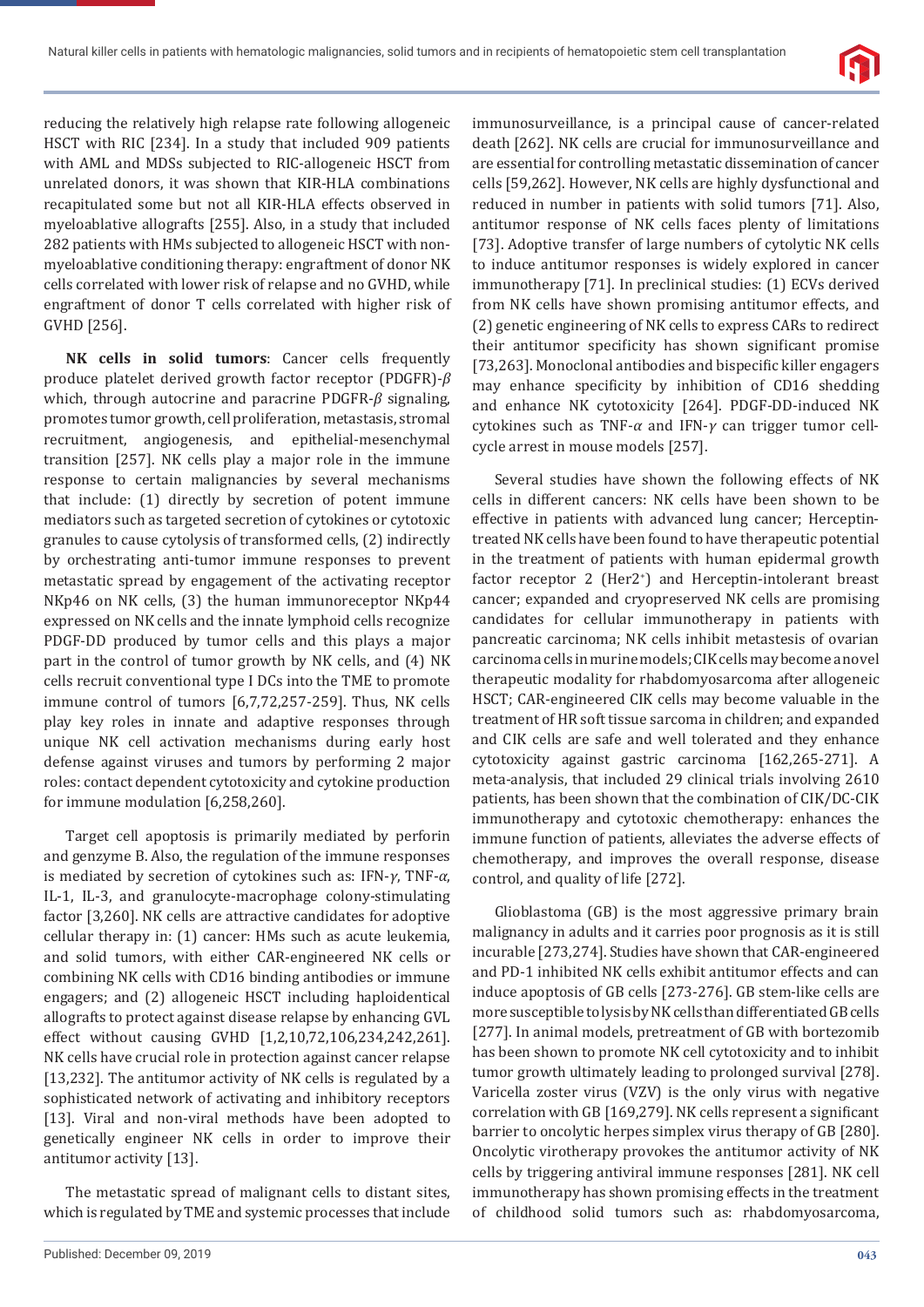

Ewing's sarcoma, and neuroblastoma due to prominent GVT effects both in transplant setting and in combination with antibodies [282].

**NK cells and infections**: NK cells are involved in the host immune response against infections caused by viral, bacterial, and fungal pathogens which are significant causes of morbidity and mortality in immunocompromised hosts. Hence, there is interest in strengthening the immune response in immunocompromised individuals by: (1) use of cytokines or growth factors, or (2) adoptive cellular therapies including: donor granulocytes, pathogen-specific T cells, and adoptively transferred or transfused NK cells [163]. In polymicrobial sepsis, there is immunoparalysis that includes impairment of both the number as well as the function of NK cells [283].

NK cells can act as rheostats, regulating T cell-mediated support for the antiviral CD8 T cells that control viral pathogenesis and persistence [284]. NK cells play a vital role in host defense against HIV, herpes viruses, hepatitis B virus (HBV), and hepatitis C virus (HCV) [3]. The hepatic NK cell populations that are involved in controlling HCV infection may also be involved in the control of HCV-associated liver damage [285]. NKG2C-expressing NK cells are involved in the early control of CMV reactivation following allogeneic HSCT [124]. Two NK cell subsets might play a critical role in the immune response against Dengue virus infection [286]. NK cells are important in herpes virus infections as patients with deficiencies of NK cells experience systemic and lifethreatening infections that are caused by herpes viruses [287]. VZV productively infects human NK cells and actively manipulates their phenotype thus NK cells play a potential role in the pathogenesis of VZV infections [288].

In immunocompromised hosts including recipients of HSCT and cancer patients, recovery of the immune system has a major impact on the outcome of infectious complications that represent a significant cause of morbidity and mortality in this group of patients [163,287]. Strategies that can be employed to strengthen the host immune response to counteract infections include the use of: growth factors; specific cytokines and adoptive cellular therapies such as granulocyte transfusions, pathogen-specific T-cells and adoptive transfer of NK cells [163]. NK cells have a major role to play in controlling various infectious complications including: (1) viral infections such as: HIV, and HBV; (2) parasitic infections such as: toxoplasmosis, malaria, leishmaniasis, and trypanosomiasis; and (3) bacterial sepsis due to: Streptococcus pneumoniae, and Escherichia coli [3,78,283].

NK cells play a major role in the immune response to certain viral infections by: (1) direct cytolysis or killing of virus-infected cells in order to rapidly control viral infection, and (2) secretion of potent immune mediators such as IFN-*γ* and other cytokines [3,8,289,290]. NK cells share features with long-lived adaptive immune cells and this can impact disease pathogenesis through inhibition of adaptive immune responses by virus-specific T and B cells as NK cells are potent regulators of antiviral T and B cell responses [290]. NK cells can produce persistent memory in response to certain viral infections particularly those caused by CMV [14]. NK cells have multiple mechanisms to kill virus-infected cells through the engagement of extracellular death receptors, and through exocytosis of cytotoxic granules. However, mediation of cytolysis occurs through: engagement of death receptors expressed on target cells, and expression by NK cells of multiple extracellular ligands including fas ligand and TNF-related apoptosis-induced ligand ultimately resulting in apoptosis of the target cells [8].

VZV actively manipulates the NK cell phenotype through productive infection. NK cells have a potential role in VZV pathogenesis and they are implicated in controlling infections caused by VZV [288]. Decreased NK cell function is associated with: (1) several genetic or hereditary disorders, (2) several chronic disorders such as: chronic fatigue syndrome, depression, autoimmune diseases, metastatic cancer, and exposure to occupational chemicals, and (3) certain viral infections such as HIV [3]. Although NK cell deficiencies are rare, they predispose to infections by herpes viruses [8]. VZV-infects NK cells using multiple entry mechanisms and causes: (1) cell to cell interaction with VZV-infected epithelial cells during early encounter or entry, and (2) subsequent modulation of NK cell function and phenotype resulting in stimulation of chemokine receptors and CD57 expression and inhibition of the expression of CD56, CD 16 and FcVRIII [8,288].

#### **Challenges facing the clinical utilization of NK cells**

Acquisition of large numbers of mature and functional NK cells that can be derived and differentiated from UCB-CD3+ HSCs is easily accessible, but optimal clinical protocols for NK cell therapies in leukemia and other cancers are still lacking [291]. Although the use of viral vectors has achieved the highest level of efficiency of gene transfer of NK cells, the utilization of nonviral vectors and other gene transfer approaches such as: electroporation, lipofection, nanoparticles, and trogocytosis are emerging [13,261]. Despite the extensive number of preclinical studies only a handful of NK cell-based therapies have progressed to the clinic. As of mid-2018, there were only 8 registered clinical trials utilizing genetically engineered NK cells [13]. For successful translation of genetically modified NK cells, issues related to: viral vector safety, efficacy, and compliance with regulatory guidelines become vitally important [13,73]. Despite the numerous challenges associated with the preclinical and clinical development of NK cell-based therapies for cancer, NK cells have several unique immunological properties that enable them to be potentially effective means for cancer immunotherapy [292].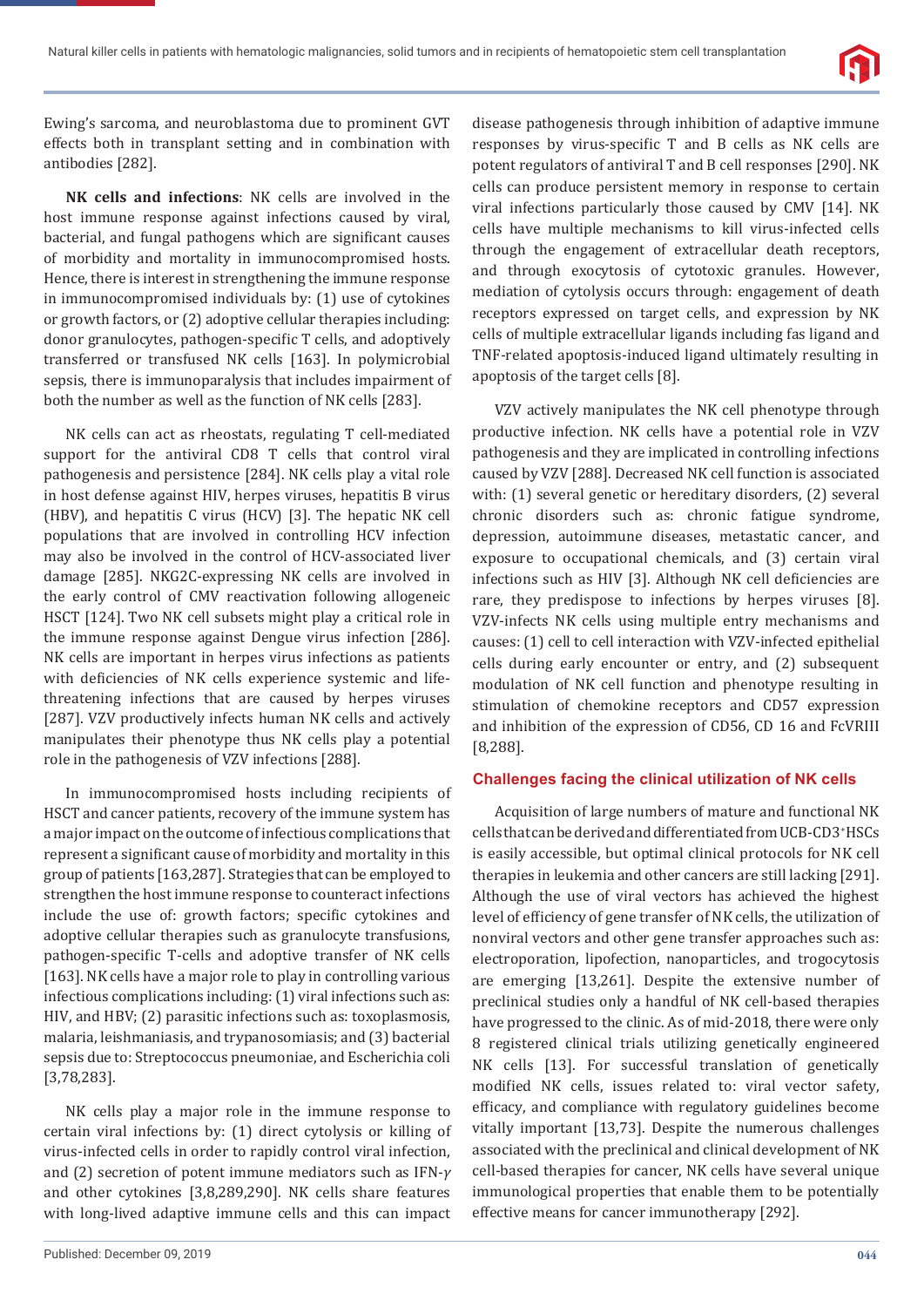

Maturation of NK cells starts in the BM then continues in peripheral tissues. Upon differentiation, mature NK cells migrate outside the BM and peculiar subsets of NK cells home back to or localize in the BM compartment to perform specific functions [30]. Human BM-resident NK cells have a unique transcriptional profile and resemble resident memory CD8+ T cells [18]. Persistence of NK cells *in vivo* can be improved by: IL-2 and IL-15 [12]. Homing of NK cells to target tissues can be improved by: (1) transfection with CCR7mRNA electroporation, (2) transfer of CCR7 protein from feeder cells using trogocytosis, and (3) genetic modification that targets homing receptors [12]. The major contributing factors for resistance to NK cell therapies are shown in table 7 [164,293].

| <b>Table 7:</b> Causes of Resistance to Natural Killer (NK) Cell Therapies. |
|-----------------------------------------------------------------------------|
| 1. Ability of solid tumors to escape immunosurveillance                     |
| 2. Decreased expression of activating receptors of NK cells                 |
| 3. Overexpression of inhibitory receptors of NK cells                       |
| 4. Decreased activation and persistence of NK cells                         |
| 5. Defective cytokine production                                            |
| 6. Abnormal intracellular signaling molecules                               |
| 7. Inefficient trafficking of NK cells to tumor sites                       |
| 8. Senescence resulting in defective cytolytic response                     |
| 9. Contamination of blood-derived NK cell products by T lymphocytes         |

# **Conclusions and Future Directions**

The role of NK cell therapy in patients with HMs, solid tumors and in recipients of various forms of HSCT is evolving rapidly. The utilization of NK cells in conjunction with cytotoxic chemotherapy, and novel therapies including monoclonal antibodies has increased the response rates of patients with HMs and solid tumors to the standard therapeutic modalities. In general, cancer patients have qualitative and quantitative NK cell deficiencies, but there are several maneuvers to enhance NK cell function in these immunocompromised individuals. There are several limitations facing the clinical utilization of NK cell-base immunotherapies that need to be resolved. These challenges include: evolution of resistance to therapy; having control quality and safety measures; design of specific protocols for preparation and manufacture; banking and cryopreservation of harvested NK cell products; administration and therapeutic use of each type and source of NK cells; and finally tracing of the infused NK cells.

# **References**

- 1. Mehta RS, Randolph B, Daher M, Rezvani K. NK cell therapy for hematologic malignancies. Int J Hematol. 2018; 107: 262-270. **PubMed:** https://www.ncbi.nlm.nih.gov/pubmed/29383623
- 2. Handgretinger R, Lang P, André MC. Exploitation of natural killer cells for the treatment of acute leukemia. Blood. 2016; 127: 3341-3349. **PubMed:** https://www.ncbi.nlm.nih.gov/pubmed/27207791
- 3. See DM, Khemka P, Sahl L, Bui T, Tilles JG. The role of natural killer cells in viral infections. Scand J Immunol. 1997; 46: 217-224. **PubMed:** https://www.ncbi.nlm.nih.gov/pubmed/9315107
- 4. Freud AG, Mundy-Bosse BL, Yu J, Caligiuri MA. The broad spectrum of human natural killer cell diversity. Immunity. 2017; 47: 820-833. **PubMed:** https://www.ncbi.nlm.nih.gov/pubmed/29166586

5. Crinier A, Milpied P, Escalière B, Piperoglou C, Galluso J, et al. Highdimensional single-cell analysis identifies organ-specific signatures and conserved NK cell subsets in humans and mice. Immunity. 2018; 49: 971-986.

**PubMed:** https://www.ncbi.nlm.nih.gov/pubmed/30413361

- 6. Orr MT, Lanier LL. Natural killer cell education and tolerance. Cell. 2010; 142: 847-856. **PubMed:** https://www.ncbi.nlm.nih.gov/pubmed/20850008
- 7. Abel AM, Yang C, Thakar MS, Malarkannan S. Natural killer cells: development, maturation, and clinical utilization. Front Immunol. 2018; 9: 1869. **PubMed:** https://www.ncbi.nlm.nih.gov/pubmed/30150991
- 8. van Erp EA, van Kampen MR, van Kasteren PB, de Wit J. Viral infection of human natural killer cells. Viruses. 2019; 11: 243.

- 9. Pittari G, Filippini P, Gentilcore G, Grivel JC, Rutella S. Revving up natural killer cells and cytokine-induced killer cells against hematological malignancies. Front Immunol. 2015; 6: 230. **PubMed:** https://www.ncbi.nlm.nih.gov/pubmed/26029215
- 10. Collins PL, Cella M, Porter SI, Li S, Gurewitz GL, Hong HS, et al. Gene regulatory programs conferring phenotypic identities to human NK cells. Cell. 2019; 176: 348-360. **PubMed:** https://www.ncbi.nlm.nih.gov/pubmed/30595449
- 11. Yoon SR, Kim TD, Choi I. Understanding of molecular mechanisms in natural killer cell therapy. Exp Mol Med. 2015; 47: 141. **PubMed:** https://www.ncbi.nlm.nih.gov/pubmed/25676064
- 12. Harada Y, Teraishi K, Ishii M, Ban H, Yonemitsu Y. Clinical applications of natural killer cells. In: Natural killer cells. Edited by Aribi M. Intech Open. 2017.
- 13. Matosevic S. Viral and nonviral engineering of natural killer cells as emerging adoptive cancer immunotherapies. J Immunol Res. 2018; 2018: 4054815. **PubMed:** https://www.ncbi.nlm.nih.gov/pubmed/30306093
- 14. Tesi B, Schlums H, Cichocki F, Bryceson YT. Epigenetic regulation of adaptive NK cell diversification. Trends Immunol. 2016; 37: 451-461. **PubMed:** https://www.ncbi.nlm.nih.gov/pubmed/27160662
- 15. Robertson MJ. Role of chemokines in the biology of natural killer cells. J Leukoc Biol. 2002; 71: 173-183. **PubMed:** https://www.ncbi.nlm.nih.gov/pubmed/11818437
- 16. Maghazachi AA. Role of chemokines in the biology of natural killer cells. Curr Top Microbiol Immunol. 2010; 341: 37-58. **PubMed:** https://www.ncbi.nlm.nih.gov/pubmed/20369317
- 17. Wu Y, Tian Z, Wei H. Developmental and functional control of natural killer cells by cytokines. Front Immunol. 2017; 8: 930. **PubMed:** https://www.ncbi.nlm.nih.gov/pubmed/28824650
- 18. Melsen JE, Lugthart G, Vervat C, Kielbasa SM, van der Zeeuw SAJ, et al. Human bone marrow-resident natural killer cells have a unique transcriptional profile and resemble resident memory CD8+ T cells. Front Immunol. 2018; 9: 1829. **PubMed:** https://www.ncbi.nlm.nih.gov/pubmed/30186282
- 19. Smith DJ, Liu S, Ji S, Li B, McLaughlin J, Cheng D, et al. Genetic engineering of hematopoietic stem cells to generate invariant natural killer T cells. Proc Natl Acad Sci USA. 2015; 112: 1523-1528. **PubMed:** https://www.ncbi.nlm.nih.gov/pubmed/25605948
- 20. Chaidos A, Patterson S, Szydlo R, Chaudhry MS, Dazzi F, et al. Graft invariant natural killer T-cell dose predicts risk of acute graft-versushost disease in allogeneic hematopoietic stem cell transplantation. Blood. 2012; 119: 5030-5036. **PubMed:** https://www.ncbi.nlm.nih.gov/pubmed/22371885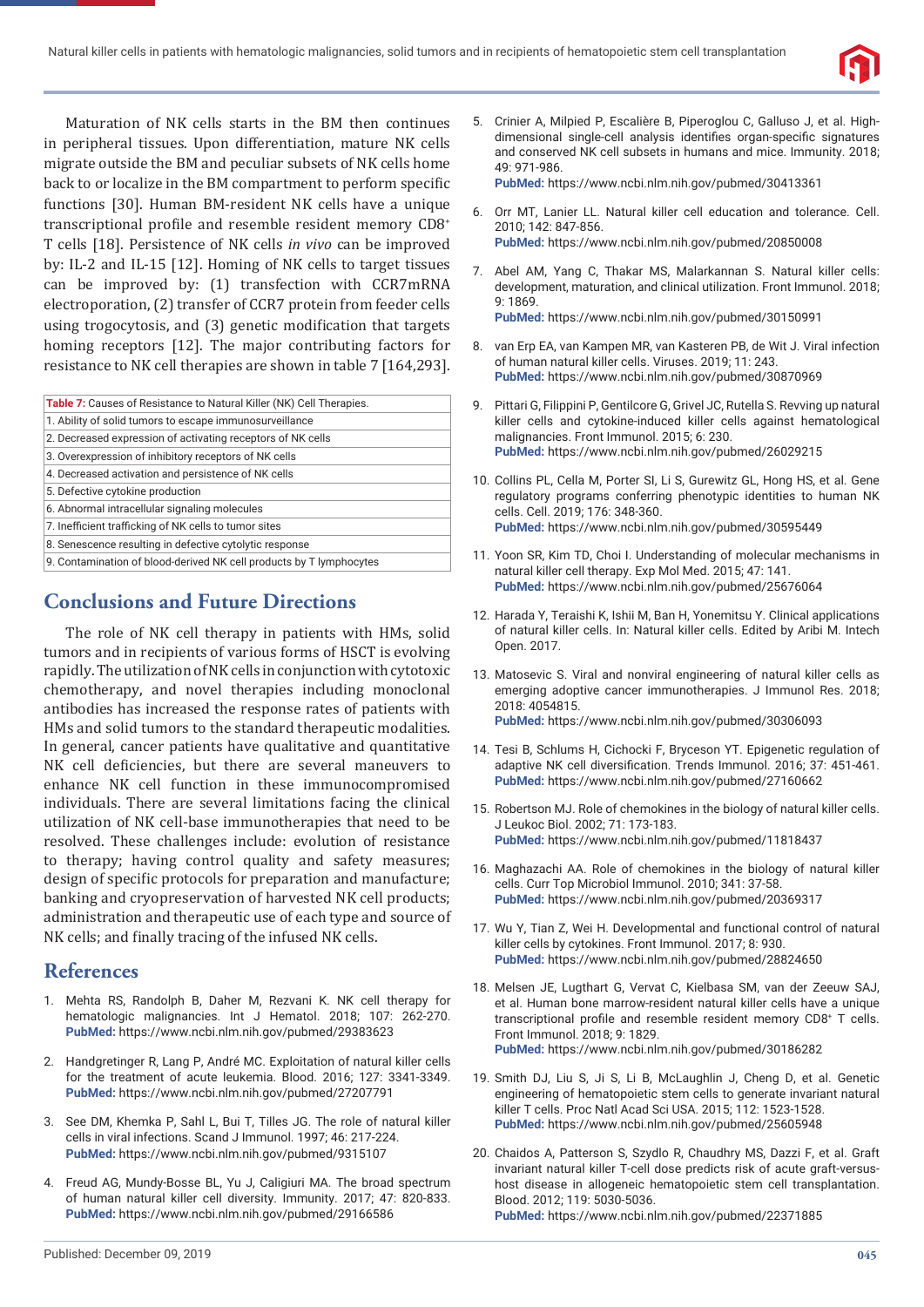

- 21. Mavers M, Maas-Bauer K, Negrin RS. Invariant natural killer T cells as suppressors of graft-versus-host disease in allogeneic hematopoietic stem cell transplantation. Front Immunol. 2017; 8: 900. **PubMed:** https://www.ncbi.nlm.nih.gov/pubmed/28824628
- 22. Du J, Paz K, Thangavelu G, Schneidawind D, Baker J, Flynn R, et al. Invariant natural killer T cells ameliorate murine chronic GVHD by expanding donor regulatory T cells. Blood. 2017; 129: 3121-3125. **PubMed:** https://www.ncbi.nlm.nih.gov/pubmed/28416503
- 23. Schneidawind D, Pierini A, Alvarez M, Pan Y, Baker J, et al. CD4+ invariant natural killer T cells protect from murine GVHD lethality through expansion of donor CD4+ CD25+ FoxP3+ regulatory T cells. Blood. 2014; 124: 3320-3328. **PubMed:** https://www.ncbi.nlm.nih.gov/pubmed/25293774
- 24. Sun W, Wang Y, East JE, Kimball AS, Tkaczuk K, et al. Invariant natural killer T cells generated from human adult hematopoietic stem-progenitor cells are poly-functional. Cytokine. 2015; 72: 48-57. **PubMed:** https://www.ncbi.nlm.nih.gov/pubmed/25569376
- 25. Beyaz S, Kim JH, Pinello L, Xifaras ME, Hu Y, et al. The histone demethylase UTX regulates the lineage-specific epigenetic program of invariant natural killer T cells. Nat Immunol. 2017; 18: 184-195. **PubMed:** https://www.ncbi.nlm.nih.gov/pubmed/27992400
- 26. Merker M, Salzmann-Manrique E, Katzki V, Huenecke S, Bremm M, et al. Clearance of hematologic malignancies by allogeneic cytokineinduced killer cell or donor lymphocyte infusions. Biol Blood Marrow Transplant. 2019; 25: 1281-1292. **PubMed:** https://www.ncbi.nlm.nih.gov/pubmed/30878607
- 27. Yang XY, Zeng H, Chen FP. Cytokine-induced killer cells: a novel immunotherapy strategy for leukemia. Oncol Lett. 2015; 9: 535-541. https://www.ncbi.nlm.nih.gov/pubmed/25621022
- 28. Rettinger E, Huenecke S, Bonig H, Merker M, Jarisch A, et al. Interleukin-15-activated cytokine-induced killer cells may sustain remission in leukemia patients after allogeneic stem cell transplantation: feasibility, safety and first insights on efficacy. Haematologica. 2016; 101: 153-156. **PubMed:** https://www.ncbi.nlm.nih.gov/pubmed/26768688
- 29. Mavers M, Bertaina A. High-risk leukemia: past, present, and future role of NK cells. J Immunol Res. 2018; 2018: 1586905. **PubMed:** https://www.ncbi.nlm.nih.gov/pubmed/29850617
- 30. Bonanni V, Sciumè G, Santoni A, Bernardini G. Bone marrow NK cells: origin, distinctive features, and requirements for tissue localization. Front Immunol. 2019; 10: 1569. **PubMed:** https://www.ncbi.nlm.nih.gov/pubmed/31354722
- 31. Mace EM, Orange JS. Emerging insights into human health and NK cell biology from the study of NK cell deficiencies. Immunol Rev. 2019; 287: 202-225.
	- **PubMed:** https://www.ncbi.nlm.nih.gov/pubmed/30565241
- 32. Hattori N, Nakamaki T. Natural killer immunotherapy for minimal residual disease eradication following allogeneic hematopoietic stem cell transplantation in acute myeloid leukemia. Int J Mol Sci. 2019; 20: 2057. **PubMed:** https://www.ncbi.nlm.nih.gov/pubmed/31027331
- 33. Chiossone L, Vacca P, Orecchia P, Croxatto D, Damonte P, Astigiano S, et al. In vivo generation of decidual natural killer cells from resident hematopoietic progenitors. Haematologica. 2014; 99: 448-457. **PubMed:** https://www.ncbi.nlm.nih.gov/pubmed/24179150
- 34. Orange JS. Understanding natural killer cell deficiency. IG Living. 2018; 32-34.
- 35. Mace EM, Orange JS. Genetic causes of human NK cell deficiency and their effect on NK cell subsets. Front Immunol. 2016; 7: 545. **PubMed:** https://www.ncbi.nlm.nih.gov/pubmed/27994588
- 36. Vargas-Hernández A, Forbes LR. The impact of immunodeficiency on NK cell maturation and function. Curr Allergy Asthma Rep. 2019; 19: 2. **PubMed:** https://www.ncbi.nlm.nih.gov/pubmed/30847722
- 37. Mace EM. Phosphoinositide-3-kinase signaling in human natural killer cells: new insights from primary immunodeficiency. Front Immunol. 2018; 9: 445. **PubMed:** https://www.ncbi.nlm.nih.gov/pubmed/29563913
- 38. Orange JS. Natural killer cell deficiency. J Allergy Clin Immunol. 2013; 132: 515-525. **PubMed:** https://www.ncbi.nlm.nih.gov/pubmed/23993353
- 39. Shabrish S, Kelkar M, Chavan N, Desai M, Bargir U, et al. Natural killer cell degranulation defect: a cause for impaired NK-cell cytotoxicity and hyperinflammation in Fanconi anemia patients. Front Immunol. 2019; 10: 490.

- 40. Ham H, Billadeau DD. Human immunodeficiency syndromes affecting human natural killer cell cytolytic activity. Front Immunol. 2014; 5: 2. **PubMed:** https://www.ncbi.nlm.nih.gov/pubmed/24478771
- 41. Angka L, Khan ST, Kilgour MK, Xu R, Kennedy MA, et al. Dysfunctional natural killer cells in the aftermath of cancer surgery. Int J Mol Sci. 2017; 18: E1787. **PubMed:** https://www.ncbi.nlm.nih.gov/pubmed/28817109
- 42. Guo Y, Patil NK, Luan L, Bohannon JK, Sherwood ER. The biology of natural killer cells during sepsis. Immunology. 2018; 153: 190-202. **PubMed:** https://www.ncbi.nlm.nih.gov/pubmed/29064085
- 43. Hejazi M, Manser AR, Fröbel J, Kündgen A, Zhao X, et al. Impaired cytotoxicity associated with defective natural killer cell differentiation in myelodysplastic syndromes. Haematologica. 2015; 100: 643-652. **PubMed:** https://www.ncbi.nlm.nih.gov/pubmed/25682594
- 44. Tamura J, Kubota K, Murakami H, Sawamura M, Matsushima T, et al. Immunomodulation by vitamin B12: augmentation of CD8+ T lymphocytes and natural killer (NK) cell activity in vitamin B12-deficient patients by methyl-B12 treatment. Clin Exp Immunol. 1999; 116: 28-32. **PubMed:** https://www.ncbi.nlm.nih.gov/pubmed/10209501
- 45. Gill HS, Rutherfurd KJ, Cross ML. Dietary probiotic supplementation enhances natural killer cell activity in the elderly: an investigation of agerelated immunological changes. J Clin Immunol. 2001; 21: 264-271. **PubMed:** https://www.ncbi.nlm.nih.gov/pubmed/11506196
- 46. Chiang BL, Sheih YH, Wang LH, Liao CK, Gill HS. Enhancing immunity by dietary consumption of a probiotic lactic acid bacterium (Bifidobacterium lactis HN019): optimization and definition of cellular immune responses. Eur J Clin Nutr. 2000; 54: 849-855. **PubMed:** https://www.ncbi.nlm.nih.gov/pubmed/11114680
- 47. Takeda K, Okumura K. CAM and NK cells. Evid Based Complement Alternat Med. 2004; 1: 17-27.
- 48. Witek-Janusek L, Albuquerque K, Chroniak KR, Chroniak C, Durazo-Arvizu R, et al. Effect of mindfulness based stress reduction on immune function, quality of life and coping in women newly diagnosed with early stage breast cancer. Brain Behav Immun. 2008; 22: 969-981. **PubMed:** https://www.ncbi.nlm.nih.gov/pubmed/18359186
- 49. Speak AO, Te Vruchte D, Davis LC, Morgan AJ, Smith DA, et al. Altered distribution and function of natural killer cells in murine and human Niemann-Pick disease type C1. Blood. 2014; 123: 51-60. **PubMed:** https://www.ncbi.nlm.nih.gov/pubmed/24235134
- 50. Sung PS, Jang JW. Natural killer cell dysfunction in hepatocellular carcinoma: pathogenesis and clinical implications. Int J Mol Sci. 2018; 19: 3648.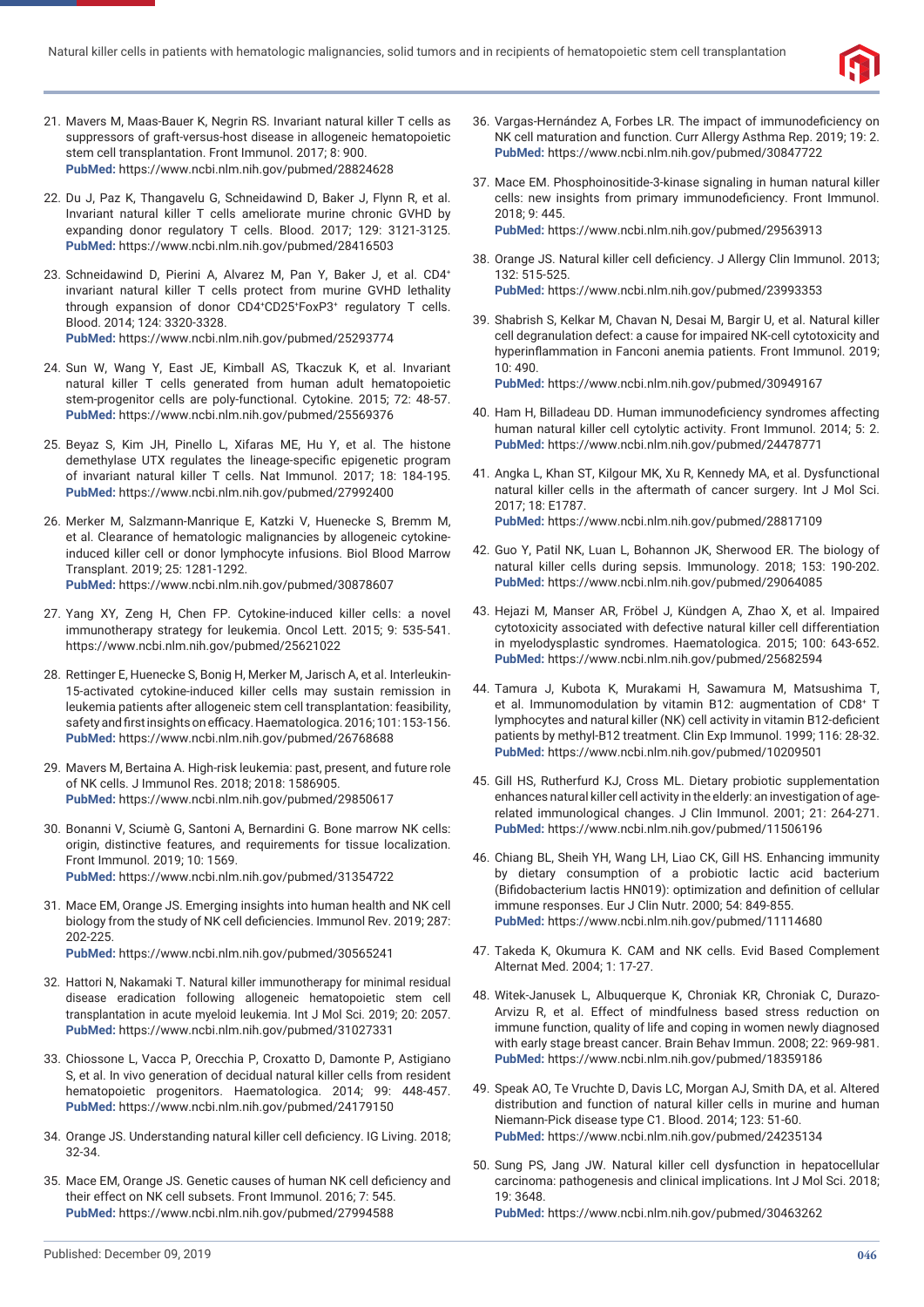

- 51. Holder KA, Russell RS, Grant MD. Natural killer cell function and dysfunction in hepatitis C virus infection. Biomed Res Int. 2014; 2014: 903764. **PubMed:** https://www.ncbi.nlm.nih.gov/pubmed/25057504
- 52. Caligiuri M, Murray C, Buchwald D, Levine H, Cheney P, et al. Phenotypic and functional deficiency of natural killer cells in patients with chronic fatigue syndrome. J Immunol. 1987; 139: 3306-3313. **PubMed:** https://www.ncbi.nlm.nih.gov/pubmed/2824604
- 53. Vitale M, Cantoni C, Della Chiesa M, Ferlazzo G, Carlomagno S, et al. An historical overview: the discovery of how NK cells can kill enemies, recruit defense troops, and more. Front Immunol. 2019; 10: 1415. **PubMed:** https://www.ncbi.nlm.nih.gov/pubmed/31316503
- 54. Poznanski SM, Ashkar AA. What defines NK cell functional fate: phenotype or metabolism? Front Immunol. 2019; 10: 1414. **PubMed:** https://www.ncbi.nlm.nih.gov/pubmed/31275330
- 55. Huang P, Wang F, Yang Y, Lai W, Meng M, et al. Hematopoietic-specific deletion of Foxo1 promotes NK cell specification and proliferation. Front Immunol. 2019; 10: 1016. **PubMed:** https://www.ncbi.nlm.nih.gov/pubmed/31139183
- 56. Parodi M, Raggi F, Cangelosi D, Manzini C, Balsamo M, Blengio F, et al. Hypoxia modifies the transcriptome of human NK cells, modulates their immunoregulatory profile, and influences NK cell subset migration. Front Immunol. 2018; 9: 2358. **PubMed:** https://www.ncbi.nlm.nih.gov/pubmed/30459756
- 57. Darji A, Kaushal A, Desai N, Rajkumar S. Natural killer cells: from defense to immunotherapy in cancer. J Stem Cell Res Ther. 2018; 8: 419.
- 58. Terrén I, Mikelez I, Odriozola I, Gredilla A, González J, Orrantia A, et al. Implication of interleukin-12/15/18 and ruxolitinib in the phenotype, proliferation, and polyfunctionality of human cytokine-preactivated natural killer cells. Front Immunol. 2018; 9: 737. **PubMed:** https://www.ncbi.nlm.nih.gov/pubmed/29713323
- 59. Souza-Fonseca-Guimaraes F, Cursons J, Huntington ND. The emergence of natural killer cells as a major target in cancer immunotherapy. Trends Immunol. 2019; 40: 142-158. **PubMed:** https://www.ncbi.nlm.nih.gov/pubmed/30639050
- 60. Pesce S, Squillario M, Greppi M, Loiacono F, Moretta L, et al. New miRNA signature heralds human NK cell subsets at different maturation steps: involvement of miR-146a-5p in the regulation of KIR expression. Front Immunol. 2018; 9: 2360. **PubMed:** https://www.ncbi.nlm.nih.gov/pubmed/30374356
- 61. Grudzien M, Rapak A. Effect of natural compounds on NK cell activation. J Immunol Res. 2018; 2018: 4868417. **PubMed:** https://www.ncbi.nlm.nih.gov/pubmed/30671486
- 62. Ravaglia G, Forti P, Maioli F, Bastagli L, Facchini A, et al. Effect of micronutrient status on natural killer cell immune function in healthy free-living subjects aged >/=90 y. Am J Clin Nutr. 2000; 71: 590-598. **PubMed:** https://www.ncbi.nlm.nih.gov/pubmed/10648276
- 63. Kwak JH, Baek SH, Woo Y, Han JK, Kim BG, et al. Beneficial immunostimulatory effect of short-term Chlorella supplementation: enhancement of natural killer cell activity and early inflammatory response (randomized, double-blinded, placebo-controlled trial). Nutr J. 2012; 11: 53.

- 64. Currier NL, Miller SC. The effect of immunization with killed tumor cells, with/without feeding of Echinacea purpurea in an erythroleukemic mouse model. J Altern Complement Med. 2002; 8: 49-58. **PubMed:** https://www.ncbi.nlm.nih.gov/pubmed/11890433
- 65. Partearroyo T, Úbeda N, Montero A, Achón M, Varela-Moreiras G. Vitamin B (12) and folic acid imbalance modifies NK cytotoxicity, lymphocytes B and lymphoprolipheration in aged rats. Nutrients. 2013; 5: 4836- 4848. **PubMed:** https://www.ncbi.nlm.nih.gov/pubmed/24288024
- 66. Chaigne-Delalande B, Li FY, O'Connor GM, Lukacs MJ, Jiang P, et al. Mg2+ regulates cytotoxic functions of NK and CD8 T cells in chronic EBV infection through NKG2D. Science. 2013; 341: 186-191. **PubMed:** https://www.ncbi.nlm.nih.gov/pubmed/23846901
- 67. Fiala M. Curcumin and omega-3 fatty acids enhance NK cell-induced apoptosis of pancreatic cancer cells but curcumin inhibits interferon-γ production: benefits of omega-3 with curcumin against cancer. Molecules. 2015; 20: 3020-3026. **PubMed:** https://www.ncbi.nlm.nih.gov/pubmed/25685909
- 68. Millman AC, Salman M, Dayaram YK, Connell ND, Venketaraman V. Natural killer cells, glutathione, cytokines, and innate immunity against Mycobacterium tuberculosis. J Interferon Cytokine Res. 2008; 28: 153-165. **PubMed:** https://www.ncbi.nlm.nih.gov/pubmed/18338948
- 69. Dahlberg CI, Sarhan D, Chrobok M, Duru AD, Alici E. Natural killer cellbased therapies targeting cancer: possible strategies to gain and sustain anti-tumor activity. Front Immunol. 2015; 6: 605. **PubMed:** https://www.ncbi.nlm.nih.gov/pubmed/26648934
- 70. Bassani B, Baci D, Gallazzi M, Poggi A, Bruno A, et al. Natural killer cells as key players of tumor progression and angiogenesis: old and novel tools to divert their pro-tumor activities into potent anti-tumor effects. Cancers (Basel). 2019; 11: 461. **PubMed:** https://www.ncbi.nlm.nih.gov/pubmed/30939820
- 71. Veluchamy JP, Kok N, van der Vliet HJ, Verheul HMW, de Gruijl TD, et al. The rise of allogeneic natural killer cells as a platform for cancer immunotherapy: recent innovations and future developments. Front Immunol. 2017; 8: 631. **PubMed:** https://www.ncbi.nlm.nih.gov/pubmed/28620386
- 72. Chouaib S, Pittari G, Nanbakhsh A, El Ayoubi H, Amsellem S, et al. Improving the outcome of leukemia by natural killer cell-based immunotherapeutic strategies. Front Immunol. 2014; 5: 95. **PubMed:** https://www.ncbi.nlm.nih.gov/pubmed/24672522
- 73. Hu W, Wang G, Huang D, Sui M, Xu Y. Cancer immunotherapy based on natural killer cells: current progress and new opportunities. Front Immunol. 2019; 10: 1205. **PubMed:** https://www.ncbi.nlm.nih.gov/pubmed/31214177
- 74. Pfeifer C, Highton AJ, Peine S, Sauter J, Schmidt AH, et al. Natural killer cell education is associated with a distinct glycolytic profile. Front Immunol. 2018; 9: 3020. **PubMed:** https://www.ncbi.nlm.nih.gov/pubmed/30619362
- 75. O'Sullivan TE, Sun JC, Lanier LL. Natural killer cell memory. Immunity. 2015; 43: 634-645.
- 76. Min-Oo G, Kamimura Y, Hendricks DW, Nabekura T, Lanier LL. Natural killer cells: walking three paths down memory lane. Trends Immunol. 2013; 34: 251-258. **PubMed:** https://www.ncbi.nlm.nih.gov/pubmed/23499559
- 77. Cooper MA. Natural killer cells might adapt their inhibitory receptors for memory. Proc Natl Acad Sci USA. 2018; 115: 11357-11359. **PubMed:** https://www.ncbi.nlm.nih.gov/pubmed/30337482
- 78. Vivier E, Tomasello E, Baratin M, Walzer T, Ugolini S. Functions of natural killer cells. Nat Immunol. 2008; 9: 503-510.
- 79. Piccioli D, Sbrana S, Melandri E, Valiante NM. Contact-dependent stimulation and inhibition of dendritic cells by natural killer cells. J Exp Med. 2002; 195: 335-341. **PubMed:** https://www.ncbi.nlm.nih.gov/pubmed/11828008
- 80. Harizi H. Reciprocal crosstalk between dendritic cells and natural killer cells under the effects of PGE2 in immunity and immunopathology. Cell Mol Immunol. 2013; 10: 213-221. **PubMed:** https://www.ncbi.nlm.nih.gov/pubmed/23524652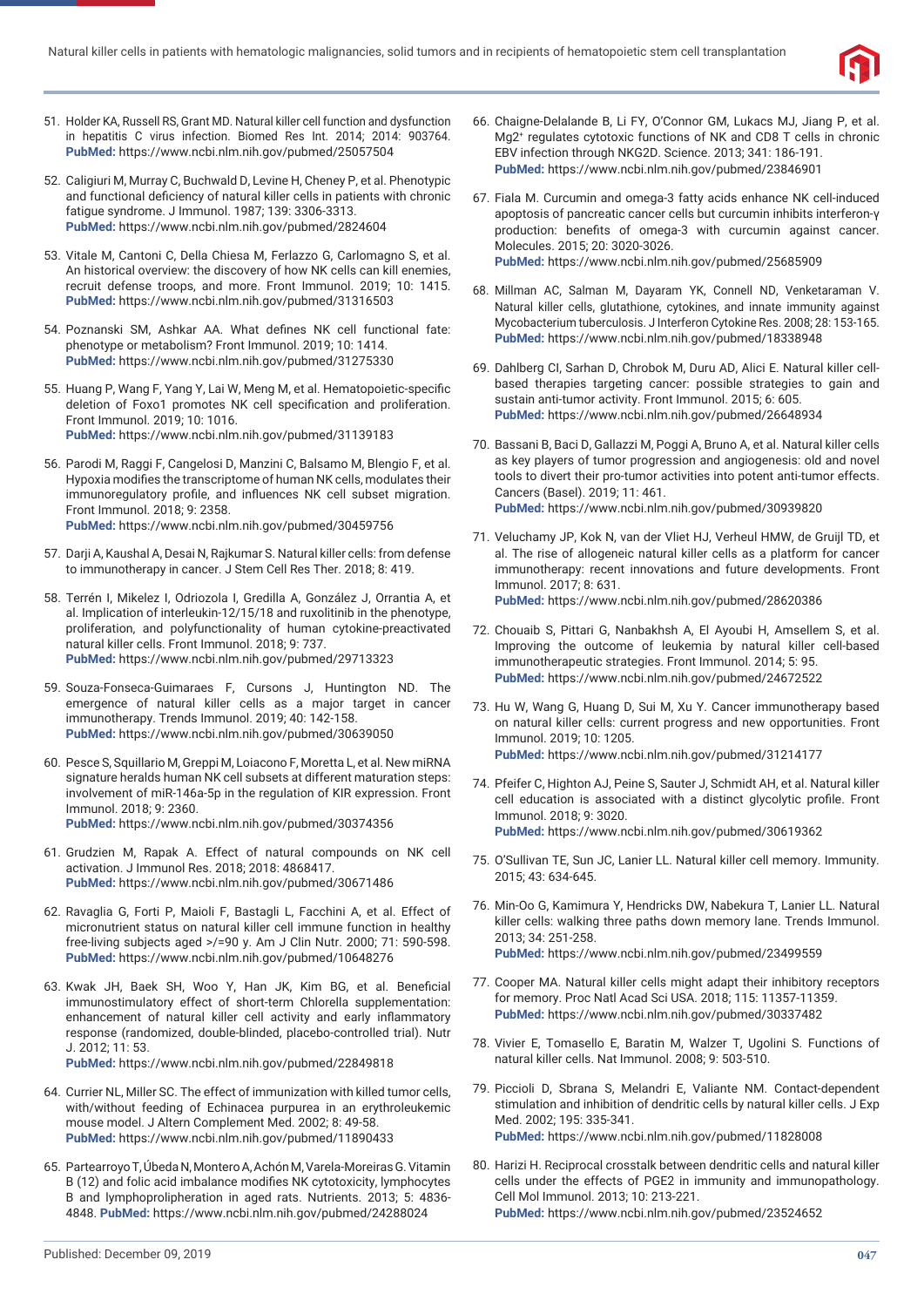

- 81. Gerosa F, Baldani-Guerra B, Nisii C, Marchesini V, Carra G, Trinchieri G. Reciprocal activating interaction between natural killer cells and dendritic cells. J Exp Med. 2002; 195: 327-333. **PubMed:** https://www.ncbi.nlm.nih.gov/pubmed/11828007
- 82. Ferlazzo G, Morandi B. Cross-talks between natural killer cells and distinct subsets of dendritic cells. Front Immunol. 2014; 5: 159. **PubMed:** https://www.ncbi.nlm.nih.gov/pubmed/24782864
- 83. Leno-Durán E, Muñoz-Fernández R, Olivares EG, Tirado-González I. Liaison between natural killer cells and dendritic cells in human gestation. Cell Mol Immunol. 2014; 11: 449-455. **PubMed:** https://www.ncbi.nlm.nih.gov/pubmed/24954224
- 84. Walzer T, Dalod M, Robbins SH, Zitvogel L, Vivier E. Natural-killer cells and dendritic cells: "l'union fait la force". Blood. 2005; 106: 2252-2258. **PubMed:** https://www.ncbi.nlm.nih.gov/pubmed/15933055
- 85. Calmeiro J, Carrascal M, Gomes C, Falcão A, Cruz MT, Neves BM. Heighlighting the role of DC-NK cell interplay in immunobiology and immunotherapy. 2018.
- 86. Van Elssen CH, Oth T, Germeraad WT, Bos GM, Vanderlocht J. Natural killer cells: the secret weapon in dendritic cell vaccination strategies. Clin Cancer Res. 2014; 20: 1095-1103. **PubMed:** https://www.ncbi.nlm.nih.gov/pubmed/24590885
- 87. Sanabria MX, Vargas-Inchaustegui DA, Xin L, Soong L. Role of natural killer cells in modulating dendritic cell responses to Leishmania amazonensis infection. Infect Immun. 2008; 76: 5100-5109. **PubMed:** https://www.ncbi.nlm.nih.gov/pubmed/18794295
- 88. Moretta A. Natural killer cells and dendritic cells: rendezvous in abused tissues. Nat Rev Immunol. 2002; 2: 957-964. **PubMed:** https://www.ncbi.nlm.nih.gov/pubmed/12461568
- 89. Andoniou CE, Van Dommelen SL, Voigt V, Andrews DM, Brizard G, et al. Interaction between conventional dendritic cells and natural killer cells is integral to the activation of effective antiviral immunity. Nat Immunol. 2005; 6: 1011-1019. **PubMed:** https://www.ncbi.nlm.nih.gov/pubmed/16142239
- 90. Mavilio D, Lombardo G, Kinter A, Fogli M, La Sala A, et al. Characterization of the defective interaction between a subset of natural killer cells and dendritic cells in HIV-1 infection. J Exp Med. 2006; 203: 2339-2350. **PubMed:** https://www.ncbi.nlm.nih.gov/pubmed/17000867
- 91. Spaggiari GM, Capobianco A, Becchetti S, Mingari MC, Moretta L. Mesenchymal stem cell-natural killer cell interactions: evidence that activated NK cells are capable of killing MSCs, whereas MSCs can inhibit IL-2-induced NK-cell proliferation. Blood. 2006; 107: 1484-1490. **PubMed:** https://www.ncbi.nlm.nih.gov/pubmed/16239427
- 92. Casado JG, Tarazona R, Sanchez-Margallo FM. NK and MSCs crosstalk: the sense of immunomodulation and their sensitivity. Stem Cell Rev Rep. 2013; 9: 184-189. **PubMed:** https://www.ncbi.nlm.nih.gov/pubmed/23397451
- 93. Spaggiari GM, Capobianco A, Abdelrazik H, Becchetti F, Mingari MC, et al. Mesenchymal stem cells inhibit natural killer-cell proliferation, cytotoxicity, and cytokine production: role of indoleamine 2,3-dioxygenase and prostaglandin E2. Blood. 2008; 111: 1327-1333. **PubMed:** https://www.ncbi.nlm.nih.gov/pubmed/17951526
- 94. Thomas H, Jäger M, Mauel K, Brandau S, Lask S, et al. Interaction with mesenchymal stem cells provokes natural killer cells for enhanced IL-12/IL-18-induced interferon-gamma secretion. Mediators Inflamm. 2014; 2014: 143463.

95. Sotiropoulou PA, Perez SA, Gritzapis AD, Baxevanis CN, Papamichail M. Interactions between human mesenchymal stem cells and natural killer cells. Stem Cells 2006; 24: 74-85. **PubMed:** https://www.ncbi.nlm.nih.gov/pubmed/16099998

- 96. Galland S, Vuille J, Martin P, Letovanec I, Caignard A, Fregni G, et al. Tumorderived mesenchymal stem cells use distinct mechanisms to block the activity of natural killer cell subsets. Cell Rep. 2017; 20: 2891-2905. **PubMed:** https://www.ncbi.nlm.nih.gov/pubmed/28930684
- 97. Petri RM, Hackel A, Hahnel K, Dumitru CA, Bruderek K, et al. Activated tissue-resident mesenchymal stromal cells regulate natural killer cell immune and tissue-regenerative function. Stem Cell Rep. 2017; 9: 985- 998.

- 98. Najar M, Fayyad-Kazan M, Merimi M, Burny A, Bron D, et al. Mesenchymal stromal cells and natural killer cells: a complex story of love and hate. Curr Stem Cell Res Ther. 2019; 14: 14-21. **PubMed:** https://www.ncbi.nlm.nih.gov/pubmed/30207245
- 99. Najar M, Fayyad-Kazan M, Meuleman N, Bron D, Fayyad-Kazan H, Lagneaux L, et al. Mesenchymal stromal cells of the bone marrow and natural killer cells: cell interactions and cross modulation. J Cell Commun Signal. 2018; 12: 673-688. **PubMed:** https://www.ncbi.nlm.nih.gov/pubmed/29350342
- 100. Yan CH, Liu QF, Wu DP, Zhang X, Xu LP, et al. Prophylactic donor lymphocyte infusion (DLI) followed by minimal residual disease and graft-versus-host disease-guided multiple DLIs could improve outcomes after allogeneic hematopoietic stem cell transplantation in patients with refractory/relapsed acute leukemia. Biol Blood Marrow Transplant. 2017; 23: 1311-1319. **PubMed:** https://www.ncbi.nlm.nih.gov/pubmed/28483716
- 101. Villa NY, Rahman MM, McFadden G, Cogle CR. Therapeutics for graft versus-host disease: from conventional therapies to novel virotherapeutic strategies. Viruses. 2016; 8: 85. **PubMed:** https://www.ncbi.nlm.nih.gov/pubmed/27011200
- 102. Chang YJ, Zhao XY, Huang XJ. Strategies for enhancing and preserving anti-leukemia effects without aggravating graft-versus-host disease. Front Immunol. 2018; 9: 3041. **PubMed:** https://www.ncbi.nlm.nih.gov/pubmed/30619371
- 103. Vasu S, Geyer S, Bingman A, Auletta JJ, Jaglowski S, et al. Granulocyte colony-stimulating factor-mobilized allografts contain activated immune cell subsets associated with risk of acute and chronic graftversus-host disease. Biol Blood Marrow Transplant. 2016; 22: 658-668. **PubMed:** https://www.ncbi.nlm.nih.gov/pubmed/26743340
- 104. Miller JS, Warren EH, van den Brink MR, Ritz J, Shlomchik WD, et al. NCI first international workshop on the biology, prevention, and treatment of relapse after allogeneic hematopoietic stem cell transplantation: report from the Committee on the Biology Underlying Recurrence of Malignant Disease following Allogeneic HSCT: graft-versus-tumor/ leukemia reaction. Biol Blood Marrow Transplant. 2010; 16: 565-586. **PubMed:** https://www.ncbi.nlm.nih.gov/pubmed/20152921
- 105. Dickinson AM, Norden J, Li S, Hromadnikova I, Schmid C, et al. Graft-versus-leukemia effect following hematopoietic stem cell transplantation for leukemia. Front Immunol. 2017; 8: 496. **PubMed:** https://www.ncbi.nlm.nih.gov/pubmed/28638379
- 106. Cruz CR, Bollard CM. T-cell and natural killer cell therapies for hematologic malignancies after hematopoietic stem cell transplantation: enhancing the graft-versus-leukemia effect. Haematologica. 2015; 100: 709-719. **PubMed:** https://www.ncbi.nlm.nih.gov/pubmed/26034113
- 107. Cooke KR, Luznik L, Sarantopoulos S, Hakim FT, Jagasia M, et al. The biology of chronic graft-versus-host Disease: a task force report from the National Institutes of Health Consensus Development Project on Criteria for Clinical Trials in Chronic Graft-versus-Host Disease. Biol Blood Marrow Transplant. 2017; 23: 211-234. **PubMed:** https://www.ncbi.nlm.nih.gov/pubmed/27713092
- 108. Yu H, Tian Y, Wang Y, Mineishi S, Zhang Y. Dendritic cell regulation of graft-vs.-host disease: immunostimulation and tolerance. Front Immunol. 2019; 10: 93.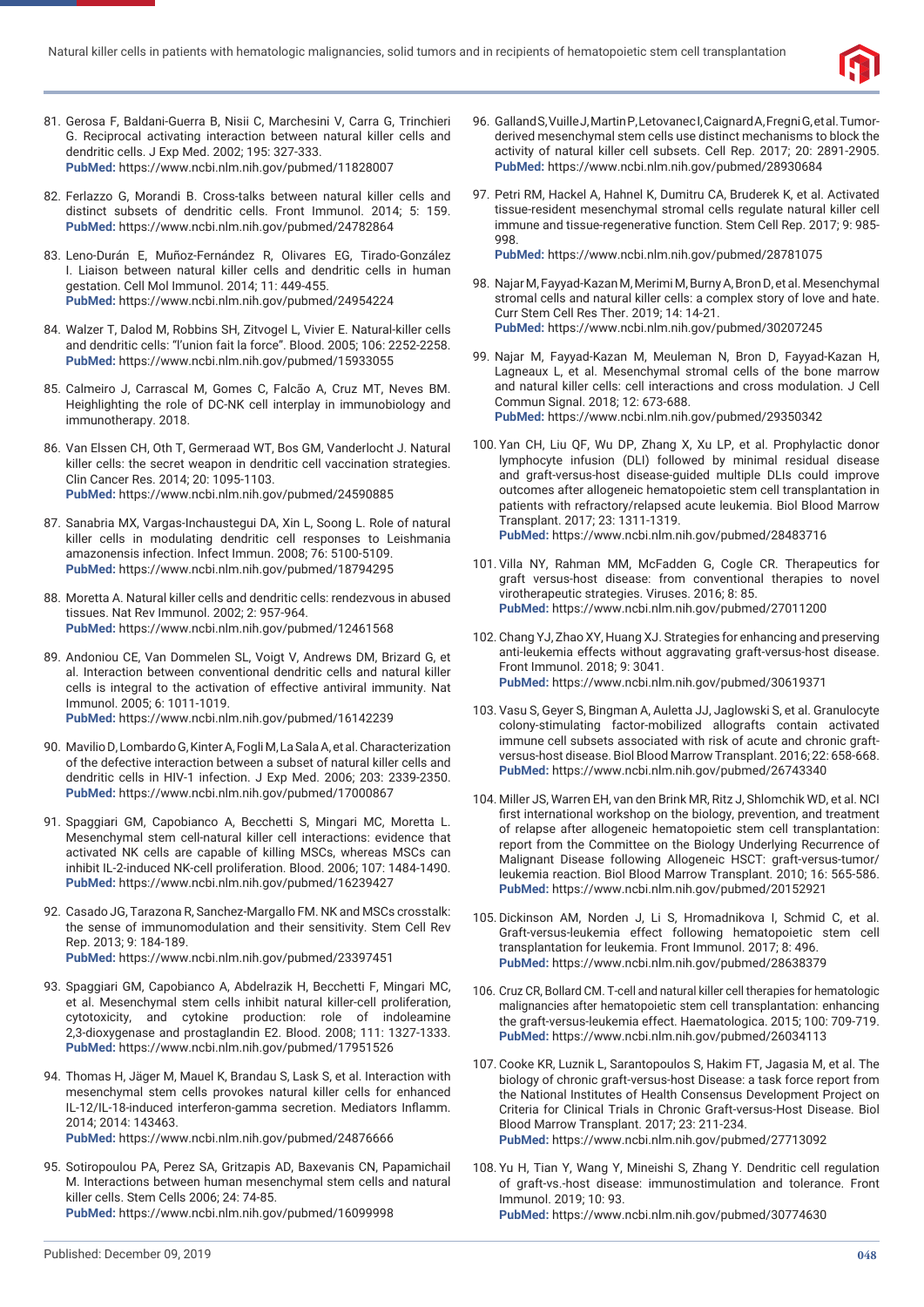

- 109. Sairafi D, Stikvoort A, Gertow J, Mattsson J, Uhlin M. Donor cell composition and reactivity predict risk of acute graft-versus-host disease after allogeneic hematopoietic stem cell transplantation. J Immunol Res. 2016; 2016: 5601204. **PubMed:** https://www.ncbi.nlm.nih.gov/pubmed/27965986
- 110. Ruzek MC, Kavanagh BF, Scaria A, Richards SM, Garman RD. Adenoviral vectors stimulate murine natural killer cell responses and demonstrate antitumor activities in the absence of transgene expression. Mol Ther. 2002; 5: 115-124. **PubMed:** https://www.ncbi.nlm.nih.gov/pubmed/11829518
- 111. Weber G, Gerdemann U, Caruana I, Savoldo B, Hensel NF, et al. Generation of multi-leukemia antigen-specific T cells to enhance the graft-versus-leukemia effect after allogeneic stem cell transplant. Leukemia. 2013; 27: 1538-1547. **PubMed:** https://www.ncbi.nlm.nih.gov/pubmed/23528871
- 112. Bertaina A, Roncarolo MG. Graft engineering and adoptive immunotherapy: new approaches to promote immune tolerance after hematopoietic stem cell transplantation. Front Immunol. 2019; 10: 1342. **PubMed:** https://www.ncbi.nlm.nih.gov/pubmed/31354695
- 113. Kanfar S, Al-Anazi KA. Autologous graft versus host disease: an updated review. Ann Stem Cell Regenerat Med. 2018; 1: 1002.
- 114. Porrata LF. Clinical evidence of autologous graft versus tumor effect. Am J Immunol. 2009; 5: 1-7. **PubMed:** https://www.ncbi.nlm.nih.gov/pubmed/27635143
- 115. Porrata LF. Autologous graft-versus-tumor effect: reality or fiction? Adv Hematol. 2016; 2016: 5385972. **PubMed:** https://www.ncbi.nlm.nih.gov/pubmed/27635143
- 116. Kline J, Subbiah S, Lazarus HM, Van Besien K. Autologous graftversus-host disease: harnessing anti-tumor immunity through impaired self-tolerance. Bone Marrow Transplant. 2008; 41: 505-513. **PubMed:** https://www.ncbi.nlm.nih.gov/pubmed/18026144
- 117. Holmberg L, Kikuchi K, Gooley TA, Adams KM, Hockenbery DM, et al. Gastrointestinal graft-versus-host disease in recipients of autologous hematopoietic stem cells: incidence, risk factors, and outcome. Biol Blood Marrow Transplant. 2006; 12: 226-234. **PubMed:** https://www.ncbi.nlm.nih.gov/pubmed/16443520
- 118. Batra A, Cottler-Fox M, Harville T, Rhodes-Clark BS, Makhoul I, et al. Autologous graft versus host disease: an emerging complication in patients with multiple myeloma. Bone Marrow Res. 2014; 2014: 891427. **PubMed:** https://www.ncbi.nlm.nih.gov/pubmed/24876970
- 119. Hammami MB, Talkin R, Al-Taee AM, Schoen MW, Goyal SD, et al. Autologous graft-versus-host disease of the gastrointestinal tract in patients with multiple myeloma and hematopoietic stem cell transplantation. Gastroenterology Res. 2018; 11: 52-57. **PubMed:** https://www.ncbi.nlm.nih.gov/pubmed/29511407
- 120. Schneidawind D, Pierini A, Negrin RS. Regulatory T cells and natural killer T cells for modulation of GVHD following allogeneic hematopoietic cell transplantation. Blood 2013; 122: 3116-21. **PubMed:** https://www.ncbi.nlm.nih.gov/pubmed/24068494
- 121. Hu LJ, Zhao XY, Yu XX, Lv M, Han TT, et al. Quantity and quality reconstitution of NKG2A+ natural killer cells are associated with graft-versus-host disease after allogeneic hematopoietic cell transplantation. Biol Blood Marrow Transplant. 2019; 25: 1-11. **PubMed:** https://www.ncbi.nlm.nih.gov/pubmed/30142416
- 122. Jiang YZ, Barrett AJ, Goldman JM, Mavroudis DA. Association of natural killer cell immune recovery with a graft-versus-leukemia effect independent of graft-versus-host disease following allogeneic bone marrow transplantation. Ann Hematol. 1997; 74: 1-6. **PubMed:** https://www.ncbi.nlm.nih.gov/pubmed/9031607

123. Huenecke S, Cappel C, Esser R, Pfirrmann V, Salzmann-Manrique E, et al. Development of three different NK cell subpopulations during immune reconstitution after pediatric allogeneic hematopoietic stem cell transplantation: prognostic markers in GvHD and viral infections. Front Immunol. 2017; 8: 109.

**PubMed:** https://www.ncbi.nlm.nih.gov/pubmed/28239380

124. Kheav VD, Busson M, Scieux C, Peffault de Latour R, Maki G, et al. Favorable impact of natural killer cell reconstitution on chronic graftversus-host disease and cytomegalovirus reactivation after allogeneic hematopoietic stem cell transplantation. Haematologica. 2014; 99: 1860-1867.

**PubMed:** https://www.ncbi.nlm.nih.gov/pubmed/25085354

- 125. Meinhardt K, Kroeger I, Bauer R, Ganss F, Ovsiy I, et al. Identification and characterization of the specific murine NK cell subset supporting graft-versus-leukemia- and reducing graft-versus-host-effects. Oncoimmunology. 2015; 4: e981483. **PubMed:** https://www.ncbi.nlm.nih.gov/pubmed/25949862
- 126. Kariminia A, Ivison S, Ng B, Rozmus J, Sung S, et al. CD56 bright natural killer regulatory cells in filgrastim primed donor blood or marrow products regulate chronic graft-versus-host disease: the Canadian Blood and Marrow Transplant Group randomized 0601 study results. Haematologica. 2017; 102: 1936-1946. **PubMed:** https://www.ncbi.nlm.nih.gov/pubmed/28935847
- 127. Schneidawind D, Pierini A, Alvarez M, Pan Y, Baker J, et al. CD4+ invariant natural killer T cells protect from murine GVHD lethality through expansion of donor CD4+ CD25+ FoxP3+ regulatory T cells. Blood. 2014; 124: 3320-3328. **PubMed:** https://www.ncbi.nlm.nih.gov/pubmed/25293774
- 128. Van Elssen CHMJ, Ciurea SO. NK cell therapy after hematopoietic stem cell transplantation: can we improve anti-tumor effect? Int J Hematol. 2018; 107: 151-156. **PubMed:** https://www.ncbi.nlm.nih.gov/pubmed/29196968
- 129. Porrata LF, Gastineau DA, Padley D, Bundy K, Markovic SN. Reinfused autologous graft natural killer cells correlates with absolute lymphocyte count recovery after autologous stem cell transplantation. Leuk Lymphoma. 2003; 44: 997-1000. **PubMed:** https://www.ncbi.nlm.nih.gov/pubmed/12854901
- 130. Huttunen P, Taskinen M, Siitonen S, Saarinen-Pihkala UM. Impact of very early  $CD4$ <sup>(+</sup>) /  $CD8$ <sup>(+</sup>) T cell counts on the occurrence of acute graft-versus-host disease and NK cell counts on outcome after pediatric allogeneic hematopoietic stem cell transplantation. Pediatr Blood Cancer. 2015; 62: 522-528. **PubMed:** https://www.ncbi.nlm.nih.gov/pubmed/25417898
- 131. Verheyden S, Schots R, Duquet W, Demanet C, A defined donor activating natural killer cell receptor genotype protects against leukemic relapse after related HLA-identical hematopoietic stem cell transplantation. Leukemia. 2005; 19: 1446-1451. **PubMed:** https://www.ncbi.nlm.nih.gov/pubmed/15973456
- 132. Farag SS, Fehniger TA, Ruggeri L, Velardi A, Caligiuri MA. Natural killer cell receptors: new biology and insights into the graft-versus-leukemia effect. Blood. 2002; 100: 1935-1947. **PubMed:** https://www.ncbi.nlm.nih.gov/pubmed/12200350
- 133. Gill S, Olson JA, Negrin RS. Natural killer cells in allogeneic transplantation: effect on engraftment, graft- versus-tumor, and graft-versus-host responses. Biol Blood Marrow Transplant. 2009; 15: 765-776. **PubMed:** https://www.ncbi.nlm.nih.gov/pubmed/19539207
- 134. Whiteside TL. The natural killer (NK) cell and synergistic antitumor effects of interferon-gamma and interleukin-2. Cancer Invest. 1990; 8: 565-566. **PubMed:** https://www.ncbi.nlm.nih.gov/pubmed/2124947

135. Lundqvist A, Yokoyama H, Smith A, Berg M, Childs R. Bortezomib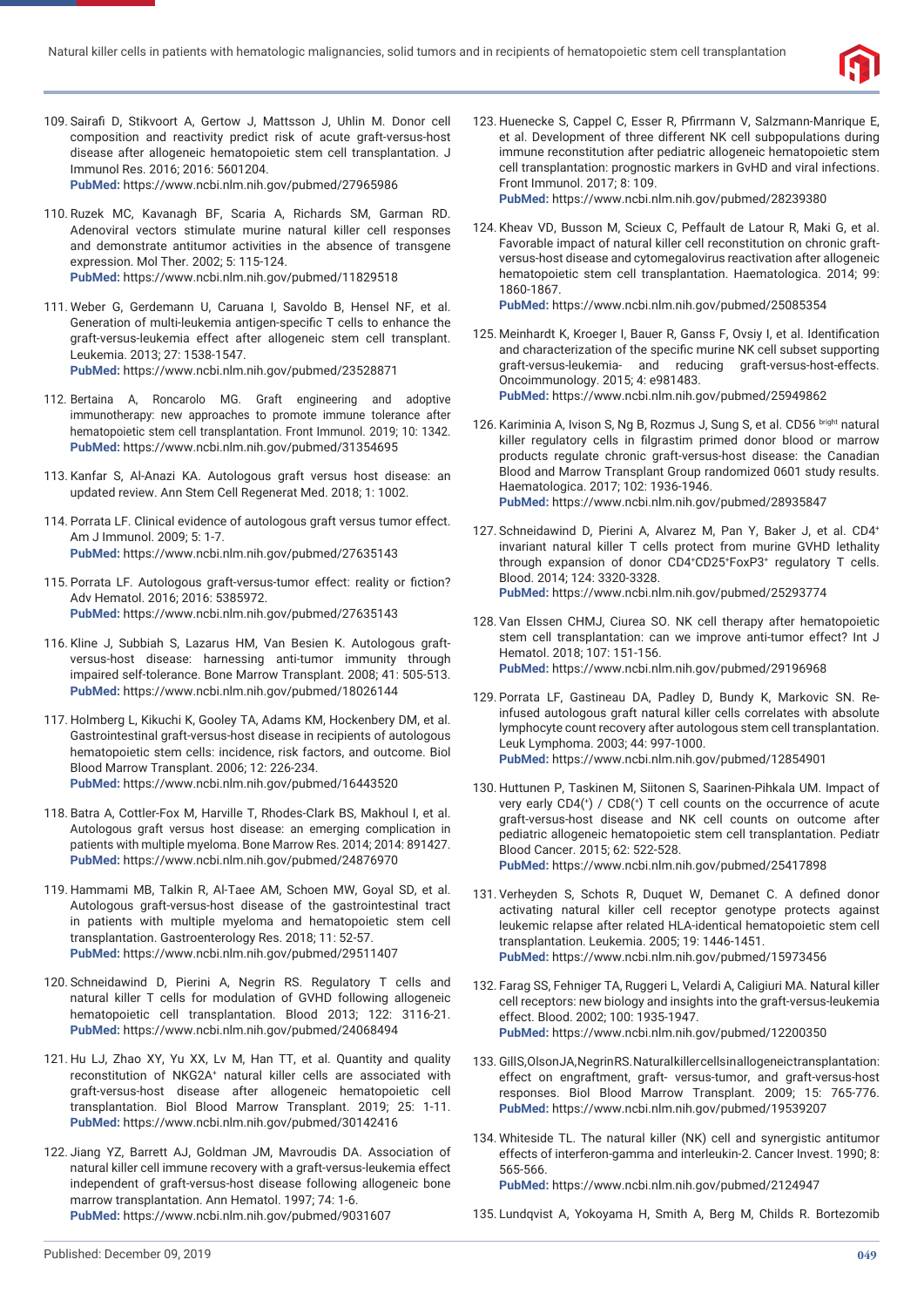

treatment and regulatory T-cell depletion enhance the antitumor effects of adoptively infused NK cells. Blood. 2009; 113: 6120-6127. **PubMed:** https://www.ncbi.nlm.nih.gov/pubmed/19202127

- 136. Koh CY, Ortaldo JR, Blazar BR, Bennett M, Murphy WJ. NK-cell purging of leukemia: superior antitumor effects of NK cells H2 allogeneic to the tumor and augmentation with inhibitory receptor blockade. Blood. 2003; 102: 4067-4075. **PubMed:** https://www.ncbi.nlm.nih.gov/pubmed/12893752
- 137. Kim Y, Lee SH, Kim CJ, Lee JJ, Yu D, et al. Canine non-B, non-T NK lymphocytes have a potential antibody-dependent cellular cytotoxicity function against antibody-coated tumor cells. BMC Vet Res. 2019; 15:339. **PubMed:** https://www.ncbi.nlm.nih.gov/pubmed/31610784
- 138. Wang W, Erbe AK, Hank JA, Morris ZS, Sondel PM. NK cell-mediated antibody-dependent cellular cytotoxicity in cancer immunotherapy. Front Immunol. 2015; 6: 368. **PubMed:** https://www.ncbi.nlm.nih.gov/pubmed/26284063
- 139. Seidel UJ, Schlegel P, Lang P. Natural killer cell mediated antibodydependent cellular cytotoxicity in tumor immunotherapy with therapeutic antibodies. Front Immunol. 2013; 4: 76. **PubMed:** https://www.ncbi.nlm.nih.gov/pubmed/23543707
- 140. Lisovsky I, Kant S, Tremblay-McLean A, Isitman G, Kiani Z, et al. Differential contribution of education through KIR2DL1, KIR2DL3, and KIR3DL1 to antibody-dependent (AD) NK cell activation and ADCC. J Leukoc Biol. 2019; 105: 551-563. **PubMed:** https://www.ncbi.nlm.nih.gov/pubmed/30698860
- 141. Lo Nigro C, Macagno M, Sangiolo D, Bertolaccini L, Aglietta M, et al. NK-mediated antibody-dependent cell-mediated cytotoxicity in solid tumors: biological evidence and clinical perspectives. Ann Transl Med. 2019; 7: 105.

- 142. Hassenrück F, Knödgen E, Göckeritz E, Midda SH, Vondey V, et al. Sensitive detection of the natural killer cell-mediated cytotoxicity of anti-CD20 antibodies and its impairment by B-cell receptor pathway inhibitors. Biomed Res Int. 2018; 2018: 1023490. **PubMed:** https://www.ncbi.nlm.nih.gov/pubmed/29750146
- 143. Li Y, Huang K, Liu L, Qu Y, Huang Y, et al. Effects of complement and serum IgG on rituximab-dependent natural killer cell-mediated cytotoxicity against Raji cells. Oncol Lett. 2019; 17: 339-347. **PubMed:** https://www.ncbi.nlm.nih.gov/pubmed/30655772
- 144. Ernst D, Williams BA, Wang XH, Yoon N, Kim KP, et al. Humanized anti-CD123 antibody facilitates NK cell antibody-dependent cellmediated cytotoxicity (ADCC) of Hodgkin lymphoma targets via ARF6/PLD-1. Blood Cancer J. 2019; 9: 6. **PubMed:** https://www.ncbi.nlm.nih.gov/pubmed/30647406
- 145. Rossi LE, Avila DE, Spallanzani RG, Ziblat A, Fuertes MB, et al. Histone deacetylase inhibitors impair NK cell viability and effector functions through inhibition of activation and receptor expression. J Leukoc Biol. 2012; 91: 321-331. **PubMed:** https://www.ncbi.nlm.nih.gov/pubmed/22124136
- 146. Tiper IV, Webb TJ. Histone deacetylase inhibitors enhance CD1ddependent NKT cell responses to lymphoma. Cancer Immunol Immunother. 2016; 65: 1411-1421. **PubMed:** https://www.ncbi.nlm.nih.gov/pubmed/27614429
- 147. Fiegler N, Textor S, Arnold A, Rölle A, Oehme I, et al. Downregulation of the activating NKp30 ligand B7-H6 by HDAC inhibitors impairs tumor cell recognition by NK cells. Blood. 2013; 122: 684-693. **PubMed:** https://www.ncbi.nlm.nih.gov/pubmed/23801635
- 148. Al-Anazi WK, Al-Anazi KA. Epigenetics in myelodysplastic syndromes. J Mol Genet Med. 2019; 3: 1-17.
- 149. Chahin H, Ekong B, Fandy TE. Epigenetic therapy in malignant and chronic diseases. J Pharmacogenom Pharmacoproteomics. 2013; 4: 118.
- 150. Strauss J, Figg WD. Using epigenetic therapy to overcome chemotherapy resistance. Anticancer Res. 2016; 36: 1-4. **PubMed:** https://www.ncbi.nlm.nih.gov/pubmed/26722021
- 151. Ronnekleiv-Kelly SM, Sharma A, Ahuja N. Epigenetic therapy and chemosensitization in solid malignancy. Cancer Treat Rev. 2017; 55: 200-208. **PubMed:** https://www.ncbi.nlm.nih.gov/pubmed/28431263
- 152. Shi X, Li M, Cui M, Niu C, Xu J, et al. Epigenetic suppression of the antitumor cytotoxicity of NK cells by histone deacetylase inhibitor valproic acid. Am J Cancer Res. 2016; 6: 600-614. **PubMed:** https://www.ncbi.nlm.nih.gov/pubmed/27152238
- 153. Ni L, Wang L, Yao C, Ni Z, Liu F, et al. The histone deacetylase inhibitor valproic acid inhibits NKG2D expression in natural killer cells through suppression of STAT3 and HDAC3. Sci Rep. 2017; 7: 45266. **PubMed:** https://www.ncbi.nlm.nih.gov/pubmed/28338101
- 154. Greene TT, Tokuyama M, Knudsen GM, Kunz M, Lin J, et al. A Herpesviral induction of RAE-1 NKG2D ligand expression occurs through release of HDAC mediated repression. Elife. 2016; 5: e14749. **PubMed:** https://www.ncbi.nlm.nih.gov/pubmed/27874833
- 155. Skov S, Pedersen MT, Andresen L, Straten PT, Woetmann A, et al. Cancer cells become susceptible to natural killer cell killing after exposure to histone deacetylase inhibitors due to glycogen synthase kinase-3-dependent expression of MHC class I-related chain A and B. Cancer Res. 2005; 65: 11136-11145. **PubMed:** https://www.ncbi.nlm.nih.gov/pubmed/16322264
- 156. Krukowski K, Eddy J, Kosik KL, Konley T, Janusek LW, et al. Glucocorticoid dysregulation of natural killer cell function through epigenetic modification. Brain Behav Immun. 2011; 25: 239-249. **PubMed:** https://www.ncbi.nlm.nih.gov/pubmed/20656012
- 157. Berghuis D, Schilham MW, Vos HI, Santos SJ, Kloess S, et al. Histone deacetylase inhibitors enhance expression of NKG2D ligands in Ewing sarcoma and sensitize for natural killer cell-mediated cytolysis. Clin Sarcoma Res. 2012; 2: 8. **PubMed:** https://www.ncbi.nlm.nih.gov/pubmed/22587892
- 158. Choi JW, Lee ES, Kim SY, Park SI, Oh S, et al. Cytotoxic effects of *ex vivo*-expanded natural killer cell-enriched lymphocytes (MYJ1633) against liver cancer. BMC Cancer. 2019; 19: 817. **PubMed:** https://www.ncbi.nlm.nih.gov/pubmed/31426763
- 159. Zhu H, Kaufman DS. An improved method to produce clinical-scale natural killer cells from human pluripotent stem cells. Methods Mol Biol. 2019; 2048: 107-119. **PubMed:** https://www.ncbi.nlm.nih.gov/pubmed/31396935
- 160. Min B, Choi H, Her JH, Jung MY, Kim HJ, et al. Optimization of largescale expansion and cryopreservation of human natural killer cells for anti-tumor therapy. Immune Netw. 2018; 18: 31. **PubMed:** https://www.ncbi.nlm.nih.gov/pubmed/30181919
- 161. Oyer JL, Igarashi RY, Kulikowski AR, Colosimo DA, Solh MM, et al. Generation of highly cytotoxic natural killer cells for treatment of acute myelogenous leukemia using a feeder-free, particle-based approach. Biol Blood Marrow Transplant. 2015; 21: 632-639. **PubMed:** https://www.ncbi.nlm.nih.gov/pubmed/25576425
- 162. Xie S, Wu Z, Niu L, Chen J, Ma Y, et al. Preparation of highly activated natural killer cells for advanced lung cancer therapy. Onco Targets Ther. 2019; 12: 5077-5086. **PubMed:** https://www.ncbi.nlm.nih.gov/pubmed/31308687
- 163. Schmidt S, Tramsen L, Rais B, Ullrich E, Lehrnbecher T. Natural killer cells as a therapeutic tool for infectious diseases - current status and future perspectives. Oncotarget 2018; 9: 20891-20907. **PubMed:** https://www.ncbi.nlm.nih.gov/pubmed/29755697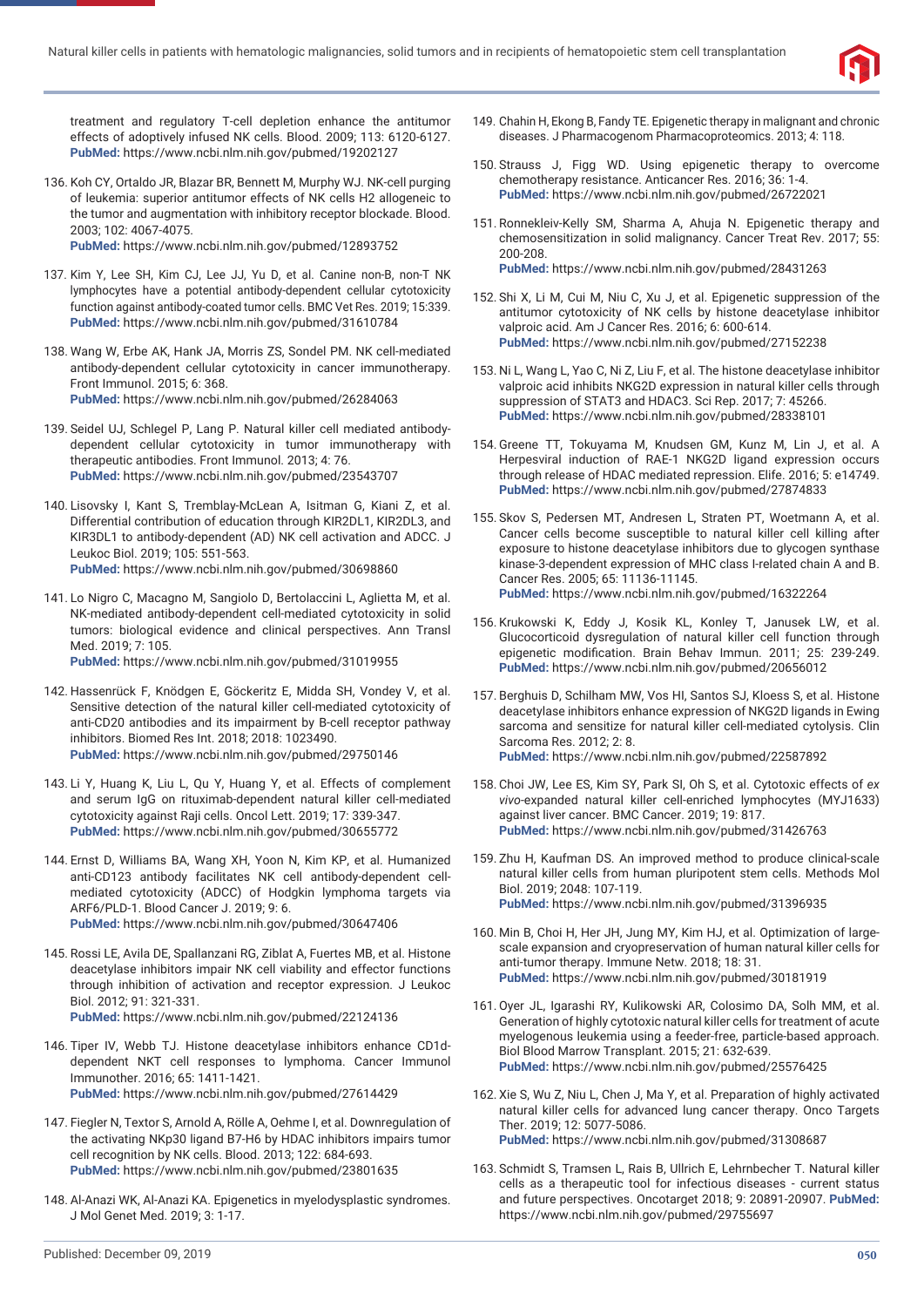

- 164. Lupo KB, Matosevic S. Natural killer cells as allogeneic effectors in adoptive cancer immunotherapy. Cancers (Basel) 2019; 11: 769. **PubMed:** https://www.ncbi.nlm.nih.gov/pubmed/31163679
- 165. Hu W, Wang G, Huang D, Sui M, Xu Y. Cancer immunotherapy based on natural killer cells: current progress and new opportunities. Front Immunol. 2019; 10: 1205. **PubMed:** https://www.ncbi.nlm.nih.gov/pubmed/31214177
- 166. Zhang J, Zheng H, Diao Y. Natural killer cells and current applications of chimeric antigen receptor-modified NK-92 cells in tumor immunotherapy. Int J Mol Sci. 2019; 20: 317. **PubMed:** https://www.ncbi.nlm.nih.gov/pubmed/30646574
- 167. Miller JS. Therapeutic applications: natural killer cells in the clinic. Hematology Am Soc Hematol Educ Program. 2013; 2013: 247-253. **PubMed:** https://www.ncbi.nlm.nih.gov/pubmed/24319187
- 168. Bachanova V, Miller JS. NK cells in therapy of cancer. Crit Rev Oncog. 2014; 19: 133-141. **PubMed:** https://www.ncbi.nlm.nih.gov/pubmed/24941379
- 169. Al-Anazi KA. The rising role of natural killer cells in patients with malignant hematological disorders and in recipients of hematopoietic stem cell transplantation. J Stem Cell Ther Transplant. 2019; 3: 23-27.
- 170. Chan YLT, Zuo J, Inman C, Croft W, Begum J, et al. NK cells produce high levels of IL-10 early after allogeneic stem cell transplantation and suppress development of acute GVHD. Eur J Immunol. 2018; 48: 316-329. **PubMed:** https://www.ncbi.nlm.nih.gov/pubmed/28944953
- 171. Carlsten M, Korde N, Kotecha R, Reger R, Bor S, et al. Checkpoint inhibition of KIR2D with the monoclonal antibody IPH2101 induces contraction and hyporesponsiveness of NK Cells in patients with myeloma. Clin Cancer Res. 2016; 22: 5211-5222. **PubMed:** https://www.ncbi.nlm.nih.gov/pubmed/27307594
- 172. Gabriel IH, Sergeant R, Szydlo R, Apperley JF, DeLavallade H, et al. Interaction between KIR3DS1 and HLA-Bw4 predicts for progressionfree survival after autologous stem cell transplantation in patients with multiple myeloma. Blood. 2010; 116: 2033-2039. **PubMed:** https://www.ncbi.nlm.nih.gov/pubmed/20562327
- 173. Rezvani K, Rouce R, Liu E, Shpall E. Engineering natural killer cells for cancer immunotherapy. Mol Ther. 2017; 25: 1769-1781. **PubMed:** https://www.ncbi.nlm.nih.gov/pubmed/28668320
- 174. Hoteit R, Bazarbachi A, Antar A, Salem Z, Shammaa D, et al. KIR genotype distribution among patients with multiple myeloma: Higher prevalence of KIR 2DS4 and KIR 2DS5 genes. Meta Gene. 2014; 2: 730-736. **PubMed:** https://www.ncbi.nlm.nih.gov/pubmed/25606456
- 175. Pittari G, Vago L, Festuccia M, Bonini C, Mudawi D, et al. Restoring natural killer cell immunity against multiple myeloma in the era of new drugs. Front Immunol. 2017; 8: 1444. **PubMed:** https://www.ncbi.nlm.nih.gov/pubmed/29163516
- 176. Benson DM Jr, Hofmeister CC, Padmanabhan S, Suvannasankha A, Jagannath S, et al. A phase 1 trial of the anti-KIR antibody IPH2101 in patients with relapsed/refractory multiple myeloma. Blood. 2012; 120: 4324-4333.

- 177. Mahaweni NM, Bos GMJ, Mitsiades CS, Tilanus MGJ, Wieten L. Daratumumab augments alloreactive natural killer cell cytotoxicity towards CD38+ multiple myeloma cell lines in a biochemical context mimicking tumour microenvironment conditions. Cancer Immunol Immunother. 2018; 67: 861-872. **PubMed:** https://www.ncbi.nlm.nih.gov/pubmed/29500635
- 178. Mahaweni NM, Ehlers FAI, Bos GMJ, Wieten L. Tuning natural killer cell anti-multiple myeloma reactivity by targeting inhibitory signaling via KIR and NKG2A. Front Immunol. 2018; 9: 2848. **PubMed:** https://www.ncbi.nlm.nih.gov/pubmed/30564241
- 179. Carbone E, Neri P, Mesuraca M, Fulciniti MT, Otsuki T, et al. HLA class I, NKG2D, and natural cytotoxicity receptors regulate multiple myeloma cell recognition by natural killer cells. Blood. 2005; 105: 251-258. **PubMed:** https://www.ncbi.nlm.nih.gov/pubmed/15328155
- 180. Sarkar S, van Gelder M, Noort W, Xu Y, Rouschop KM, et al. Optimal selection of natural killer cells to kill myeloma: the role of HLA-E and NKG2A. Cancer Immunol Immunother. 2015; 64: 951-63. **PubMed:** https://www.ncbi.nlm.nih.gov/pubmed/25920521
- 181. Gao M, Gao L, Yang G, Tao Y, Hou J, et al. Myeloma cells resistance to NK cell lysis mainly involves an HLA class I-dependent mechanism. Acta Biochim Biophys Sin (Shanghai). 2014; 46: 597-604. **PubMed:** https://www.ncbi.nlm.nih.gov/pubmed/24850305
- 182. Mohyuddin GR, Qazilbash MH. The therapeutic role of natural killer cells in multiple myeloma. Adv Cell Gene Ther. 2019; 2: 49.
- 183. Szmania S, Lapteva N, Garg T, Greenway A, Lingo J, et al. *Ex vivo*-expanded natural killer cells demonstrate robust proliferation in vivo in high-risk relapsed multiple myeloma patients. J Immunother. 2015; 38: 24-36. **PubMed:** https://www.ncbi.nlm.nih.gov/pubmed/25415285
- 184. Shah N, Li L, McCarty J, Kaur I, Yvon E, et al. Phase I study of cord blood-derived natural killer cells combined with autologous stem cell transplantation in multiple myeloma. Br J Haematol. 2017; 177: 457-466. **PubMed:** https://www.ncbi.nlm.nih.gov/pubmed/28295190
- 185. Kröger N, Shaw B, Iacobelli S, Zabelina T, Peggs K, et al. Clinical Trial Committee of the British Society of Blood and Marrow Transplantation and the German Cooperative Transplant Group. Comparison between antithymocyte globulin and alemtuzumab and the possible impact of KIR-ligand mismatch after dose-reduced conditioning and unrelated stem cell transplantation in patients with multiple myeloma. Br J Haematol. 2005; 129: 631-643. **PubMed:** https://www.ncbi.nlm.nih.gov/pubmed/15916686
- 186. Shi J, Tricot G, Szmania S, Rosen N, Garg TK, et al. Infusion of haploidentical killer immunoglobulin-like receptor ligand mismatched NK cells for relapsed myeloma in the setting of autologous stem cell transplantation. Br J Haematol. 2008; 143: 641-653. **PubMed:** https://www.ncbi.nlm.nih.gov/pubmed/18950462
- 187. Nijhof IS, Lammerts van Bueren JJ, van Kessel B, Andre P, Morel Y, et al. Daratumumab-mediated lysis of primary multiple myeloma cells is enhanced in combination with the human anti-KIR antibody IPH2102 and lenalidomide. Haematologica. 2015; 100: 263-268. **PubMed:** https://www.ncbi.nlm.nih.gov/pubmed/25510242
- 188. Nahi H, Chrobok M, Gran C, Lund J, Gruber A, et al. Infectious complications and NK cell depletion following daratumumab treatment of multiple myeloma. PLoS One. 2019; 14: e0211927. **PubMed:** https://www.ncbi.nlm.nih.gov/pubmed/30759167
- 189. Besson L, Charrier E, Karlin L, Allatif O, Marçais A, et al. One-year followup of natural killer cell activity in multiple myeloma patients treated with adjuvant lenalidomide therapy. Front Immunol. 2018; 9: 704. **PubMed:** https://www.ncbi.nlm.nih.gov/pubmed/29706958
- 190. Yang G, Gao M, Zhang Y, Kong Y, Gao L, et al. Carfilzomib enhances natural killer cell-mediated lysis of myeloma linked with decreasing expression of HLA class I. Oncotarget. 2015; 6: 26982-26994. **PubMed:** https://www.ncbi.nlm.nih.gov/pubmed/26323098
- 191. Korde N, Carlsten M, Lee MJ, Minter A, Tan E, et al. A phase II trial of pan-KIR2D blockade with IPH2101 in smoldering multiple myeloma. Haematologica. 2014; 99: 81-83. **PubMed:** https://www.ncbi.nlm.nih.gov/pubmed/24658821
- 192. Wang Y, Lv B, Li K, Zhang A, Liu H. Adjuvant immunotherapy of dendritic cells and cytokine-induced killer cells is safe and enhances chemotherapy efficacy for multiple myeloma in China: a meta-analysis of clinical trials. Drug Des Devel Ther. 2017; 11: 3245-3256. **PubMed:** https://www.ncbi.nlm.nih.gov/pubmed/29180849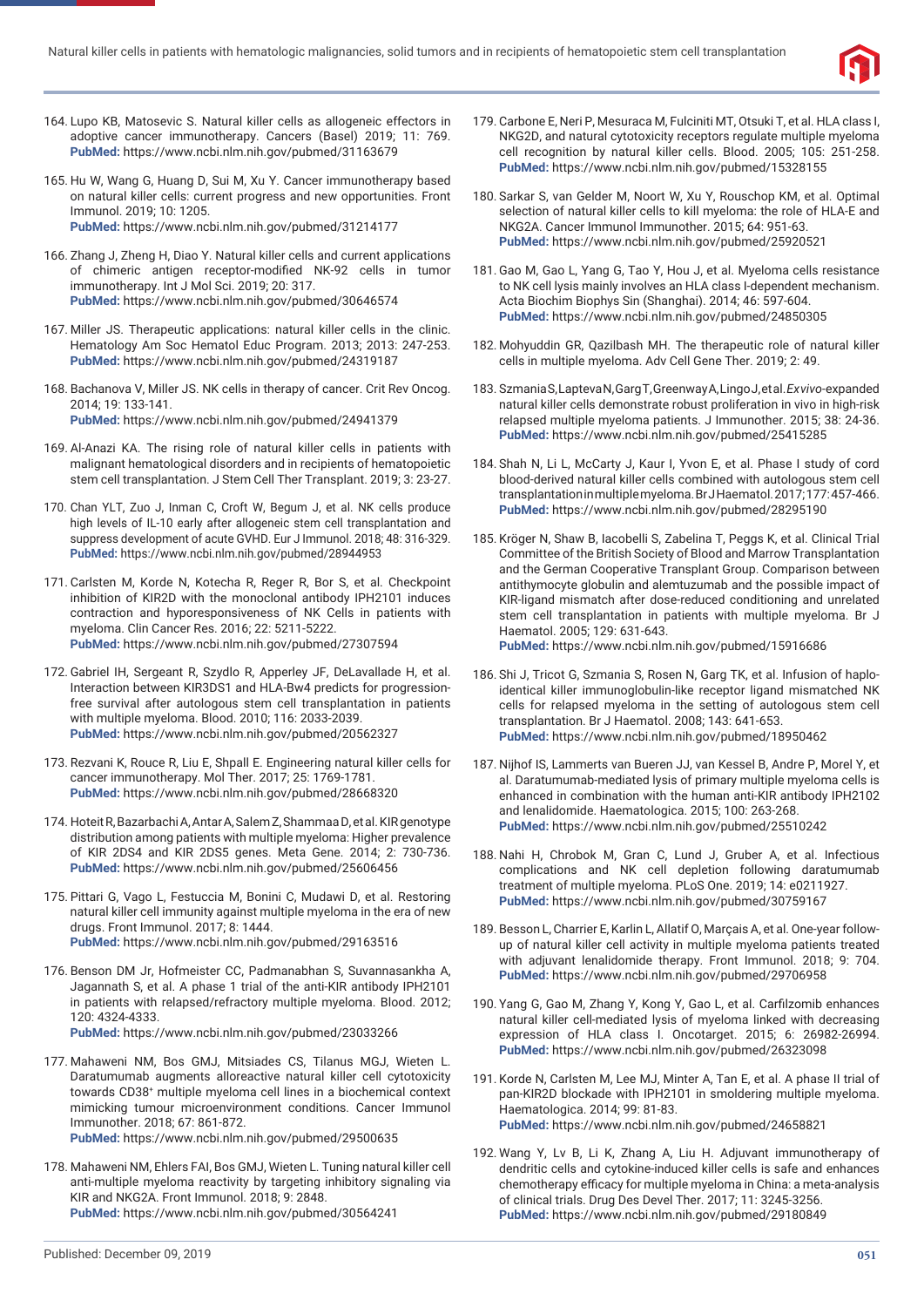

- 193. Rueff J, Medinger M, Heim D, Passweg J, Stern M. Lymphocyte subset recovery and outcome after autologous hematopoietic stem cell transplantation for plasma cell myeloma. Biol Blood Marrow Transplant. 2014; 20: 896-899. **PubMed:** https://www.ncbi.nlm.nih.gov/pubmed/24631739
- 194. Skerget M, Skopec B, Zver S. Repopulation of lymphocytes and natural killer cells on day 15 following first autologous stem cell transplantation in myeloma patients correlates with the number of reinfused lymphocytes and natural killer T cells in the autologous graft. Blood. 2016; 128: 5820.
- 195. Dulphy N, Chrétien AS, Khaznadar Z, Fauriat C, Nanbakhsh A, et al. Underground adaptation to a hostile environment: acute myeloid leukemia vs. natural killer cells. Front Immunol. 2016; 7: 94. **PubMed:** https://www.ncbi.nlm.nih.gov/pubmed/27014273
- 196. Stringaris K, Sekine T, Khoder A, Alsuliman A, Razzaghi B, et al. Leukemia-induced phenotypic and functional defects in natural killer cells predict failure to achieve remission in acute myeloid leukemia. Haematologica. 2014; 99: 836-847.

- 197. Marin V, Pizzitola I, Agostoni V, Attianese GM, Finney H, et al. Cytokineinduced killer cells for cell therapy of acute myeloid leukemia: improvement of their immune activity by expression of CD33-specific chimeric receptors. Haematologica. 2010; 95: 2144-2152. **PubMed:** https://www.ncbi.nlm.nih.gov/pubmed/20713459
- 198. Skaik Y, Vahlsing S, Goudeva L, Eiz-Vesper B, Battermann A, et al. Secreted β3-integrin enhances natural killer cell activity against acute myeloid leukemia cells. PLoS One. 2014; 9: e98936. **PubMed:** https://www.ncbi.nlm.nih.gov/pubmed/24919191
- 199. Romee R, Rosario M, Berrien-Elliott MM, Wagner JA, Jewell BA, et al. Cytokine-induced memory-like natural killer cells exhibit enhanced responses against myeloid leukemia. Sci Transl Med. 2016; 8: 357. **PubMed:** https://www.ncbi.nlm.nih.gov/pubmed/27655849
- 200. Bao X, Wang M, Zhou H, Zhang H, Wu X, et al. Donor killer immunoglobulin-like receptor profile Bx1 imparts a negative effect and centromeric B-specific gene motifs render a positive effect on standard-risk acute myeloid leukemia/myelodysplastic syndrome patient survival after unrelated donor hematopoietic stem cell transplantation. Biol Blood Marrow Transplant. 2016; 22: 232-239. **PubMed:** https://www.ncbi.nlm.nih.gov/pubmed/26371372
- 201. Yahng SA, Jeon YW, Yoon JH, Shin SH, Lee SE, et al. Negative impact of unidirectional host-versus-graft killer cell immunoglobulin-like receptor ligand mismatch on transplantation outcomes after unmanipulated haploidentical peripheral blood stem cell transplantation for acute myeloid leukemia. Biol Blood Marrow Transplant. 2016; 22: 316-323. **PubMed:** https://www.ncbi.nlm.nih.gov/pubmed/26415557
- 202. Parisi S, Lecciso M, Ocadlikova D, Salvestrini V, Ciciarello M, et al. The more, the better: "do the right thing" for natural killer immunotherapy in acute myeloid leukemia. Front Immunol. 2017; 8: 1330. **PubMed:** https://www.ncbi.nlm.nih.gov/pubmed/29097997
- 203. Holubova M, Leba M, Gmucova H, Caputo VS, Jindra P, et al. Improving the clinical application of natural killer cells by modulating signals signal from target cells. Int J Mol Sci. 2019; 20: E3472. **PubMed:** https://www.ncbi.nlm.nih.gov/pubmed/31311121
- 204. Ruggeri L, Mancusi A, Capanni M, Urbani E, Carotti A, et al. Donor natural killer cell allorecognition of missing self in haploidentical hematopoietic transplantation for acute myeloid leukemia: challenging its predictive value. Blood. 2007; 110: 433-440. **PubMed:** https://www.ncbi.nlm.nih.gov/pubmed/17371948
- 205. Cooley S, McCullar V, Wangen R, Bergemann TL, Spellman S, et al. KIR reconstitution is altered by T cells in the graft and correlates with clinical outcomes after unrelated donor transplantation. Blood. 2005; 106: 4370-4376.

**PubMed:** https://www.ncbi.nlm.nih.gov/pubmed/16131567

206. Bachanova V, Cooley S, Defor TE, Verneris MR, Zhang B, et al. Clearance of acute myeloid leukemia by haploidentical natural killer cells is improved using IL-2 diphtheria toxin fusion protein. Blood. 2014; 123: 3855-3863.

- 207. Cooley S, He F, Bachanova V, Vercellotti GM, DeFor TE, et al. Firstin-human trial of rhIL-15 and haploidentical natural killer cell therapy for advanced acute myeloid leukemia. Blood Adv. 2019; 3: 1970-1980. **PubMed:** https://www.ncbi.nlm.nih.gov/pubmed/31266741
- 208. Jardine L, Hambleton S, Bigley V, Pagan S, Wang XN, et al. Sensitizing primary acute lymphoblastic leukemia to natural killer cell recognition by induction of NKG2D ligands. Leuk Lymphoma. 2013; 54: 167-173. **PubMed:** https://www.ncbi.nlm.nih.gov/pubmed/22742576
- 209. Fei F, Lim M, George AA, Kirzner J, Lee D, et al. Cytotoxicity of CD56 positive lymphocytes against autologous B-cell precursor acute lymphoblastic leukemia cells. Leukemia 2015; 29: 788-797. **PubMed:** https://www.ncbi.nlm.nih.gov/pubmed/25134458
- 210. Mizia-Malarz A, Sobol-Milejska G. NK cells as possible prognostic factor in childhood acute lymphoblastic leukemia. Dis Markers. 2019; 2019: 3596983. **PubMed:** https://www.ncbi.nlm.nih.gov/pubmed/30719179
- 211. Sullivan EM, Jeha S, Kang G, Cheng C, Rooney B, et al. NK cell genotype and phenotype at diagnosis of acute lymphoblastic leukemia correlate with postinduction residual disease. Clin Cancer Res. 2014; 20: 5986-5994. **PubMed:** https://www.ncbi.nlm.nih.gov/pubmed/25281696
- 212. Torelli GF, Peragine N, Raponi S, Pagliara D, De Propris MS, et al. Recognition of adult and pediatric acute lymphoblastic leukemia blasts by natural killer cells. Haematologica. 2014; 99: 1248-1254. **PubMed:** https://www.ncbi.nlm.nih.gov/pubmed/24658822
- 213. Lelaidier M, Dìaz-Rodriguez Y, Cordeau M, Cordeiro P, Haddad E, et al. TRAIL-mediated killing of acute lymphoblastic leukemia by plasmacytoid dendritic cell-activated natural killer cells. Oncotarget. 2015; 6: 29440-29455. **PubMed:** https://www.ncbi.nlm.nih.gov/pubmed/26320191
- 214. Brentjens RJ. Cellular therapies in acute lymphoblastic leukemia. Curr Opin Mol Ther. 2009; 11: 375-382. **PubMed:** https://www.ncbi.nlm.nih.gov/pubmed/19649982
- 215. Liu LL, Béziat V, Oei VYS, Pfefferle A, Schaffer M, et al. *Ex vivo* expanded adaptive NK cells effectively kill primary acute lymphoblastic leukemia cells. Cancer Immunol Res. 2017; 5: 654-665. **PubMed:** https://www.ncbi.nlm.nih.gov/pubmed/28637877
- 216. Lee HR, Baek KH. Role of natural killer cells for immunotherapy in chronic myeloid leukemia. Oncol Rep. 2019; 41: 2625-2635. **PubMed:** https://www.ncbi.nlm.nih.gov/pubmed/30896812
- 217. Chen CI, Koschmieder S, Kerstiens L, Schemionek M, Altvater B, et al. NK cells are dysfunctional in human chronic myelogenous leukemia before and on imatinib treatment and in BCR-ABL-positive mice. Leukemia. 2012; 26: 465-474. **PubMed:** https://www.ncbi.nlm.nih.gov/pubmed/21904381
- 218. Ilander M, Olsson-Strömberg U, Schlums H, Guilhot J, Brück O, et al. Increased proportion of mature NK cells is associated with successful imatinib discontinuation in chronic myeloid leukemia. Leukemia. 2017; 31: 1108-1116. **PubMed:** https://www.ncbi.nlm.nih.gov/pubmed/27890936
- 219. Reiners KS, Topolar D, Henke A, Simhadri VR, Kessler J, et al. Soluble ligands for NK cell receptors promote evasion of chronic lymphocytic leukemia cells from NK cell anti-tumor activity. Blood 2013; 121: 3658-3665. **PubMed:** https://www.ncbi.nlm.nih.gov/pubmed/23509156
- 220. MacFarlane AW, Jillab M, Smith MR, Katherine Alpaugh R, et al. Natural killer cell dysfunction in chronic lymphocytic leukemia is associated with loss of the mature KIR3DL1<sup>+</sup> subset. Blood. 2014; 124: 3318.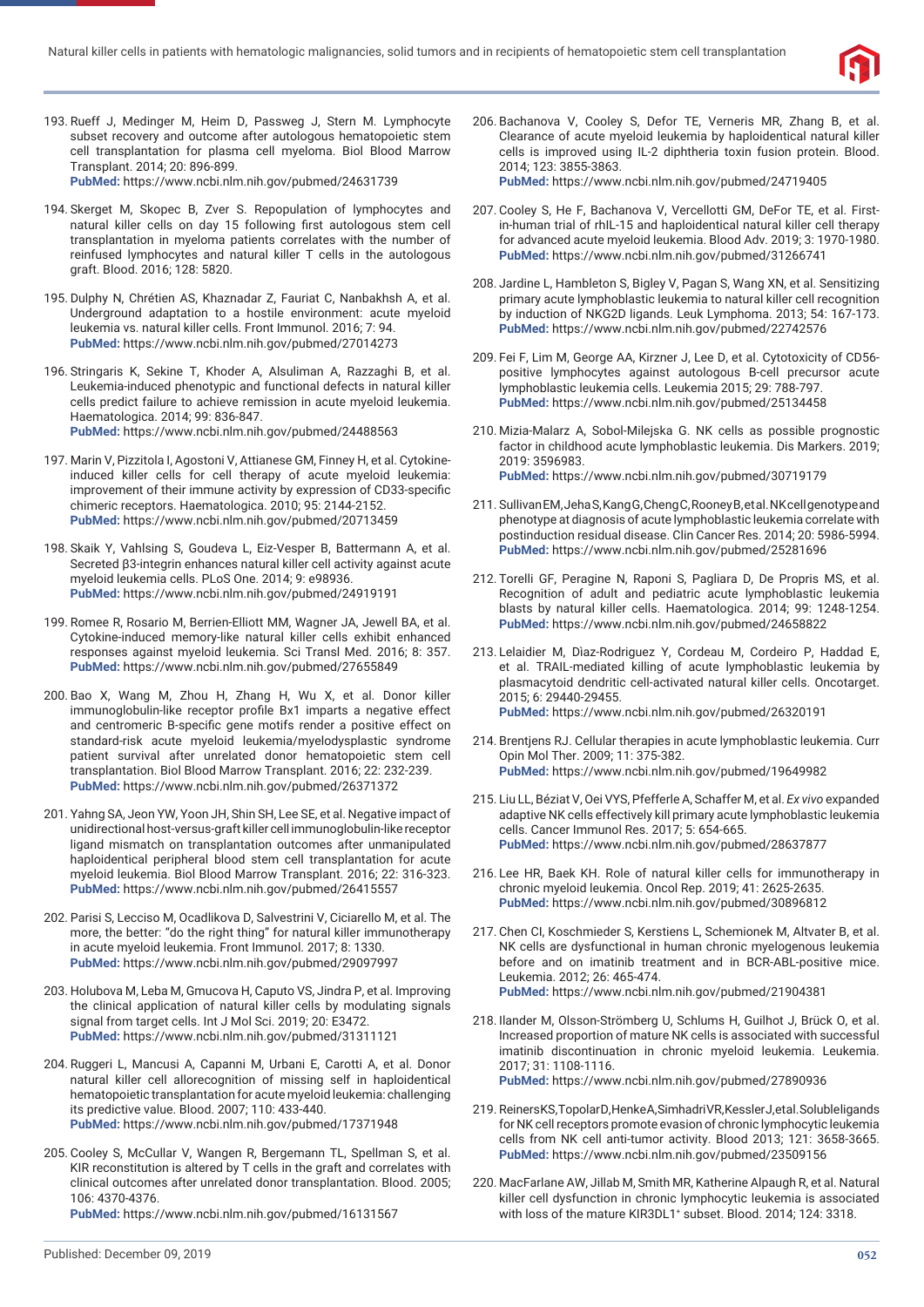

- 221. McWilliams EM, Mele JM, Cheney C, Timmerman EA, Fiazuddin F, et al. Therapeutic CD94/NKG2A blockade improves natural killer cell dysfunction in chronic lymphocytic leukemia. Oncoimmunology. 2016; 5: e1226720. **PubMed:** https://www.ncbi.nlm.nih.gov/pubmed/27853650
- 222. Klanova M, Oestergaard MZ, Trněný M, Hiddemann W, et al. Prognostic impact of natural killer cell count in follicular lymphoma and diffuse large B-cell lymphoma patients treated with immunochemotherapy. Clin Cancer Res. 2019; 25: 4634-4643. **PubMed:** https://www.ncbi.nlm.nih.gov/pubmed/31053601
- 223. Decaup E, Rossi C, Gravelle P, Laurent C, Bordenave J, et al. A tridimensional model for NK cell-mediated ADCC of follicular lymphoma. Front Immunol. 2019; 10: 1943. **PubMed:** https://www.ncbi.nlm.nih.gov/pubmed/31475004
- 224. Sarkar S, Sabhachandani P, Ravi D, Potdar S, Purvey S, et al. Dynamic analysis of human natural killer cell response at single-cell resolution in B-cell non-Hodgkin lymphoma. Front Immunol. 2017; 8: 1736. **PubMed:** https://www.ncbi.nlm.nih.gov/pubmed/29312292
- 225. Boulassel MR, Al Qarni Z, Burney I, Khan H, Al-Zubaidi A, et al. Levels of regulatory T cells and invariant natural killer cells and their associations with regulatory B cells in patients with non-Hodgkin lymphoma. Mol Clin Oncol. 2018; 9: 677-682. **PubMed:** https://www.ncbi.nlm.nih.gov/pubmed/30546901
- 226. Hus I, Bojarska-Junak A, Kamińska M, Dobrzyńska-Rutkowska A, et al. Imbalance in circulatory iNKT, Th17 and T regulatory cell frequencies in patients with B-cell non-Hodgkin's lymphoma. Oncol Lett. 2017; 14: 7957-7964.

227. Kohrt HE, Thielens A, Marabelle A, Sagiv-Barfi I, Sola C, et al. Anti-KIR antibody enhancement of anti-lymphoma activity of natural killer cells as monotherapy and in combination with anti-CD20 antibodies. Blood. 2014; 123: 678-86.

**PubMed:** https://www.ncbi.nlm.nih.gov/pubmed/24326534

228. Vari F, Arpon D, Keane C, Hertzberg MS, Talaulikar D, et al. Immune evasion via PD-1/PD-L1 on NK cells and monocyte/macrophages is more prominent in Hodgkin lymphoma than DLBCL. Blood 2018; 131: 1809-1819.

**PubMed:** https://www.ncbi.nlm.nih.gov/pubmed/29449276

- 229. Alinari L. Awakening exhausted NK cells in lymphoma. Blood. 2019; 131: 1768-1769. **PubMed:** https://www.ncbi.nlm.nih.gov/pubmed/29674350
- 230. Chiu J, Ernst DM, Keating A. Acquired natural killer cell dysfunction in the tumor microenvironment of classic Hodgkin lymphoma. Front Immunol. 2018; 9: 267. **PubMed:** https://www.ncbi.nlm.nih.gov/pubmed/29491867
- 231. Aldinucci D, Borghese C, Casagrande N. Formation of the immunosuppressive microenvironment of classic Hodgkin lymphoma and therapeutic approaches to counter it. Int J Mol Sci. 2019; 20: 2416. **PubMed:** https://www.ncbi.nlm.nih.gov/pubmed/31096713
- 232. Simonetta F, Alvarez M, Negrin RS. Natural killer cells in graft-versushost-disease after allogeneic hematopoietic cell transplantation. Front Immunol. 2017; 8: 465. **PubMed:** https://www.ncbi.nlm.nih.gov/pubmed/28487696
- 233. Palmer JM, Rajasekaran K, Thakar MS, Malarkannan S. Clinical relevance of natural killer cells following hematopoietic stem cell transplantation. J Cancer. 2013; 4: 25-35. **PubMed:** https://www.ncbi.nlm.nih.gov/pubmed/23386902
- 234. Cooley S, Parham P, Miller JS. Strategies to activate NK cells to prevent relapse and induce remission following hematopoietic stem cell transplantation. Blood. 2018; 131: 1053-1062. **PubMed:** https://www.ncbi.nlm.nih.gov/pubmed/29358179
- 235. Pical-Izard C, Crocchiolo R, Granjeaud S, Kochbati E, Just-Landi S, et al. Reconstitution of natural killer cells in HLA-matched HSCT after reduced-intensity conditioning: impact on clinical outcome. Biol Blood Marrow Transplant. 2015; 21: 429-39. **PubMed:** https://www.ncbi.nlm.nih.gov/pubmed/25579888
- 236. Hattori N, Saito B, Sasaki Y, Shimada S, Murai S, et al. Status of natural killer cell recovery in day 21 bone marrow after allogeneic hematopoietic stem cell transplantation predicts clinical outcome. Biol Blood Marrow Transplant. 2018; 24: 1841-1847. **PubMed:** https://www.ncbi.nlm.nih.gov/pubmed/29753837
- 237. Shah NN, Baird K, Delbrook CP, Fleisher TA, Kohler ME, et al. Acute GVHD in patients receiving IL-15/4-1BBL activated NK cells following T-cell-depleted stem cell transplantation. Blood. 2015; 125: 784-792. **PubMed:** https://www.ncbi.nlm.nih.gov/pubmed/25452614
- 238. Chen YB, Efebera YA, Johnston L, Ball ED, Avigan D, et al. Increased Foxp3+Helios+regulatory T cells and decreased acute graft-versushost disease after allogeneic bone marrow transplantation in patients receiving sirolimus and RGI-2001, an activator of invariant natural killer T cells. Biol Blood Marrow Transplant. 2017; 23: 625-634. **PubMed:** https://www.ncbi.nlm.nih.gov/pubmed/28104514
- 239. Ruggeri L, Capanni M, Urbani E, Perruccio K, Shlomchik WD, et al. Effectiveness of donor natural killer cell alloreactivity in mismatched hematopoietic transplants. Science. 2002; 295: 2097-2100. **PubMed:** https://www.ncbi.nlm.nih.gov/pubmed/11896281
- 240. Björklund AT, Schaffer M, Fauriat C, Ringdén O, Remberger M, et al. NK cells expressing inhibitory KIR for non-self-ligands remain tolerant in HLA-matched sibling stem cell transplantation. Blood. 2010; 115: 2686-2694.
	- **PubMed:** https://www.ncbi.nlm.nih.gov/pubmed/20097883
- 241. Haas P, Loiseau P, Tamouza R, Cayuela JM, Moins-Teisserenc H, et al. NK-cell education is shaped by donor HLA genotype after unrelated allogeneic hematopoietic stem cell transplantation. Blood. 2011 20; 117: 1021-1029. **PubMed:** https://www.ncbi.nlm.nih.gov/pubmed/21045194
- 242. Zhou H, Bao X, Wu X, Tang X, Wang M, et al. Donor selection for killer immunoglobulin-like receptors B haplotype of the centromeric motifs can improve the outcome after HLA-identical sibling hematopoietic stem cell transplantation. Biol Blood Marrow Transplant. 2014; 20: 98-105.

- 243. Miller JS, Cooley S, Parham P, Farag SS, Verneris MR, et al. Missing KIR ligands are associated with less relapse and increased graftversus-host disease (GVHD) following unrelated donor allogeneic HCT. Blood. 2007; 109: 5058-5061. **PubMed:** https://www.ncbi.nlm.nih.gov/pubmed/17317850
- 244. Russo A, Oliveira G, Berglund S, Greco R, Gambacorta V, et al. NK cell recovery after haploidentical HSCT with posttransplant cyclophosphamide: dynamics and clinical implications. Blood. 2018; 131: 247-262. **PubMed:** https://www.ncbi.nlm.nih.gov/pubmed/28986344
- 245. Wang Y, Wu DP, Liu QF, Xu LP, Liu KY, et al. Low-dose post-transplant cyclophosphamide and anti-thymocyte globulin as an effective strategy for GVHD prevention in haploidentical patients. J Hematol Oncol. 2019; 12: 88. **PubMed:** https://www.ncbi.nlm.nih.gov/pubmed/31481121
- 246. Rubnitz JE, Inaba H, Ribeiro RC, Pounds S, Rooney B, et al. NKAML: a pilot study to determine the safety and feasibility of haploidentical natural killer cell transplantation in childhood acute myeloid leukemia. J Clin Oncol. 2010; 28: 955-959. **PubMed:** https://www.ncbi.nlm.nih.gov/pubmed/20085940
- 247. Stern M, Passweg JR, Meyer-Monard S, Esser R, Tonn T, et al. Preemptive immunotherapy with purified natural killer cells after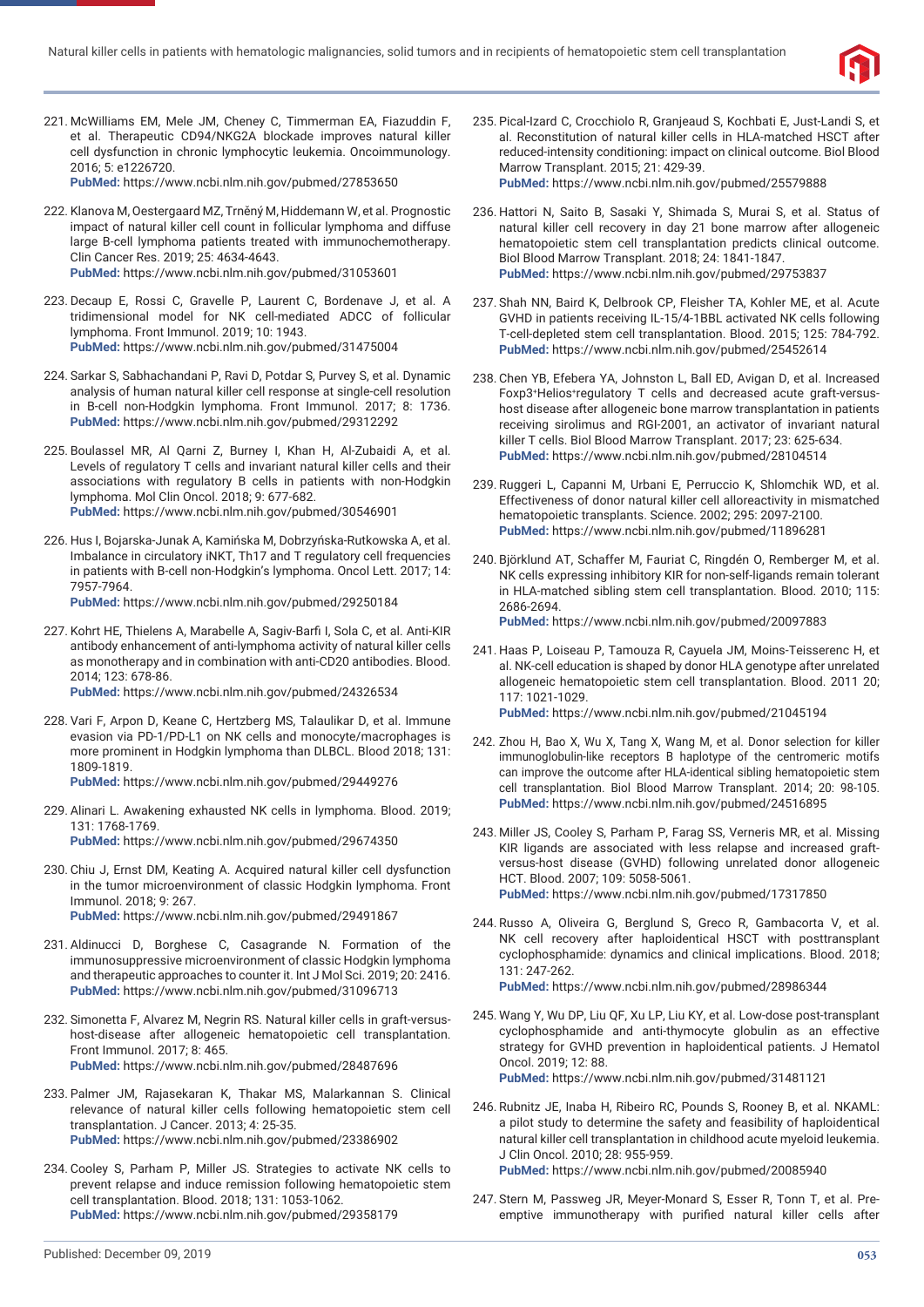

haploidentical SCT: a prospective phase II study in two centers. Bone Marrow Transplant. 2013; 48: 433-438. **PubMed:** https://www.ncbi.nlm.nih.gov/pubmed/22941380

- 248. Nguyen S, Dhedin N, Vernant JP, Kuentz M, Al Jijakli A, et al. NKcell reconstitution after haploidentical hematopoietic stem-cell transplantations: immaturity of NK cells and inhibitory effect of NKG2A override GvL effect. Blood. 2005; 105: 4135-4142. **PubMed:** https://www.ncbi.nlm.nih.gov/pubmed/15687235
- 249. Chang YJ, Zhao XY, Huang XJ. Immune reconstitution after haploidentical hematopoietic stem cell transplantation. Biol Blood Marrow Transplant. 2014; 20: 440-449. **PubMed:** https://www.ncbi.nlm.nih.gov/pubmed/24315844
- 250. Ciurea SO, Schafer JR, Bassett R, Denman CJ, Cao K, et al. Phase 1 clinical trial using mbIL21 *ex vivo*-expanded donor-derived NK cells after haploidentical transplantation. Blood. 2017; 130: 1857-1868. **PubMed:** https://www.ncbi.nlm.nih.gov/pubmed/28835441
- 251. Jang JE, Hwang DY, Chung H, Kim SJ, Eom JI, et al. Early cytomegalovirus reactivation and expansion of CD56bright CD16dim/-DNAM1+ natural killer cells are associated with antileukemia effect after haploidentical stem cell transplantation in acute leukemia. Biol Blood Marrow Transplant. 2019; 25: 2070-2078.
- 252. Ando T, Suzuki T, Ishiyama Y, Koyama S, Tachibana T, et al. Impact of cytomegalovirus reactivation and natural killer reconstitution on outcomes after allogeneic hematopoietic stem cell transplantation: a single-center analysis. Biol Blood Marrow Transplant. 2019; 19: 30639-30641. **PubMed:** https://www.ncbi.nlm.nih.gov/pubmed/31563574
- 253. Locatelli F, Pende D, Falco M, Della Chiesa M, Moretta A. NK cells mediate a crucial graft-versus-leukemia effect in haploidentical-HSCT to cure high-risk acute leukemia. Trends Immunol. 2018; 39: 577-590. **PubMed:** https://www.ncbi.nlm.nih.gov/pubmed/29793748
- 254. Casorati G, de Lalla C, Dellabona P. Invariant natural killer T cells reconstitution and the control of leukemia relapse in pediatric haploidentical hematopoietic stem cell transplantation. Oncoimmunology. 2012; 1: 355-357. **PubMed:** https://www.ncbi.nlm.nih.gov/pubmed/22737613
- 255. Sobecks RM, Wang T, Askar M, Gallagher MM, Haagenson M, et al. Impact of KIR and HLA genotypes on outcomes after reducedintensity conditioning hematopoietic cell transplantation. Biol Blood Marrow Transplant. 2015; 21: 1589-1596. **PubMed:** https://www.ncbi.nlm.nih.gov/pubmed/25960307
- 256. Baron F, Petersdorf EW, Gooley T, Sandmaier BM, Malkki M, et al. What is the role for donor natural killer cells after nonmyeloablative conditioning? Biol Blood Marrow Transplant. 2009; 15: 580-588. **PubMed:** https://www.ncbi.nlm.nih.gov/pubmed/19361750
- 257. Barrow AD, Edeling MA, Trifonov V, Luo J, Goyal P, et al. Natural killer cells control tumor growth by sensing a growth factor. Cell. 2018; 172: 534-548. **PubMed:** https://www.ncbi.nlm.nih.gov/pubmed/29275861
- 258. Dyck L, Lynch L. New job for NK cells: architects of the tumor microenvironment. Immunity. 2018; 48: 9-11. **PubMed:** https://www.ncbi.nlm.nih.gov/pubmed/29343443
- 259. Böttcher JP, Bonavita E, Chakravarty P, Blees H, et al. NK cells stimulate recruitment of cDC1 into the tumor microenvironment promoting cancer immune control. Cell. 2018; 172: 1022-1037.e14. **PubMed:** https://www.ncbi.nlm.nih.gov/pubmed/29429633
- 260. Yoon SR, Kim TD, Choi I. Understanding of molecular mechanisms in natural killer cell therapy. Exp Mol Med. 2015; 47: e141. **PubMed:** https://www.ncbi.nlm.nih.gov/pubmed/25676064
- 261. Mehta RS, Rezvani K. Chimeric antigen receptor expressing natural killer

cells for the immunotherapy of cancer. Front Immunol. 2018; 9: 283. **PubMed:** https://www.ncbi.nlm.nih.gov/pubmed/29497427

- 262. López-Soto A, Gonzalez S, Smyth MJ, Galluzzi L. Control of metastasis by NK cells. Cancer Cell. 2017; 32: 135-154. **PubMed:** https://www.ncbi.nlm.nih.gov/pubmed/28810142
- 263. Rezvani K, Rouce RH. The application of natural killer cell immunotherapy for the treatment of cancer. Front Immunol. 2015; 6: 578. **PubMed:** https://www.ncbi.nlm.nih.gov/pubmed/26635792
- 264. Knorr DA, Bachanova V, Verneris MR, Miller JS. Clinical utility of natural killer cells in cancer therapy and transplantation. Semin Immunol. 2014; 26: 161-172. **PubMed:** https://www.ncbi.nlm.nih.gov/pubmed/24618042
- 265. Tian X, Wei F, Wang L, Yu W, Zhang N, et al. Herceptin enhances the antitumor effect of natural killer cells on breast cancer cells expressing human epidermal growth factor receptor-2. Front Immunol. 2017; 8: 1426. **PubMed:** https://www.ncbi.nlm.nih.gov/pubmed/29163501
- 266. Oh E, Min B, Li Y, Lian C, Hong J, et al. Cryopreserved human natural killer cells exhibit potent antitumor efficacy against orthotopic pancreatic cancer through efficient tumor-homing and cytolytic ability (running title: cryopreserved NK cells exhibit antitumor effect). Cancers (Basel). 2019; 11: E966. **PubMed:** https://www.ncbi.nlm.nih.gov/pubmed/31324057
- 267. Sun Y, Yao Z, Zhao Z, Xiao H, Xia M, et al. Natural killer cells inhibit metastasis of ovarian carcinoma cells and show therapeutic effects in a murine model of ovarian cancer. Exp Ther Med. 2018; 16: 1071-1078. **PubMed:** https://www.ncbi.nlm.nih.gov/pubmed/30116358
- 268. Kuçi S, Rettinger E, Voss B, Weber G, Stais M, et al. Efficient lysis of rhabdomyosarcoma cells by cytokine-induced killer cells: implications for adoptive immunotherapy after allogeneic stem cell transplantation. Haematologica. 2010; 95: 1579-1586. **PubMed:** https://www.ncbi.nlm.nih.gov/pubmed/20378565
- 269. Merker M, Pfirrmann V, Oelsner S, Fulda S, Klingebiel T, et al. Generation and characterization of ErbB2-CAR-engineered cytokineinduced killer cells for the treatment of high-risk soft tissue sarcoma in children. Oncotarget. 2017; 8: 66137-66153. **PubMed:** https://www.ncbi.nlm.nih.gov/pubmed/29029499
- 270. Yu M, Luo H, Fan M, Wu X, Shi B, et al. Development of GPC3-specific chimeric antigen receptor-engineered natural killer cells for the treatment of hepatocellular carcinoma. Mol Ther. 2018; 26: 366-378. **PubMed:** https://www.ncbi.nlm.nih.gov/pubmed/29339014
- 271. Du Y, Wei Y. Therapeutic potential of natural killer cells in gastric cancer. Front Immunol. 2019; 9: 3095. **PubMed:** https://www.ncbi.nlm.nih.gov/pubmed/30719024
- 272. Zhang L, Mu Y, Zhang A, Xie J, Chen S, et al. Cytokine-induced killer cells/dendritic cells-cytokine induced killer cells immunotherapy combined with chemotherapy for treatment of colorectal cancer in China: a meta-analysis of 29 trials involving 2,610 patients. Oncotarget. 2017; 8: 45164-45177. **PubMed:** https://www.ncbi.nlm.nih.gov/pubmed/28404886
- 273. Tanaka Y, Nakazawa T, Nakamura M, Nishimura F, Matsuda R, et al. **Ex vivo-expanded highly purified natural killer cells in combination with** temozolomide induce antitumor effects in human glioblastoma cells in vitro. PLoS One. 2019; 14: e0212455. **PubMed:** https://www.ncbi.nlm.nih.gov/pubmed/30840664
- 274. Genßler S, Burger MC, Zhang C, Oelsner S, Mildenberger I, et al. Dual targeting of glioblastoma with chimeric antigen receptorengineered natural killer cells overcomes heterogeneity of target antigen expression and enhances antitumor activity and survival. Oncoimmunology. 2015; 5: e1119354.